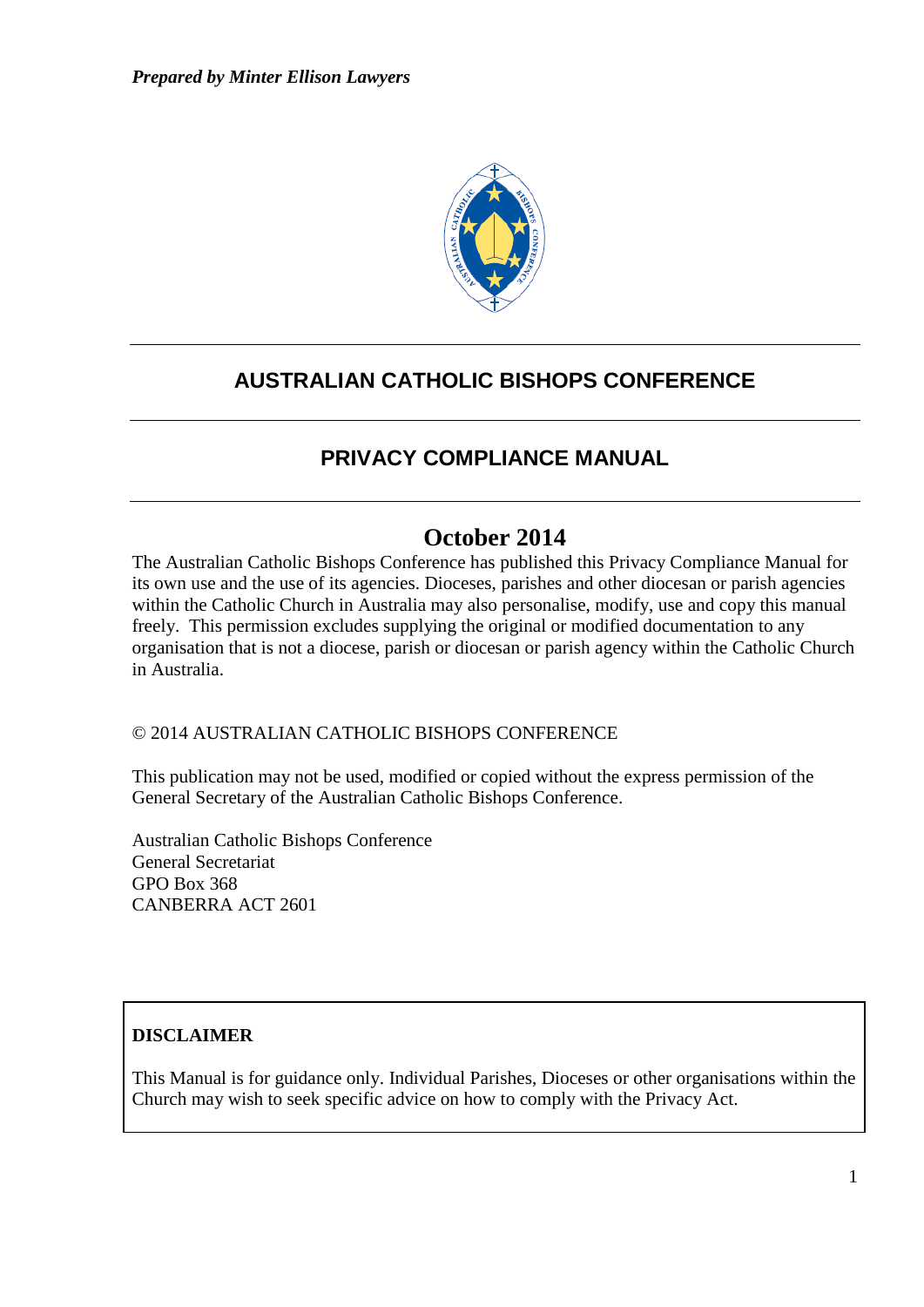### **TABLE OF CONTENTS**

| 1. |      |                                                                          |  |  |  |
|----|------|--------------------------------------------------------------------------|--|--|--|
|    | 1.1  |                                                                          |  |  |  |
|    | 1.2  |                                                                          |  |  |  |
|    | 1.3  |                                                                          |  |  |  |
| 2. |      |                                                                          |  |  |  |
|    | 2.1  |                                                                          |  |  |  |
|    | 2.2  |                                                                          |  |  |  |
|    | 2.3  |                                                                          |  |  |  |
|    | 2.4  |                                                                          |  |  |  |
|    | 2.5  |                                                                          |  |  |  |
|    | 2.6  |                                                                          |  |  |  |
| 3. |      |                                                                          |  |  |  |
|    | 3.1  |                                                                          |  |  |  |
|    | 3.2  |                                                                          |  |  |  |
|    | 3.3  |                                                                          |  |  |  |
|    | 3.4  |                                                                          |  |  |  |
|    |      |                                                                          |  |  |  |
| 4. |      | OPEN AND TRANSPARENT MANAGEMENT OF PERSONAL INFORMATION                  |  |  |  |
|    |      |                                                                          |  |  |  |
|    | 4.1  | Open and transparent management of personal information (APP 1)  11      |  |  |  |
|    | 4.2  |                                                                          |  |  |  |
|    | 4.3  |                                                                          |  |  |  |
|    | 4.4  |                                                                          |  |  |  |
|    | 4.5  |                                                                          |  |  |  |
|    | 4.6  |                                                                          |  |  |  |
| 5. |      |                                                                          |  |  |  |
|    | 5.1  |                                                                          |  |  |  |
|    | 5.2  |                                                                          |  |  |  |
|    | 5.3  |                                                                          |  |  |  |
| 6. |      |                                                                          |  |  |  |
|    | 6.1  |                                                                          |  |  |  |
|    | 6.2  |                                                                          |  |  |  |
|    | 6.3  |                                                                          |  |  |  |
|    | 6.4  |                                                                          |  |  |  |
|    | 6.5  |                                                                          |  |  |  |
|    | 6.6  |                                                                          |  |  |  |
|    | 6.7  |                                                                          |  |  |  |
|    | 6.8  | Privacy collection statement - ensuring the individual is fully aware of |  |  |  |
|    |      |                                                                          |  |  |  |
|    | 6.9  |                                                                          |  |  |  |
|    | 6.10 |                                                                          |  |  |  |
|    |      |                                                                          |  |  |  |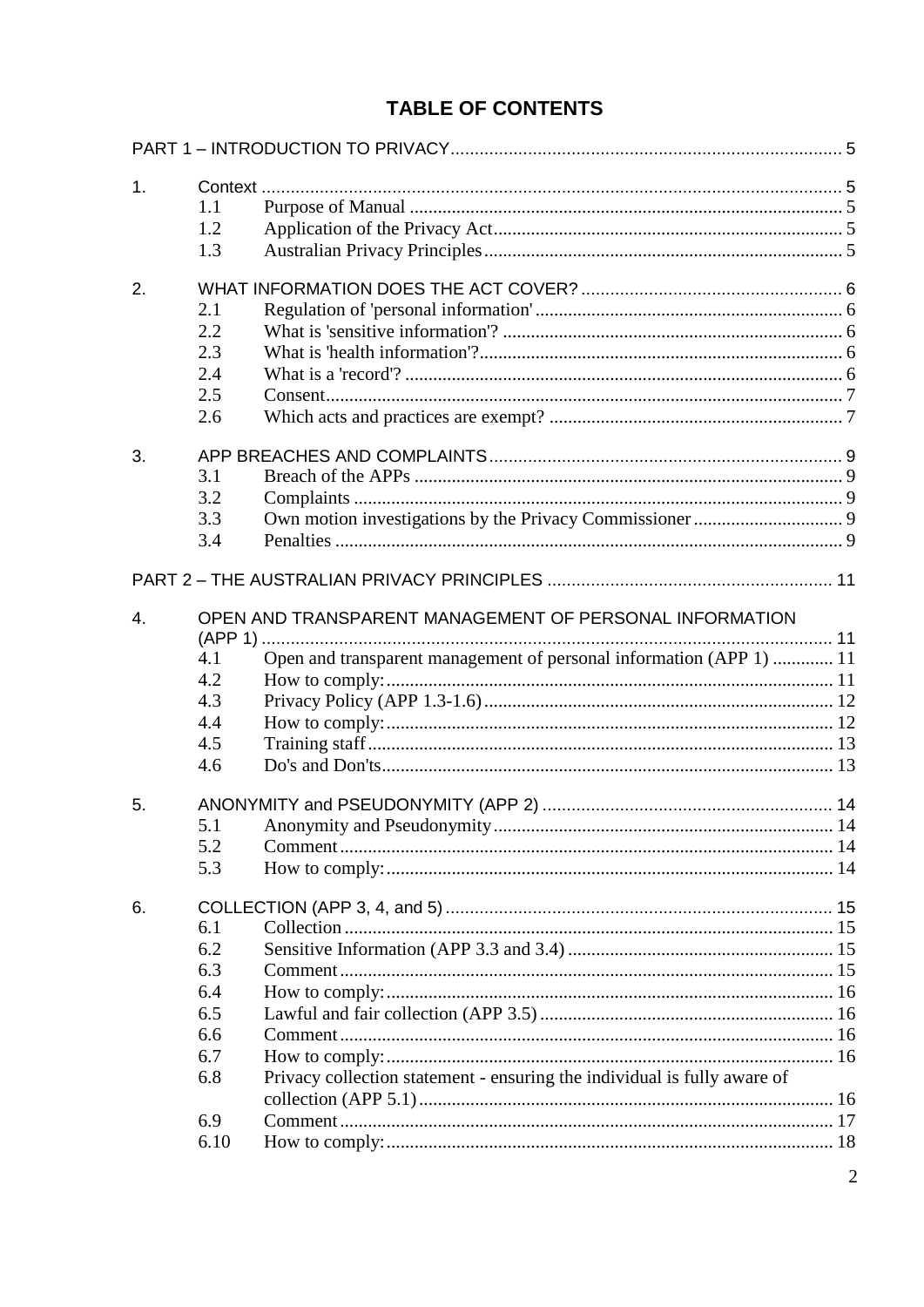|     | 6.11 |                                                                                |  |  |
|-----|------|--------------------------------------------------------------------------------|--|--|
|     | 6.12 | Collection of information directly from the individual (APP 3.6) 19            |  |  |
|     | 6.13 |                                                                                |  |  |
|     | 6.14 |                                                                                |  |  |
|     | 6.15 | Collection, use and disclosure with third parties and contractors (APP 3.6 and |  |  |
|     |      |                                                                                |  |  |
|     | 6.16 |                                                                                |  |  |
|     | 6.17 |                                                                                |  |  |
|     | 6.18 |                                                                                |  |  |
|     | 6.19 |                                                                                |  |  |
|     | 6.20 |                                                                                |  |  |
|     | 6.21 |                                                                                |  |  |
|     | 6.22 |                                                                                |  |  |
|     | 6.23 |                                                                                |  |  |
| 7.  |      | USE AND DISCLOSURE OF PERSONAL INFORMATION (APP 6)  24                         |  |  |
|     | 7.1  |                                                                                |  |  |
|     | 7.2  |                                                                                |  |  |
|     | 7.3  |                                                                                |  |  |
|     | 7.4  |                                                                                |  |  |
|     | 7.5  |                                                                                |  |  |
|     | 7.6  |                                                                                |  |  |
|     | 7.7  |                                                                                |  |  |
| 8.  |      |                                                                                |  |  |
|     | 8.1  |                                                                                |  |  |
|     | 8.2  |                                                                                |  |  |
|     | 8.3  |                                                                                |  |  |
| 9.  |      | CROSS-BORDER DISCLOSURE OF PERSONAL INFORMATION (APP 8) 31                     |  |  |
|     | 9.1  |                                                                                |  |  |
|     | 9.2  |                                                                                |  |  |
|     | 9.3  |                                                                                |  |  |
|     | 9.4  |                                                                                |  |  |
| 10. |      | ADOPTION OF GOVERNMENT RELATED IDENTIFIERS (APP 9) 34                          |  |  |
|     | 10.1 |                                                                                |  |  |
|     | 10.2 |                                                                                |  |  |
|     | 10.3 |                                                                                |  |  |
|     | 10.4 |                                                                                |  |  |
| 11. |      |                                                                                |  |  |
|     | 11.1 |                                                                                |  |  |
|     | 11.2 |                                                                                |  |  |
|     | 11.3 |                                                                                |  |  |
|     | 11.4 |                                                                                |  |  |
|     | 11.5 |                                                                                |  |  |
| 12. |      |                                                                                |  |  |
|     | 12.1 |                                                                                |  |  |
|     | 12.2 |                                                                                |  |  |
|     | 12.3 |                                                                                |  |  |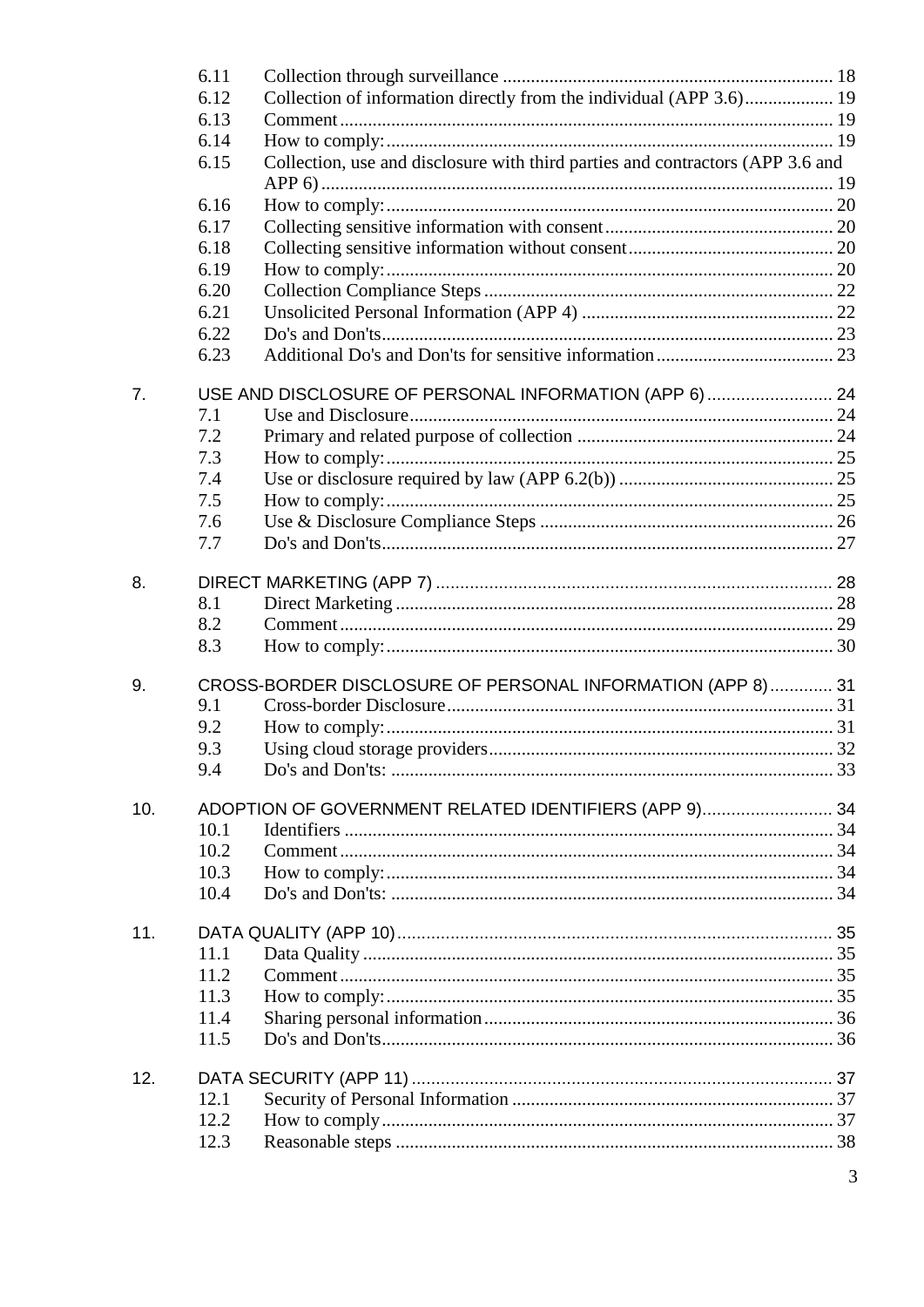|     | 12.4         |                                                   |  |
|-----|--------------|---------------------------------------------------|--|
|     | 12.5         |                                                   |  |
|     | 12.6         |                                                   |  |
|     | 12.7         |                                                   |  |
|     | 12.8         |                                                   |  |
| 13. |              |                                                   |  |
|     | 13.1         |                                                   |  |
|     | 13.2         |                                                   |  |
|     | 13.3<br>13.4 |                                                   |  |
|     |              |                                                   |  |
| 14. |              |                                                   |  |
|     | 14.1         |                                                   |  |
|     | 14.2         |                                                   |  |
|     | 14.3         |                                                   |  |
|     | 14.4         |                                                   |  |
|     |              |                                                   |  |
| 15. |              |                                                   |  |
|     | 15.1         |                                                   |  |
|     | 15.2         |                                                   |  |
| 16. |              |                                                   |  |
|     | 16.1         |                                                   |  |
| 17. |              | PERSONAL INFORMATION AND THE CHURCH COMMUNITY  51 |  |
|     | 17.1         |                                                   |  |
|     | 17.2         |                                                   |  |
|     | 17.3         |                                                   |  |
|     | 17.4         |                                                   |  |
|     | 17.5         |                                                   |  |
|     |              |                                                   |  |
| 18. |              |                                                   |  |
|     | 18.1         |                                                   |  |
|     | 18.2<br>18.3 |                                                   |  |
|     | 18.4         |                                                   |  |
|     | 18.5         |                                                   |  |
|     | 18.6         |                                                   |  |
|     | 18.7         |                                                   |  |
|     |              |                                                   |  |
| 19. | 19.1         |                                                   |  |
|     | 19.2         |                                                   |  |
|     |              |                                                   |  |
|     |              |                                                   |  |
|     |              |                                                   |  |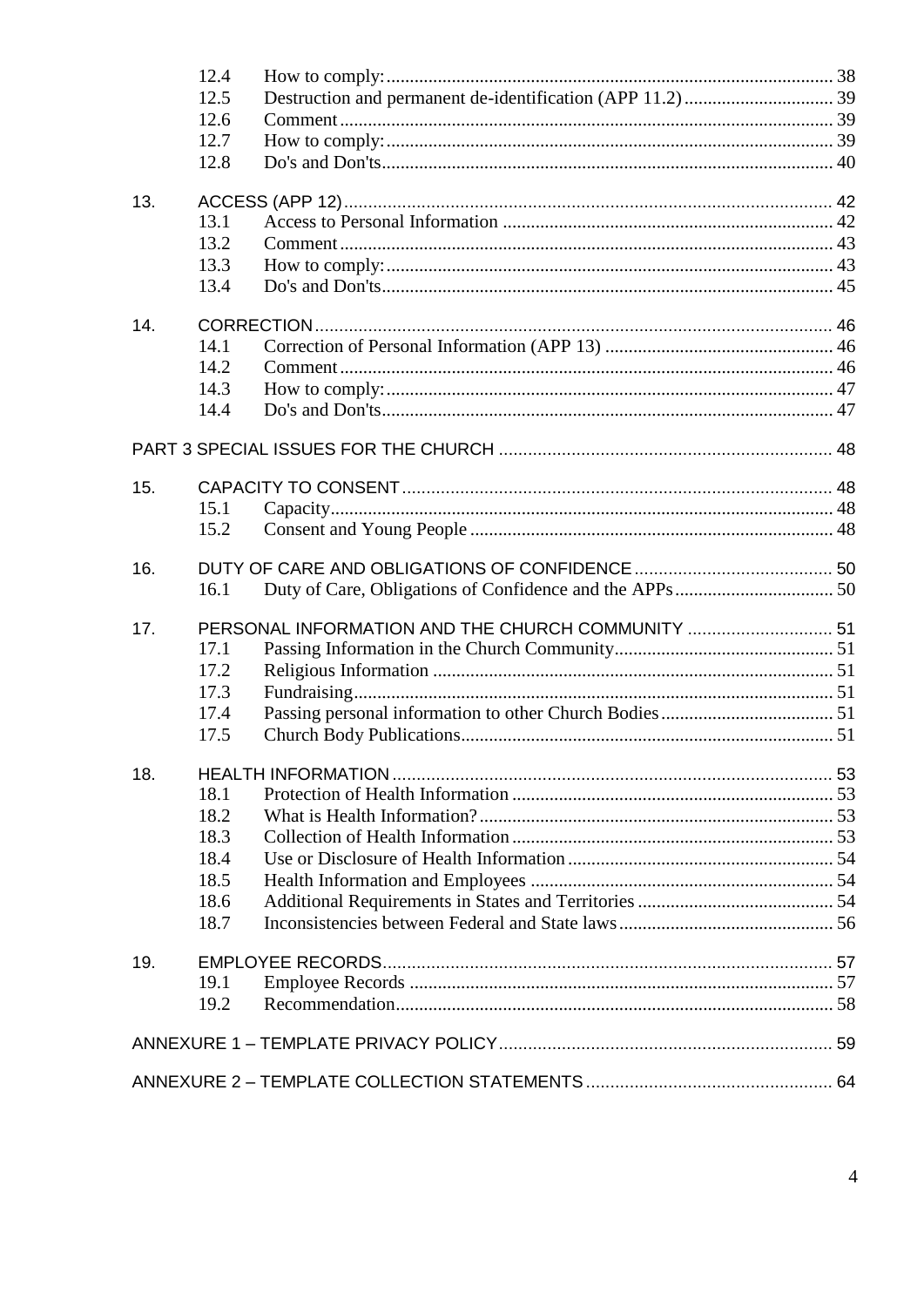# <span id="page-4-0"></span>PART 1 – INTRODUCTION TO PRIVACY

## <span id="page-4-1"></span>**1. CONTEXT**

#### <span id="page-4-2"></span>1.1 Purpose of Manual

- 1.1.1 The purpose of the Manual is to assist parishes, dioceses and other organisations within the Church (**Church Bodies**) to comply with Australian privacy laws, including the *Privacy Act 1988* (Cth), (**Privacy Act**) and health records legislation.
- 1.1.2 Amendments to the Privacy Act by the *Privacy Amendment (Enhancing Privacy Protection) Act 2012* (Cth), came into operation on 12 March 2014. The changes affect Church Bodies. The key changes are in the new Australian Privacy Principles (**APPs**) in the Privacy Act. The APPs replace the National Privacy Principles (**NPPs**) that were inserted into the Privacy Act in 2001. While the drafting of the APPs is different, overall the obligations on Church Bodies under the APPs are very similar to the obligations under the NPPs. However, Church Bodies need to observe some important changes.
- <span id="page-4-3"></span>1.2 Application of the Privacy Act
- 1.2.1 The Privacy Act through the APPs regulates different types of personal information collected and held by:
	- (a) Commonwealth and Australian Capital Territory government agencies; and
	- (b) private sector organisations with annual turnovers of over \$3 million.
- 1.2.2 An 'organisation' includes:
	- (a) an individual;
	- (b) a body corporate;
	- (c) a partnership;
	- (d) any other unincorporated association; or
	- (e) a trust.
- 1.2.3 A Church Body is an 'organisation' for the purpose of the Privacy Act. While many Church Bodies do not separately have a turnover of over \$3 million, they may effectively be related to an organisation that does and the expectation of the Church is that all Church Bodies will comply with the Privacy Act.
- 1.2.4 Entities that are subject to the Privacy Act are referred to as 'APP Entities'.
- 1.2.5 Some types of entities will be exempt from the application of the Privacy Act. This Manual discussed these in Paragraph [2.5.](#page-6-0)
- <span id="page-4-4"></span>1.3 Australian Privacy Principles
- 1.3.1 Church Bodies must comply with the APPs, which set minimum standards for the collection, use, disclosure, security, storage, access and correction of personal information. The APPs are summarised and explained individually in this Manual.
- 1.3.2 The Privacy Commissioner has released Guidelines on all the APPs. Although they are not legally binding, the Guidelines will assist with understanding how the Privacy Commissioner will interpret and apply the APPs. The APP Guidelines are available at [http://www.oaic.gov.au/privacy/applying-privacy-law/app-guidelines/.](http://www.oaic.gov.au/privacy/applying-privacy-law/app-guidelines/)
- 1.3.3 This Manual discusses the consequences of a breach and dealing with privacy complaints in relation to the APPs in Section [3.](#page-8-0)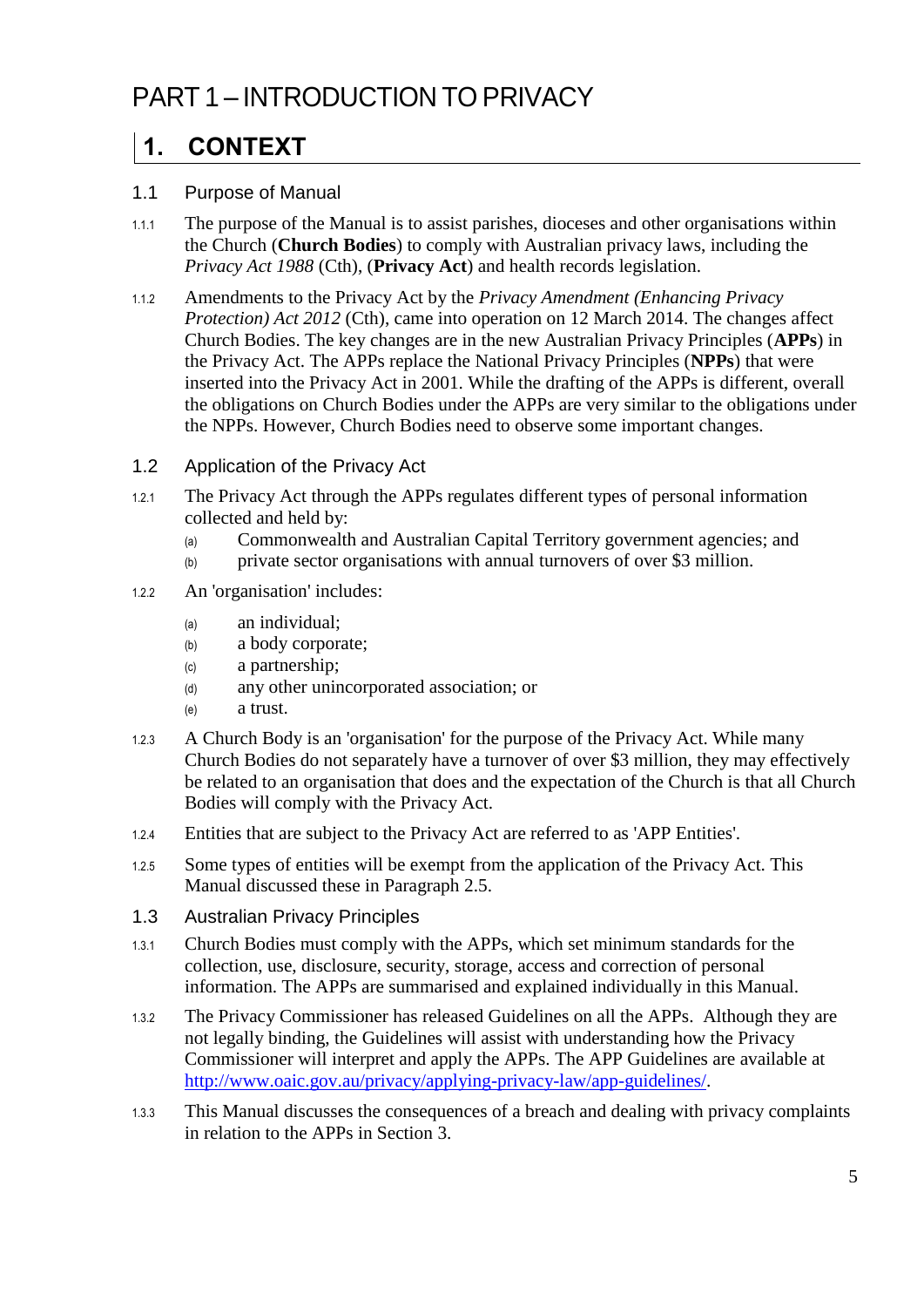# <span id="page-5-0"></span>**2. WHAT INFORMATION DOES THE ACT COVER?**

#### <span id="page-5-1"></span>2.1 Regulation of 'personal information'

- 2.1.1 The Privacy Act regulates any type of information that is personal information (regardless of its source) that an APP entity collects for inclusion in a record or generally available publication. This includes health and other sensitive information that is also personal information as defined in the Privacy Act (see below). Personal information means information or an opinion that identifies an individual or allows them to be identified, whether the information or opinion is true or false and recorded in any form. It covers a range of information from contact details to photos, religion, bank payment details and medical records.
- 2.1.2 Personal information does not include information that has been de-identified so that the individual is no longer identifiable either from that information alone or when combined with other information reasonably available to the Church Body. Examples of deidentification techniques include removing identifiers, using pseudonyms and using aggregated data.
- <span id="page-5-2"></span>2.2 What is 'sensitive information'?
- 2.2.1 Sensitive information is a type of personal information that is given extra protection by the APPs (and health records legislation) and must be treated with additional care. It includes health information and also any information or opinion about an individual's racial or ethnic origin, political opinions, membership of a political association, religious beliefs or affiliations, philosophical beliefs, membership of a professional or trade association, membership of a trade union, sexual orientation or practices, or criminal record.
- <span id="page-5-3"></span>2.3 What is 'health information'?
- 2.3.1 Health information is a type of sensitive information and is broadly defined. It is any information or opinion about the health or disability of an individual, the individual's expressed wishes about the future provision of health services and a health service currently provided that is also personal information. Health information also includes personal information collected in the course of providing a health service.
- 2.3.2 For more details on the regulation of health information, see Section [18.](#page-52-0)
- <span id="page-5-4"></span>2.4 What is a 'record'?
- 2.4.1 The APPs only apply to personal information that a Church Body has collected and holds in a record. A 'record' includes a 'document' or an 'electronic or other device'. The definition is inclusive and therefore now covers a wide variety of material that might constitute a record.
- 2.4.2 A 'document' is defined to include anything on which there is writing, anything from which sounds, images or writings can be reproduced, drawings or photographs.
- 2.4.3 Some items are excluded from the definition of 'record'. The exclusions relevant to Church Bodies are:
	- (a) a generally available publication (e.g. a telephone directory); and
	- (b) anything kept in a library, art gallery or museum for the purposes of reference, study or exhibition.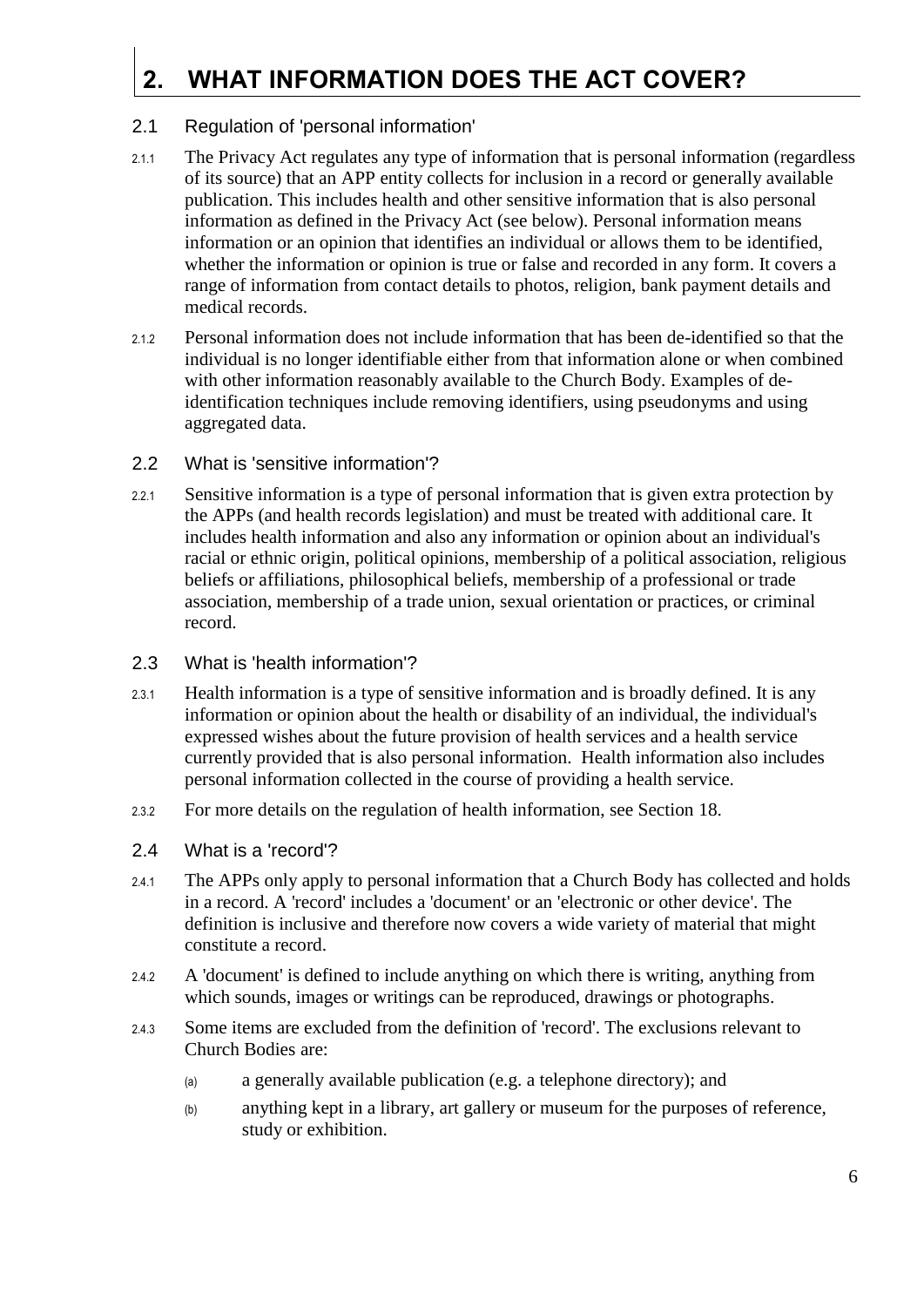#### <span id="page-6-0"></span>2.5 Consent

- 2.5.1 Throughout the APPs there are provisions which require consent to be obtained. It is part of being open and transparent (see Section [4\)](#page-10-0) that consent is freely obtained and not hidden in lengthy documents, or as part of multiple requests for an individual's consent to a wide range of collection, access and use of personal information, without giving the individual the opportunity to choose which collections, uses and disclosures they consent to. The APP Guidelines provide that this practice of obtaining bundled consents has the potential to undermine the voluntary nature of the consent.
- <span id="page-6-1"></span>2.6 Which acts and practices are exempt?
- 2.6.1 The Privacy Act does exempt certain acts and practices by APP entities from the scope of the Privacy Act.
- 2.6.2 The following is a summary only of some key exemptions that may be of relevance to Church Bodies:

#### **Small Business**

A Church Body with an annual turnover of \$3 million or less will be deemed to be a 'small business' and will, subject to any exceptions, be exempt from the operation of the Privacy Act. However the Bishops' expectation is that all Church Bodies will comply with the Privacy Act. If a Church Body is to be treated as being related to or part of another Church Body, which does have a turnover of more than \$3 million, then it will not be considered a small business.

One of the circumstances in which a Church Body will not be considered a 'small business' is where the Church Body both holds health information (other than in an employee record) and provides a health service. The Privacy Act defines 'health service' broadly. This exemption will mainly apply to Church Bodies that run aged care facilities that provide health services. It may also apply to Church Bodies that employ psychologists to counsel, for example, abuse victims.

#### **Employee records**

- 2.6.3 An act done, or practice engaged in, by a Church Body that is or was an employer of an individual is exempt from the scope of the Privacy Act if the act or practice is directly related to:
	- (a) a current or former employment relationship between the employer and the individual; and
	- (b) an employee record held by the organisation relating to the individual.
- 2.6.4 An 'employee record' is defined broadly to be a record of personal information relating to the employment of an employee. Examples of this type of information include the terms and conditions of employment, personal contact details, performance and conduct, disciplining, salary, termination and trade union membership.
- 2.6.5 Therefore generally all activity of a Church Body in relation to personal information it holds about its employees (eg uses, disclosures, security) will be exempt from the Privacy Act.
- 2.6.6 The employee records exemption does not extend to prospective employees, contractors, consultants or volunteers.
- 2.6.7 The Manual discusses issues around employee records in more detail at Section [19.](#page-56-0)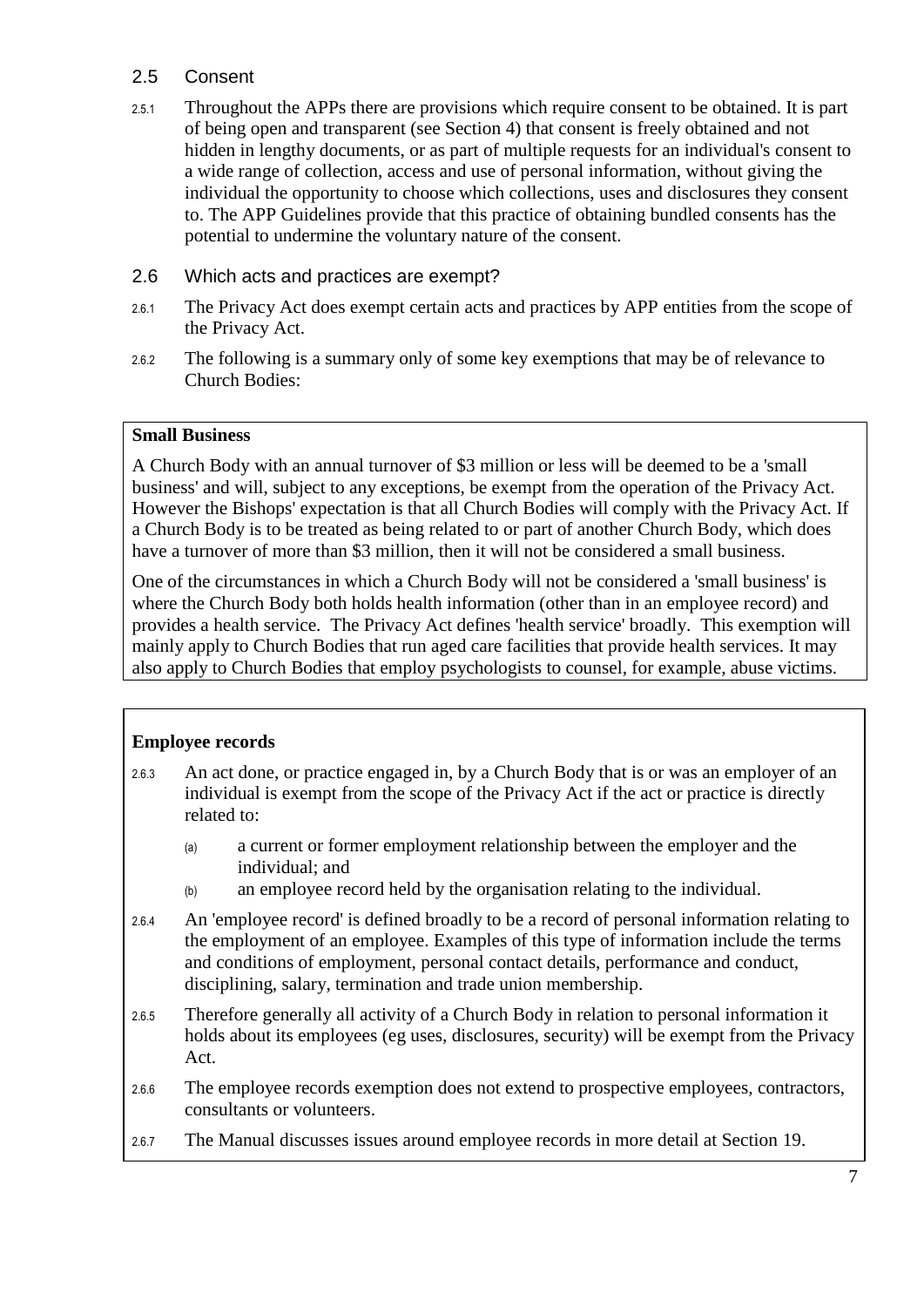#### **Transfers between related companies**

- <span id="page-7-0"></span>2.6.8 The *Corporations Act* defines a related company or 'related body corporate' as either a holding company or subsidiary of another body corporate, or a subsidiary of a holding company of another body corporate.
- 2.6.9 Essentially, a related company refers to businesses that have a shared controlling interest. Particular issues arise in this regard for religious structures. It is unlikely, for example, that the Corporations Act would recognise a separately incorporated religious institute as a related body corporate of a Diocese. However, a Parish may consider itself to be similar to a related body corporate of the Diocese of which it is a part.
- 2.6.10 Under the Privacy Act, a company that is related to another company will be able to share and transfer personal information (but not sensitive information). However, those related companies must still comply with the APPs in relation to the shared personal information.
- 2.6.11 The primary purpose of the collection of the personal information of one body corporate will be deemed the same as that of the related body corporate that receives the information. Therefore the related body corporate may use and disclose the personal information for the same purposes as the original body corporate in accordance with APP 6 (see Section [7](#page-23-0) below).
- 2.6.12 However, the related bodies corporate exemption applies only to the sharing of personal information (not sensitive information). Therefore, given that a large part of information that Church Bodies collect and use is sensitive information (such as health information and information about religious affiliations), this exemption may be of reduced significance.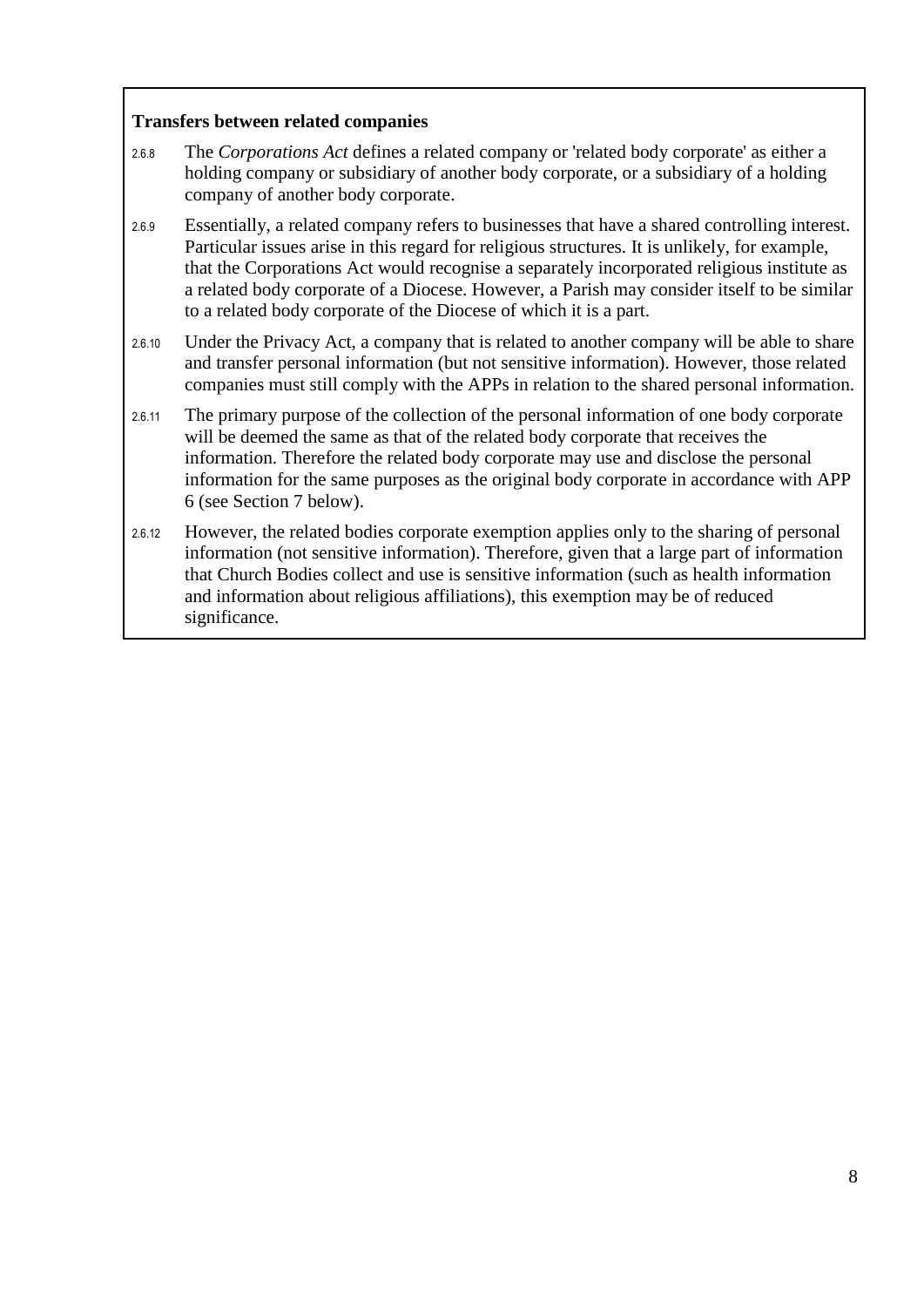# <span id="page-8-0"></span>**3. APP BREACHES AND COMPLAINTS**

#### <span id="page-8-1"></span>3.1 Breach of the APPs

3.1.1 The breach of an APP by a Church Body will be an interference with an individual's privacy and a breach of the Privacy Act.

#### <span id="page-8-2"></span>3.2 Complaints

- 3.2.1 Individuals may complain to Church Bodies if they think their privacy has been interfered with as they believe it has been handled inconsistently with/in breach of an APP.
- 3.2.2 Individuals must first complain to the relevant Church Body in writing. The Privacy Commissioner will generally refrain from investigating their complaint until a complaint has been made to the Church Body and the Church Body has an opportunity to resolve it.
- 3.2.3 APP requires Church Bodies to take such steps as are reasonable in the circumstances to implement practices, procedures and systems relating to the Church Body's functions or activities that will enable it to deal with enquiries or complaints about its compliance with the APPs.
- 3.2.4 Church Bodies are also required to advise individuals in their privacy collection statement and Privacy Policy how they may complain about a breach of the APPs and how the Church Body will deal with that complaint.
- 3.2.5 If the Church Body cannot resolve the complaint, the individual may complain to the Privacy Commissioner, who may investigate the complaint. The Privacy Commissioner may resolve an upheld complaint by an order for redress of any loss or damage to the person whose privacy the Church Body has breached. This could include a compensation order.
- 3.2.6 If the entity does not comply with any orders made, the complainant can apply to have the order enforced in the Federal Court or the Federal Circuit Court.
- <span id="page-8-3"></span>3.3 Own motion investigations by the Privacy Commissioner
- 3.3.1 Notwithstanding the procedures described above, the Privacy Commissioner also has discretion to investigate, on his or her own initiative, an act or practice which may be an interference with privacy (i.e., a breach of the APPs) if the Privacy Commissioner thinks that it would be appropriate (e.g. even where no complaint has been made by the individual involved).
- 3.3.2 The Privacy Commissioner also has the power to assess whether an APP entity is complying with the APPs.

#### <span id="page-8-4"></span>3.4 Penalties

3.4.1 The Commissioner may accept written undertakings from an entity that it will take or refrain from taking specified actions to comply with the Privacy Act or take specified actions to ensure that the APP entity does not interfere with the privacy of an individual in the future. If an entity breaches an undertaking, the Commissioner can apply to the Federal Court or Federal Circuit Court for orders directing the APP entity to comply with its undertaking or to compensate anyone who has suffered loss or damage because of the breach of the undertaking or for any other order that the court considers appropriate.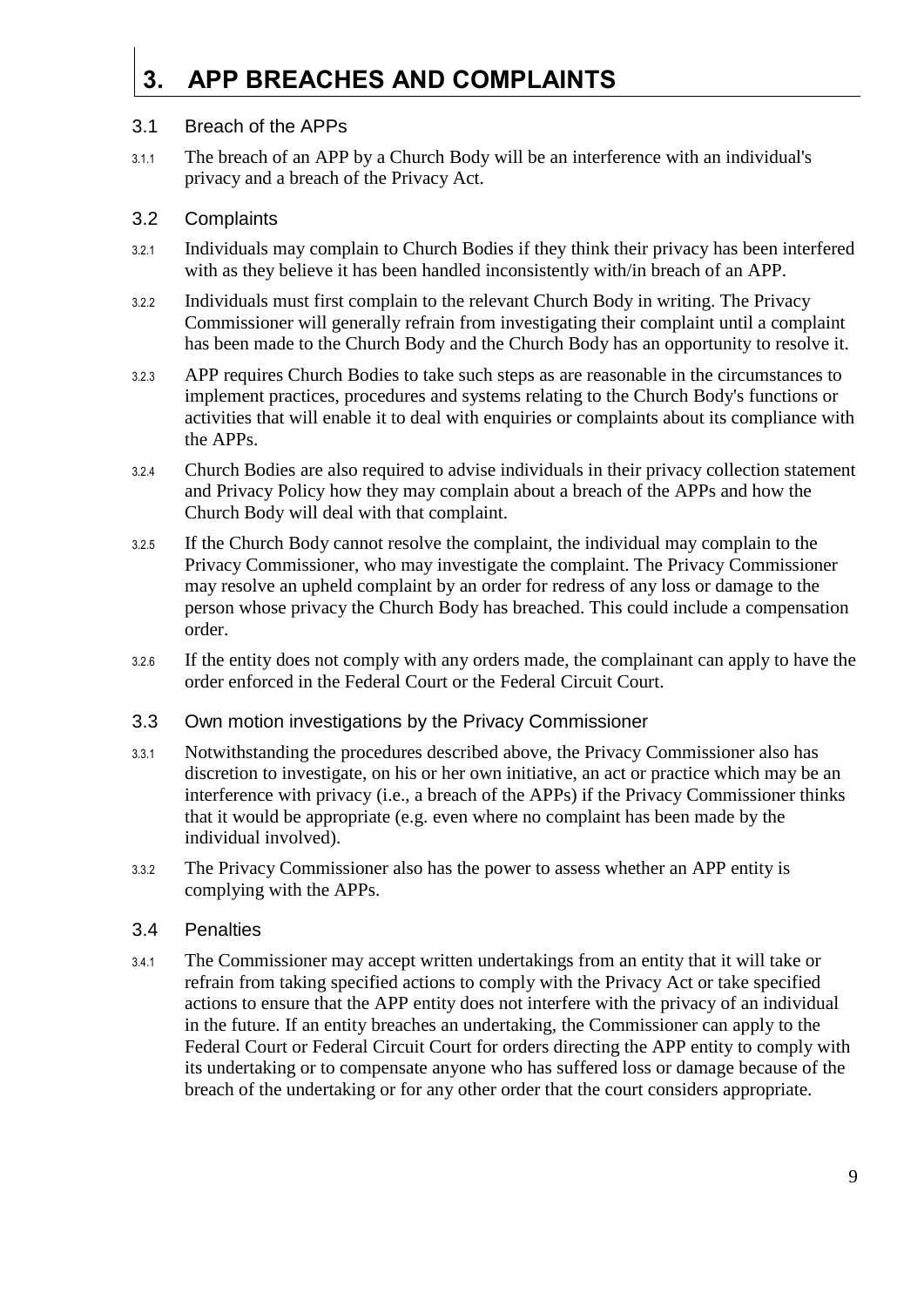- 3.4.2 Additionally, the Privacy Commissioner has the power to seek pecuniary penalties of up to \$340,000 for individuals, and \$1.7 million for APP entities in circumstances where there has been a serious or repeated interference with privacy.
- <span id="page-9-0"></span>3.4.3 The Privacy Commissioner has indicated that although the complaints process is designed to ensure that most complaints can be resolved through conciliation and mediation rather than through the courts, pecuniary penalties will be sought in appropriate circumstances.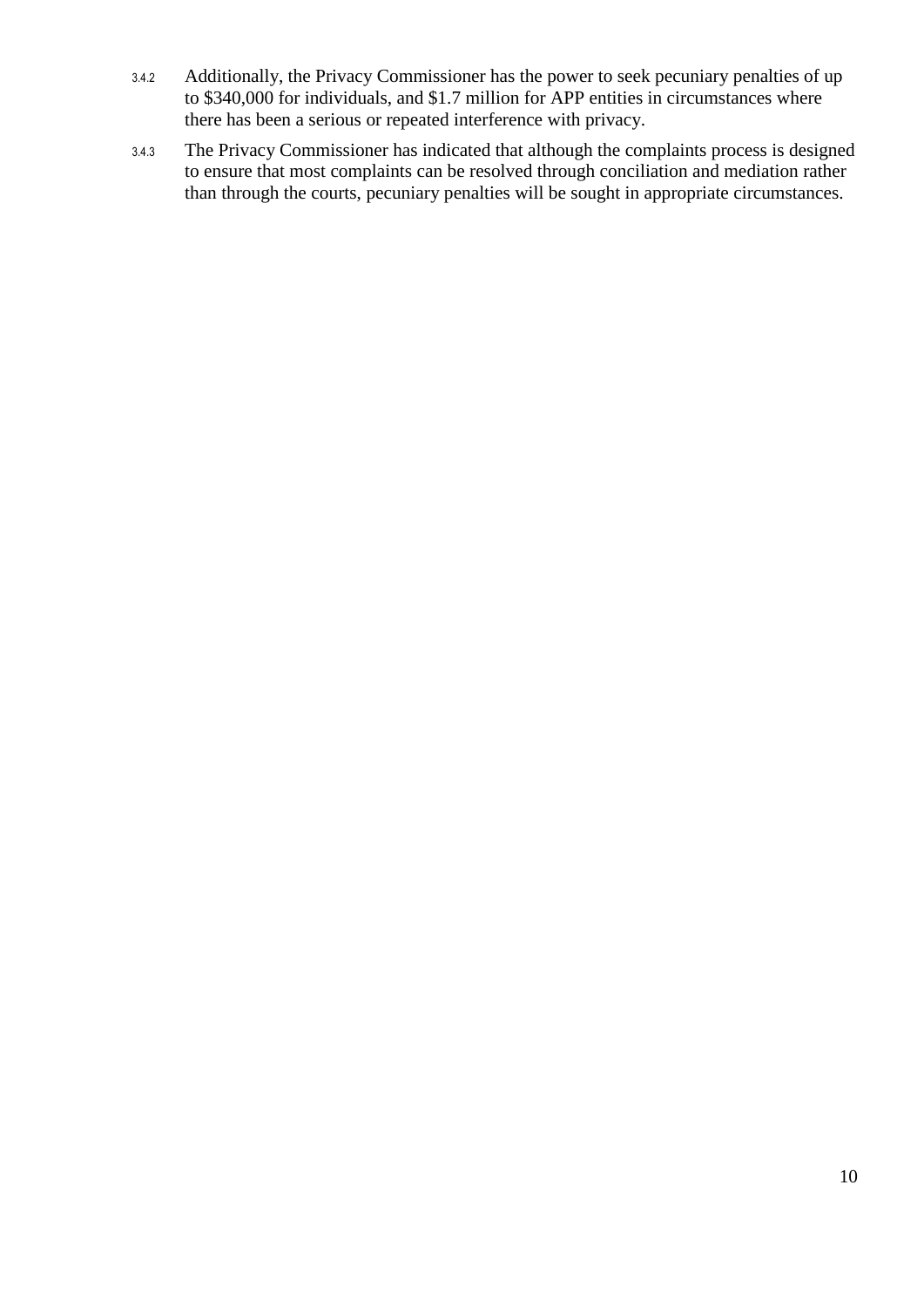# PART 2 – THE AUSTRALIAN PRIVACY PRINCIPLES

This Part sets out a detailed commentary on each of the APPs.

### <span id="page-10-0"></span>**4. OPEN AND TRANSPARENT MANAGEMENT OF PERSONAL INFORMATION (APP 1)**

#### <span id="page-10-1"></span>4.1 Open and transparent management of personal information (APP 1)

#### Requirement:

A Church Body must take such steps as are reasonable in the circumstances to implement practices, procedures and systems relating to its functions or activities that will ensure that the Church Body complies with the APPs and a registered APP code (if any) that binds it, including how to deal with inquiries and complaints. (Section [3](#page-8-0) dealt with complaints.)

- 4.1.1 A Church Body must plan in advance as how to:
	- (a) comply with each of the APPs;
	- (b) respond to complaints and inquiries about its compliance with the APPs; and
	- (c) take 'such steps as are reasonable in the circumstances' to implement practices, procedures and systems relating to its functions and activities to achieve this.
- 4.1.2 What constitutes 'reasonable steps' will depend on the circumstances. For example, a small Parish would not be required to take the same steps or implement the same systems and procedures as would be expected of a large Archdiocese.
- 4.1.3 As part of complying with the APPs, a Church Body will also be required to consider privacy obligations when planning any new systems. This is part of a move towards a 'privacy by design' approach to compliance - that is, ensuring that privacy and data protection compliance is included in the design of information systems from their inception.
- 4.1.4 The significance of this principle is that:
	- (a) this is an overarching requirement and therefore applies to compliance with all of the APPs;
	- (b) the Privacy Commissioner has the power to investigate compliance with APP 1, that is whether an APP entity is properly managing personal information, even where there is no breach of an APP; and
	- (c) if the Privacy Commissioner found an entity to be in breach of another APP, it is quite possible that it would also find it to be in breach of APP 1.
- <span id="page-10-2"></span>4.2 How to comply:
- 4.2.1 The Church Body should:
	- (a) plan in advance how it will handle personal information in compliance with the APPs prior to collecting and processing any personal information;
	- (b) train and communicate to staff, contractors, volunteers and clergy information about the Church Body's information handling policies and practices;
	- (c) establish procedures to receive and respond to requests for access and correction, complaints and other inquiries;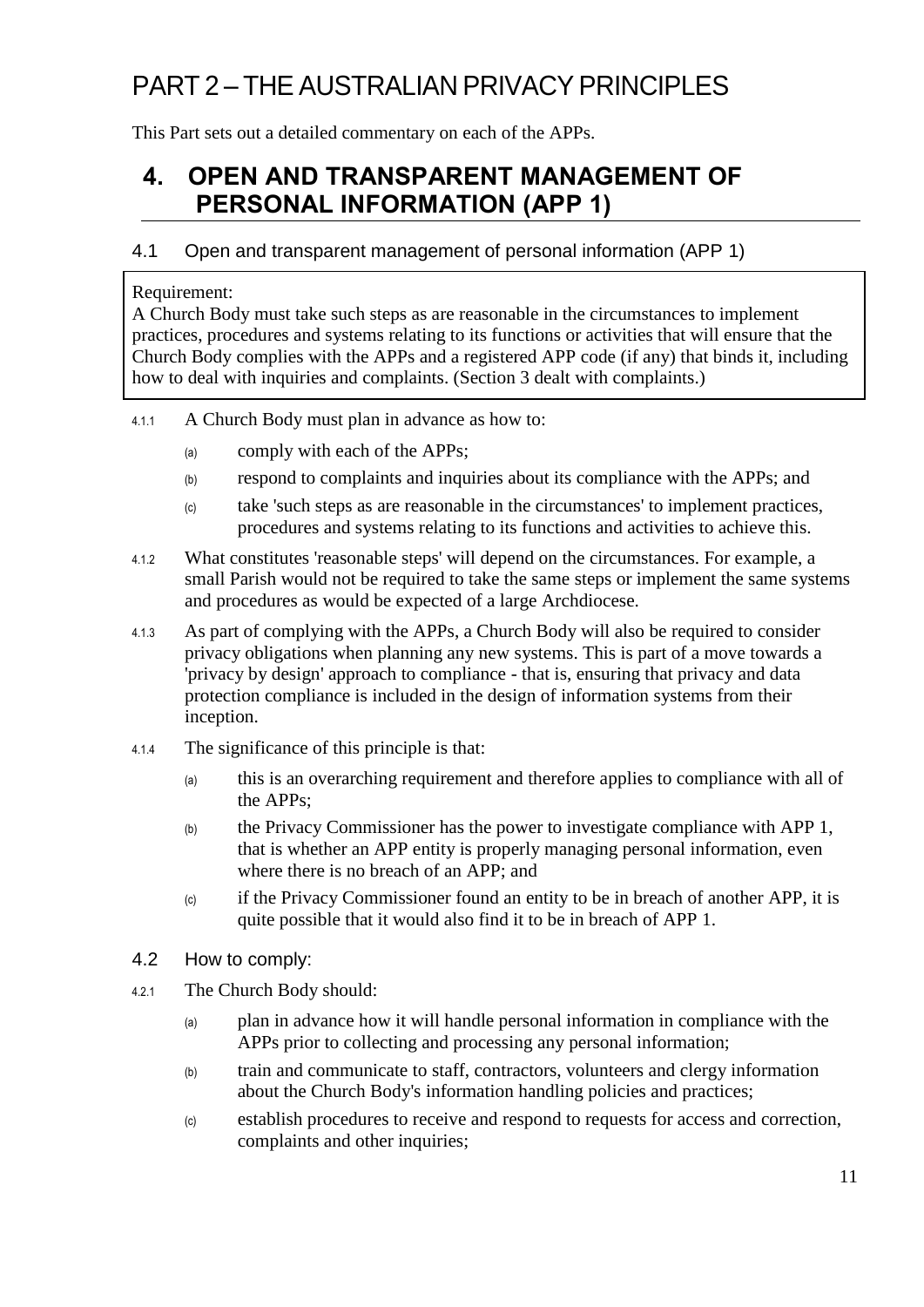- (d) develop information to explain its policies and procedures; and
- (e) establish procedures to identify and manage privacy risks and compliance issues, including designing and implementing systems or infrastructure for the collection and handling of personal information by the Church Body.

#### <span id="page-11-0"></span>4.3 Privacy Policy (APP 1.3-1.6)

#### 4.3.1 Requirement:

A Church Body must have a clearly expressed and up-to-date policy about the management of personal information by the Church Body (APP 1.3) that must contain the following information:

- (a) the kinds of information it collects and holds;
- (b) how it collects and holds information;
- (c) the purposes for which it collects, holds, uses and discloses information;
- (d) how an individual may access and seek correction of their information;
- (e) how an individual may complain about a breach of the APPs and how the Church Body will deal with that complaint; and
- (f) whether the Church Body is likely to disclose information overseas and, if so, the countries in which the recipients are likely to be located (if practicable to specify) (APP 1.4).
- 4.3.2 Requirement

A Church Body must take such steps as are reasonable in the circumstances to make its Privacy Policy available free of charge, and in such form as is appropriate. If the Church Body has a website, it will usually make its Privacy Policy available on the website. (APP 1.5)

4.3.3 Requirement

If a person requests a copy of the Privacy Policy in a particular form, the Church Body must take such steps as are reasonable in the circumstances to give the person or body a copy in that form. (APP 1.6)

- 4.3.4 It is important that the Church Body make its Privacy Policy widely available (including to employees and volunteers).
- <span id="page-11-1"></span>4.4 How to comply:
- 4.4.1 Prepare a Privacy Policy (based on the template included at [Annexure 2\)](#page-63-0), which expresses, in plain language, the Church Body's policy or policies on its management of personal information.
- 4.4.2 Keep the Privacy Policy 'up-to-date' as a 'living document' and review it regularly (for example, diarise an annual review).
- 4.4.3 Use the Privacy Policy not only to explain how the Church Body handles personal information, but also to guide staff on privacy standards and to ensure consistency in the Church Body's approach to information privacy.
- 4.4.4 Make the Privacy Policy available on the Church Body's website (if it has one) and on a noticeboard, and draw attention to it whenever personal information is collected.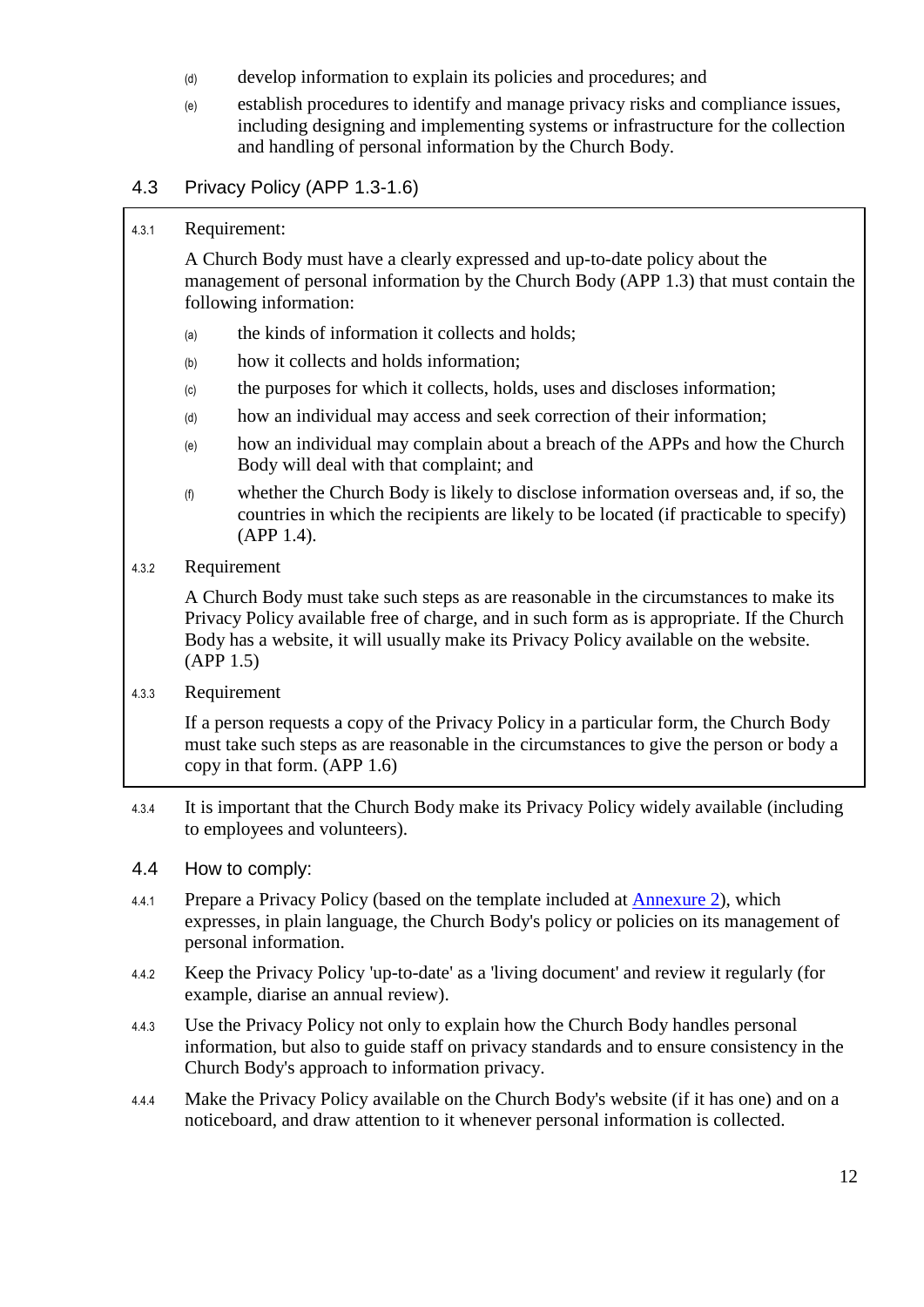#### <span id="page-12-0"></span>4.5 Training staff

- 4.5.1 Achieving compliance will also depend on the conduct of the Church Body's staff who must understand its privacy obligations. This can be done by:
	- (a) circulating the Privacy Policy to staff and requiring them to read it and acknowledge receipt;
	- (b) informing staff of the requirements of confidentiality and extending this obligation contractually where necessary; and
	- (c) holding internal seminars and workshops.

#### <span id="page-12-1"></span>4.6 Do's and Don'ts

**DO**, if asked, inform people about the type of personal information that is being collected about them and why.

**DO** encourage staff to read the Church Body's Privacy Policy.

**DO** make the Privacy Policy easily accessible.

**DO** ensure that the Church Body follows its requirements in relation to the collection, use and disclosure of personal information.

**DO** ensure staff refer all queries about the Privacy Policy to the Church Body's privacy officer or to someone responsible for privacy compliance.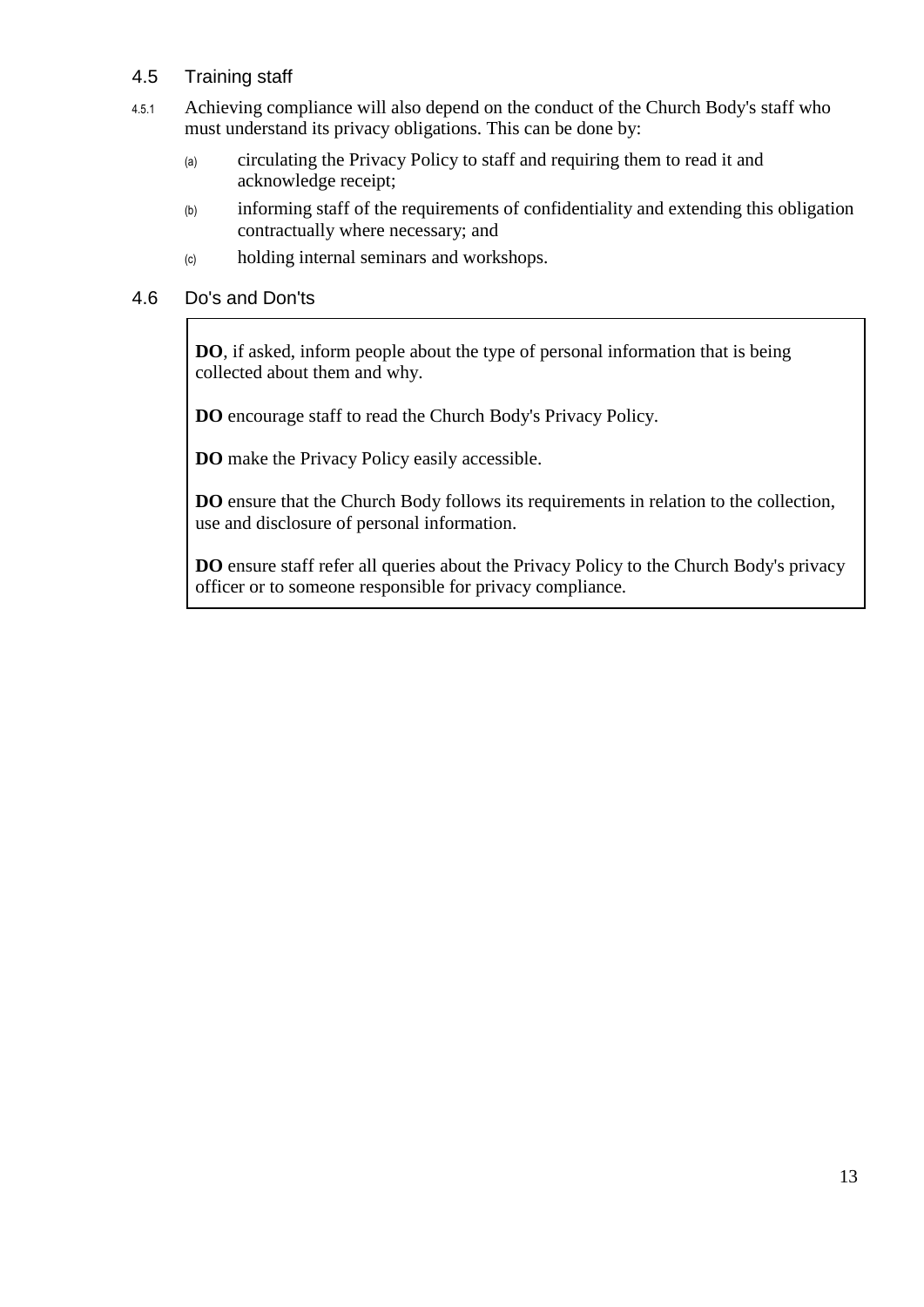# <span id="page-13-0"></span>**5. ANONYMITY AND PSEUDONYMITY (APP 2)**

#### <span id="page-13-1"></span>5.1 Anonymity and Pseudonymity

#### 5.1.1 Requirement:

Individuals must have the option of not identifying themselves or using a pseudonym when dealing with a Church Body unless:

- (a) the Church Body is required or authorised by law to deal with individuals who have identified themselves; or
- (b) it is impractical to deal with individuals who have not identified themselves.

#### <span id="page-13-2"></span>5.2 Comment

- 5.2.1 The Privacy Commissioner considers that unless there is a good practical or legal reason to require identification, a Church Body must give people the option to interact anonymously.
- 5.2.2 Anonymity is an important element of privacy. However, in some circumstances, it will not be practicable to engage with an individual anonymously. In other circumstances, there will be legal obligations that require identification of the individual. This principle is not intended to facilitate illegal activity.
- <span id="page-13-3"></span>5.3 How to comply:
- 5.3.1 Make individuals aware of the circumstances in which they are able to deal with the Church Body anonymously or when they can use a pseudonym instead of their real name. This can be done through information in the privacy policy and privacy collection statements, and when the Church Body is dealing with the individual.
- 5.3.2 Identify circumstances where:
	- (a) a law or order of a court or tribunal may require or authorise the Church Body to only deal with identified individuals (e.g. if providing assistance to a suspected victim of child abuse, whose injury is covered by a mandatory reporting requirement); or
	- (b) it would be impracticable to deal with an individual who is not identified (e.g. as part of a dispute resolution process).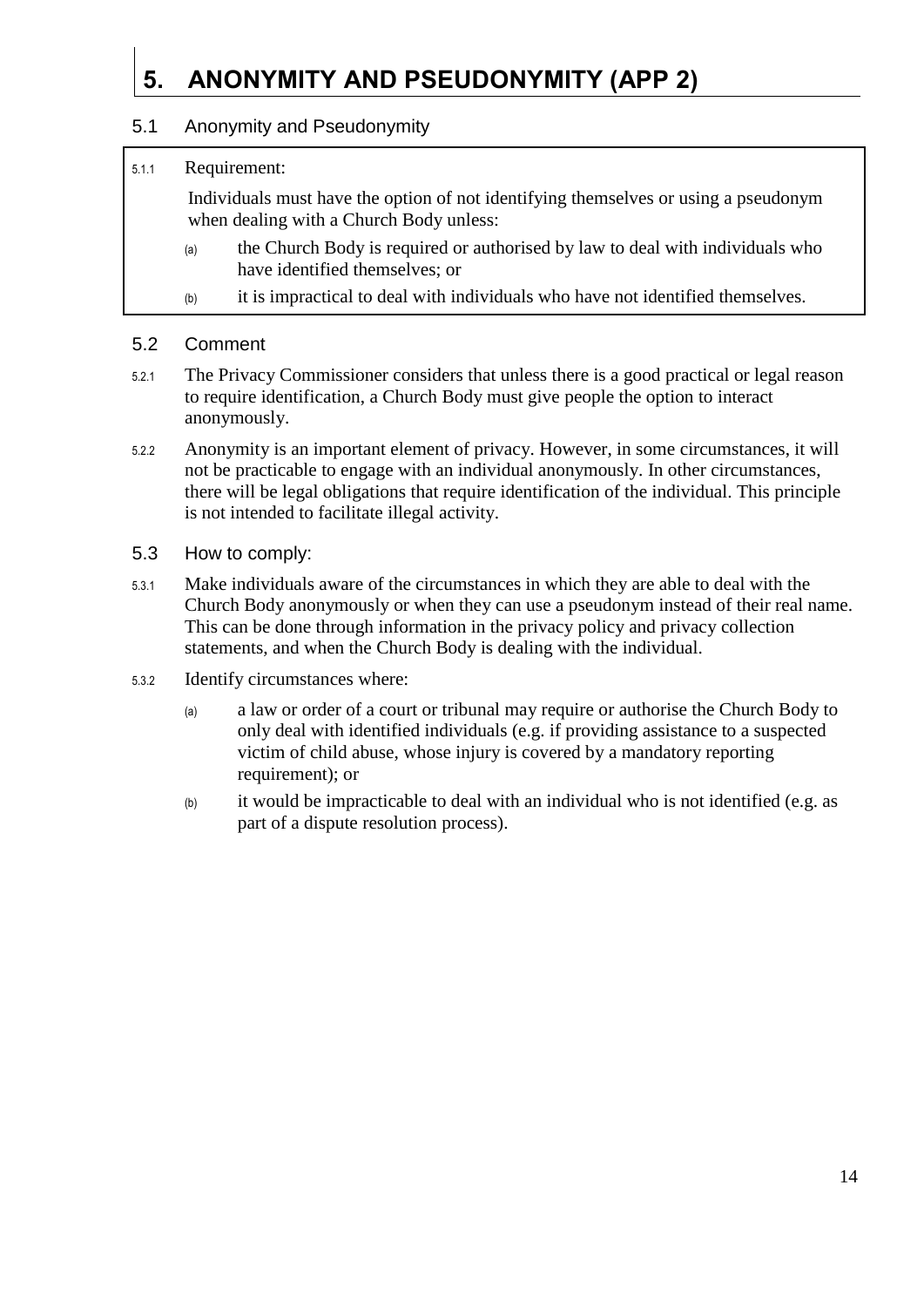# <span id="page-14-0"></span>**6. COLLECTION (APP 3, 4, AND 5)**

#### <span id="page-14-1"></span>6.1 Collection

- 6.1.1 The APPs differentiate between and have rules that apply to the collection of information that is 'solicited' and 'unsolicited'. 'Solicited information' is information that the Church Body has asked the individual or a third party to provide.
- 6.1.2 Requirement: A Church Body must not collect solicited personal information (including sensitive information) unless the information is reasonably necessary for one or more of its functions or activities (APP 3.2).

#### <span id="page-14-2"></span>6.2 Sensitive Information (APP 3.3 and 3.4)

#### 6.2.1 Requirement:

In general, a Church Body must not collect sensitive information about an individual, unless it has consent or one of the following exceptions applies.

- (a) collection is required by law, which includes the common law duty of care;
- (b) it is unreasonable or impracticable to obtain the individual's consent to the collection which is necessary to prevent or lessen a serious threat to the life or health of any individual; and
- (c) the sensitive information is health information and the Church Body has collected it in circumstances that is prescribed as a permitted health situation. (See Section [18.3](#page-52-3) for more information about situations relating to collection of health information).
- 6.2.2 Sensitive information is personal information that is given extra protection by the APPs (and health records legislation) and must be treated with additional care. It includes health information and also any information or opinion about an individual's racial or ethnic origin, political opinions, membership of a political association, religious beliefs or affiliations, philosophical beliefs, membership of a professional or trade association, membership of a trade union, sexual orientation or practices, or criminal record.
- 6.2.3 In a large number of cases, sensitive information, including health information, will be provided to the Church Body by the individual (or their guardian), so it is clear that the Church Body has consent to collect that information.
- 6.2.4 However, on some occasions the Church Body may receive sensitive information from third parties in circumstances where the Privacy Act also permits that collection. For example, a Parish school may advise a Parish about health issues relating to a child who is under the care of the Parish while preparing to receive a sacrament, in order for the Parish to exercise its duty of care. This collection by the Parish would be authorised by law.
- <span id="page-14-3"></span>6.3 Comment
- 6.3.1 The Privacy Commissioner interprets 'reasonably necessary' in a practical sense. If a Church Body cannot effectively pursue a legitimate function or activity without collecting the personal information, then it would ordinarily be deemed 'necessary' for one or more of its functions or activities. A Church Body should not collect information on the 'offchance' that it will be of some use in the future.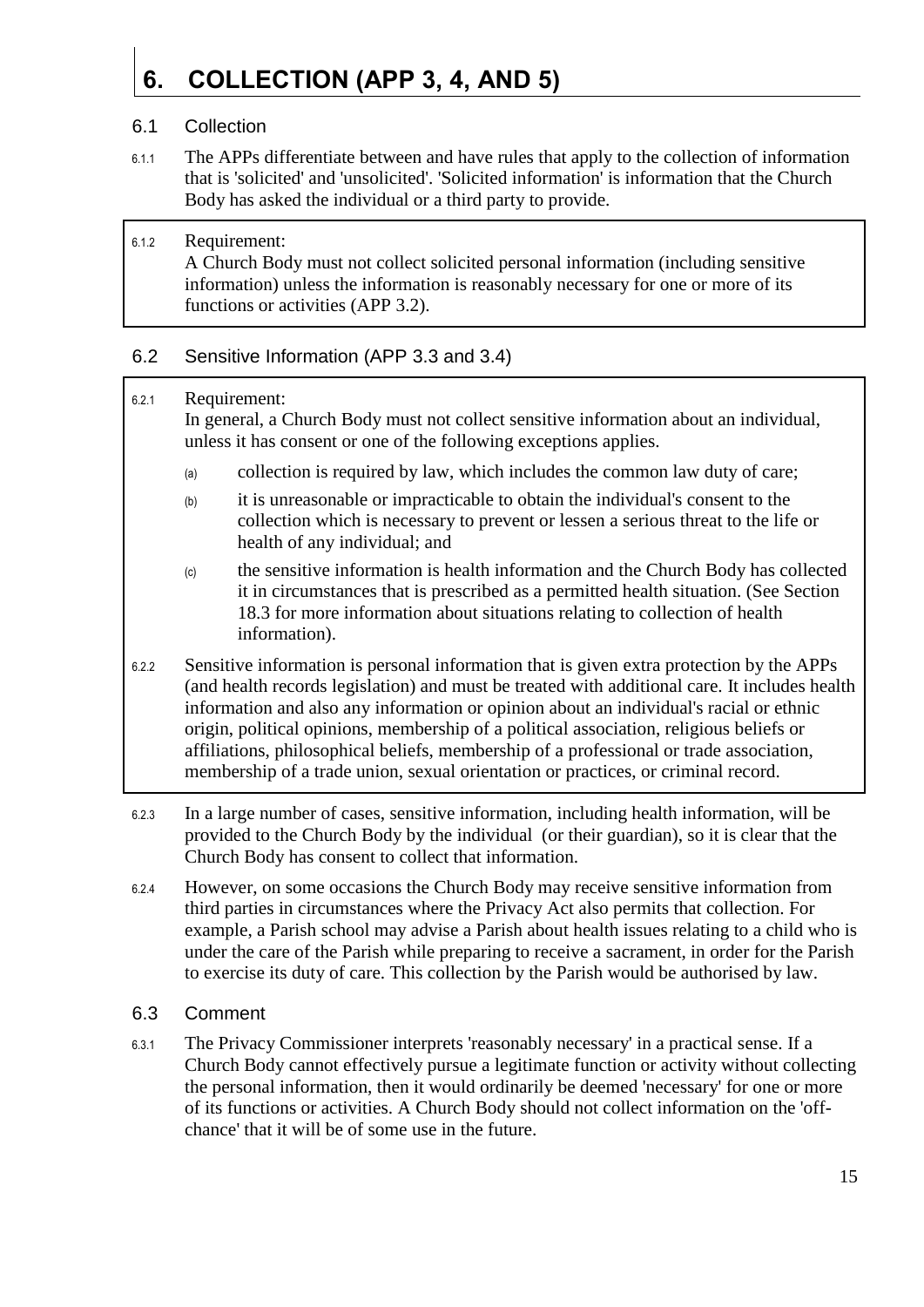- 6.3.2 The collection of personal information, which law requires, would also be deemed as being 'necessary' for one or more of a Church Body's functions or activities.
- <span id="page-15-0"></span>6.4 How to comply:
- 6.4.1 Review the types of personal information that the Church Body collects to ensure it is reasonably necessary for one or more of the Church Body's functions or activities.
- 6.4.2 Ensure that the Church Body collects sensitive information only where there is consent or where an exception applies.

#### <span id="page-15-1"></span>6.5 Lawful and fair collection (APP 3.5)

#### 6.5.1 Requirement:

A Church Body must collect personal information:

- (a) only by lawful and fair means; and
- (b) not in an unreasonably intrusive way.

#### <span id="page-15-2"></span>6.6 Comment

- 6.6.1 Generally, 'fair' means without intimidation or deception. For example, covert collection will usually be considered as unfair collection.
- 6.6.2 Examples of what might be considered unfair or unreasonably intrusive ways of collection include:
	- (a) calling an individual late at night or at meal time without a prior arrangement to do so;
	- (b) asking for information for one purpose when really it is for another purpose;
	- (c) telling an individual that it is compulsory that they provide personal information when it is not; and
	- (d) asking for sensitive personal details within earshot of other people.
- <span id="page-15-3"></span>6.7 How to comply:
- 6.7.1 Regularly review the Church Body's collection procedures. Particular acts and practices of collection should be identified and monitored for instances (whether systemic or by particular individuals) of unfair, unlawful or unreasonably intrusive collections.
- 6.7.2 Any complaints concerning the methods of collection should be part of this monitoring process.
- 6.7.3 Be careful to consider and re-consider the context in which personal information is collected. Always be mindful that Church Bodies should collect personal information and sensitive information discretely.
- <span id="page-15-4"></span>6.8 Privacy collection statement - ensuring the individual is fully aware of collection (APP 5.1)

#### <span id="page-15-5"></span>6.8.1 Requirement: At or before the time (or, if not practicable, as soon as practicable after) a Church Body collects personal information about an individual from the individual, the Church Body must take such steps (if any) as are reasonable in the circumstances to notify or make the individual aware of such of the following matters that are reasonable in the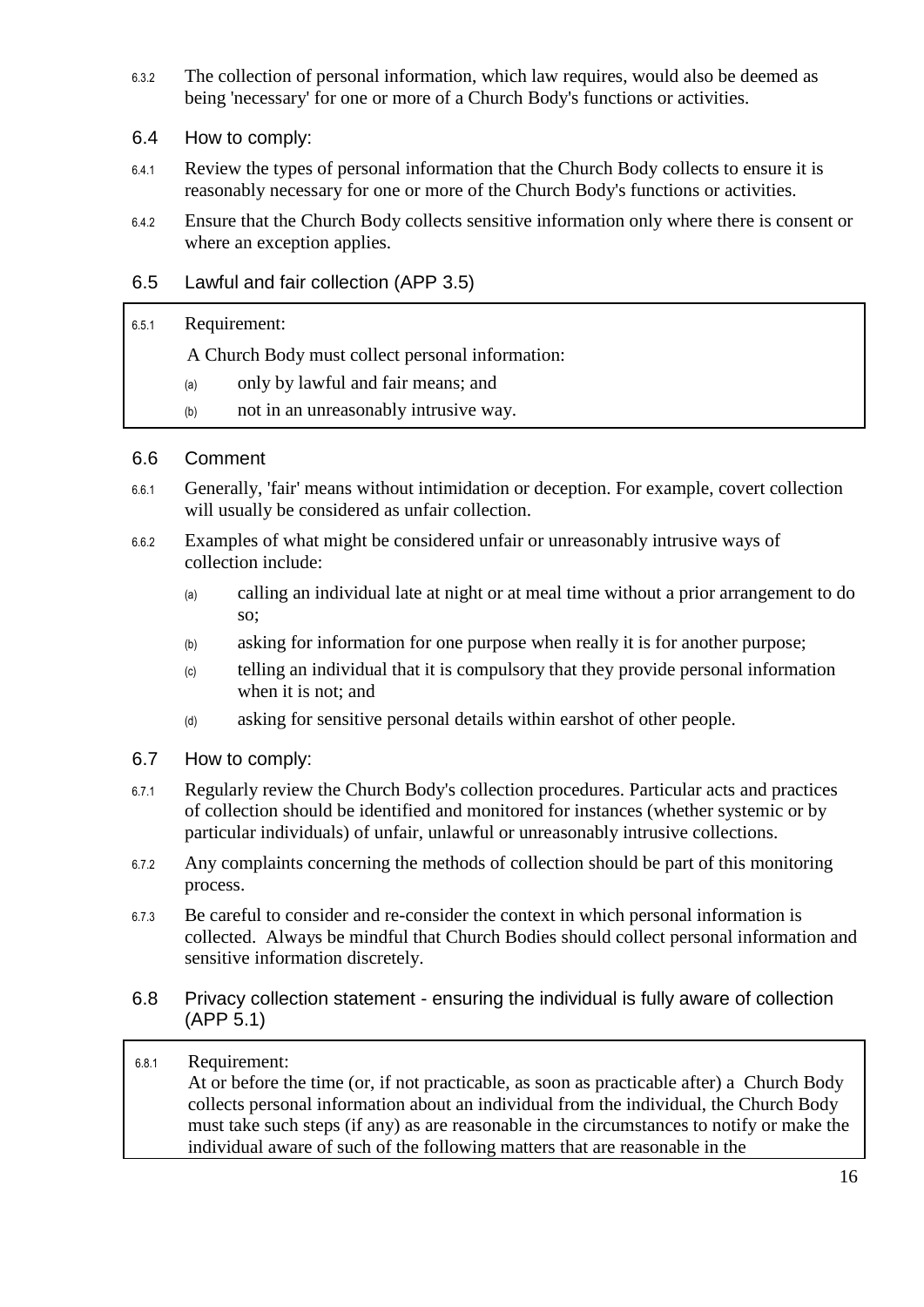circumstances:

- (a) the Church Body's identity and contact details;
- (b) if the individual may not be aware that the information has been collected, the fact that it has been collected and the circumstances of the collection;
- (c) if collected under or authorised by law, the fact that the collection is so required or authorised (including details of the law requiring or authorising collection);
- (d) the purposes for which it is collected;
- (e) the main consequences if it is not collected;
- (f) any other entities or types of entities to whom the information may be disclosed (including other Church Bodies);
- (g) that the Privacy Policy contains information about how an individual can access and seek correction of information;
- (h) that the Privacy Policy sets out how complaints may be made, how an individual may complain about a breach of their privacy and how the complaint may be dealt with; and
- (i) whether information is likely to be disclosed overseas and, if so, to which countries, if practicable to specify.

#### <span id="page-16-0"></span>6.9 Comment

- 6.9.1 Deciding on whether a Church Body should make individuals aware of the required matters 'at or before the time of collection' will depend on the circumstances. Church Bodies can do this after the collection of the information if there are practical problems in doing so before collection.
- 6.9.2 APP 5.1 has a 'double reasonableness' provision. A Church Body is only required to take 'reasonable steps' to inform people of such of the required matters that are 'reasonable' in the circumstances. Therefore, it is recognised that where any of these matters are obvious, irrelevant or can be easily located (e.g. the identity of the Church Body) it may not be necessary to inform people of that matter in a collection statement.
- 6.9.3 In the same way, where the circumstances of collection make a matter listed in APP 5.1 obvious, then the 'reasonable steps' might not involve any active measures because the circumstances speak for themselves. For example, if the Church Body makes available to an individual the matters contained in APP 5.1 for a certain type of collection, then the same collection later may not require that the APP 5.1 matters (if unchanged) be repeated to the individual.
- 6.9.4 Deciding what are reasonable steps and what are matters which are reasonable to include involves balancing a number of possible factors, including the importance to the individual of having the relevant knowledge, and the time and cost to the Church Body in providing that information.
- 6.9.5 The description of the purposes can be reasonably general as long as the description is adequate to ensure that the individual is aware of what the Church Body is going to do with their personal information. Church Bodies do not have to describe internal purposes that form part of normal business practices, such as auditing, business planning or billing.
- 6.9.6 Taking 'reasonable steps' to inform an individual about usual disclosures would ordinarily mean either giving general descriptions of sets of people and entities to which the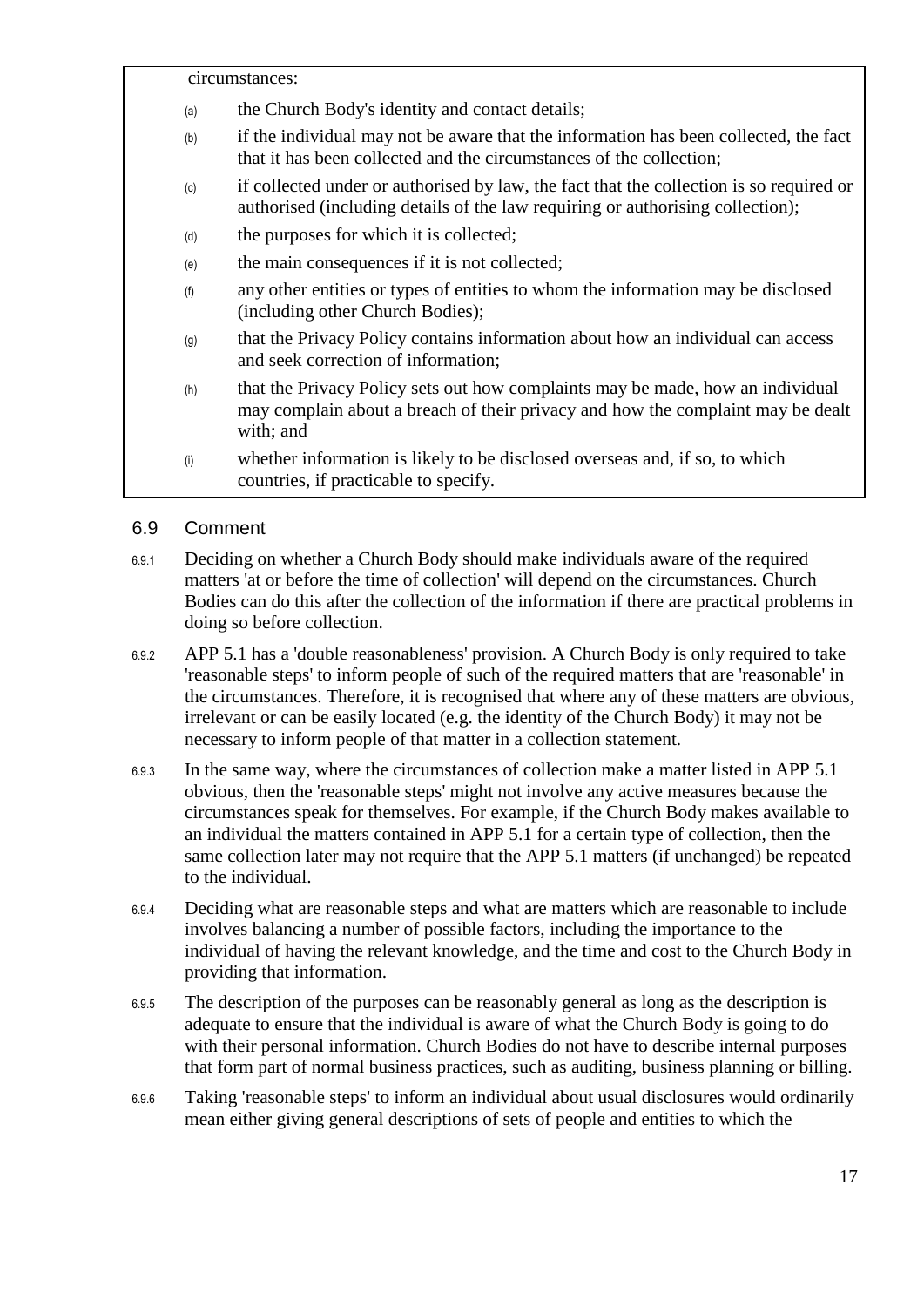information may be disclosed (for example, a Parish may often disclose information to the responsible Diocese).

- 6.9.7 A Church Body does not need to mention disclosures that the APPs permit, but in practice happen only rarely.
- 6.9.8 A Church Body must take reasonable steps to tell the individual about any law that requires the individual to provide, or the Church Body to collect, personal information in the particular situation. In describing the law, the Church Body need not specify the exact piece of legislation (although it would be desirable to do this where possible).
- 6.9.9 A Church Body need not describe all possible consequences of not providing personal information, only significant and unobvious consequences.
- <span id="page-17-0"></span>6.10 How to comply:
- 6.10.1 Take a common sense and pragmatic approach when complying with APP 5.1 and APP 5.2. The requirements under the APPs make it clear that there will be occasions where it is reasonable not to advise people of some or all of the matters set out in APP 5.2. This would be the case, for example, when those matters are obvious or likely to be known.
- 6.10.2 Tailor the template standard collection notice at [Annexure 2](#page-63-0) to cover the Church Body's usual collection practices or any specific or unique collections, and ensure that it covers the matters listed in APP 5.1 concerning how any personal and sensitive information collected from the individual about him/herself or a third party would be dealt with.
- 6.10.3 Where the Church Body collects personal and sensitive information from those who have not seen collection notices (e.g. third parties) or where the collection notices do not cover a particular situation, then the Church Body should consider, with reference to the APPs and the APP Guidelines, whether it needs to take additional steps to comply with APP 5.1 and notify those people of the matters set out in APP 5.2. In particular, where a Church Body intends to use a film including a child or a child's photo in a public forum (such as on television or on social media, such as Facebook and Flickr) the Church Body should seek permission from the child and/or the child's parent or guardian as appropriate.
- <span id="page-17-1"></span>6.11 Collection through surveillance
- 6.11.1 If a Church Body has implemented surveillance systems, including closed circuit television or monitoring of computer systems, networks and facilities, it should advise people interacting with the Church Body or using those systems that they might be monitored. If a person is being monitored, even through their computer use, personal information may be collected.
- 6.11.2 Specific legislation in certain States and Territories governs the surveillance and monitoring of persons on Church property. For example:
	- (a) in New South Wales, specific legislation requires employers to notify their employees in advance that their computer use will be monitored;
	- (b) additionally, legislation in New South Wales, Queensland, Victoria and Western Australia, requires employers who use surveillance devices such as security cameras, closed circuit television or telephone monitoring to obtain the express or implied consent of those persons to do so. The Church Body could obtain this consent via a contract of employment, through policies or notices, or by using signs in areas where such surveillance occurs.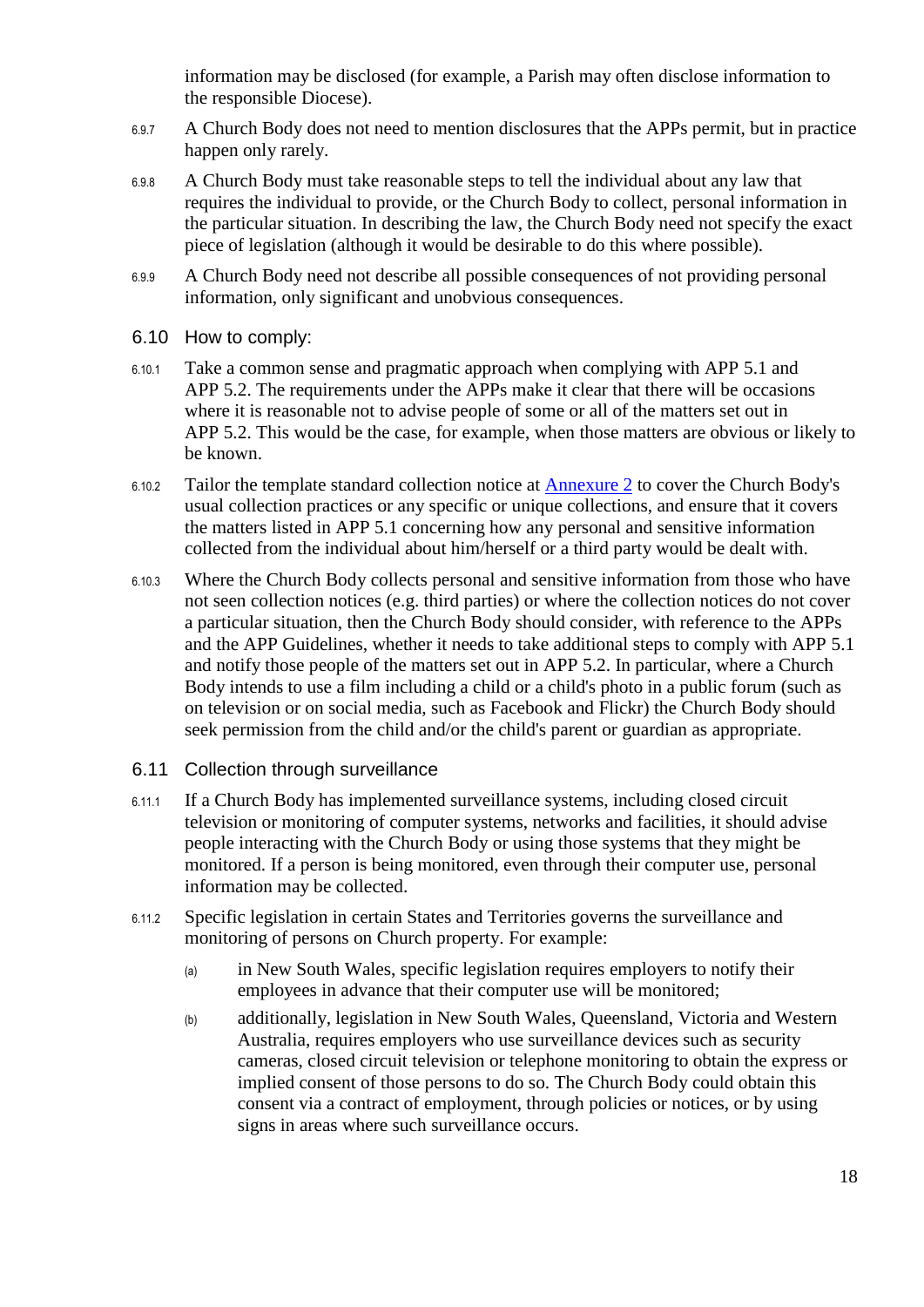- 6.11.3 The Church Body should provide anyone using the system (such as employees, volunteers, contractors and clergy) with a computer usage policy. Ideally, they should provide to the Church Body written acknowledgement that they have received that policy.
- 6.11.4 Additionally a Church Body should notify individuals of any other instances of surveillance in the contract of employment, through policies or notices, or with signage in areas where it engages in surveillance.
- <span id="page-18-0"></span>6.12 Collection of information directly from the individual (APP 3.6)
- 6.12.1 Requirement: Where reasonable and practicable to do so, personal information must only be collected directly from the individual.

#### <span id="page-18-1"></span>6.13 Comment

- 6.13.1 APP 3.6 aims to ensure that where it is reasonable and practicable to do so a Church Body will collect information about an individual only from that individual.
- 6.13.2 It is apparent that it will not always be reasonable and practicable to collect personal information from the individual directly. In most scenarios, the individual concerned is aware of an indirect collection and consent can be inferred. However, this may not always be the case.
- 6.13.3 Where a job applicant is aware that a referee is providing information about them to a Church Body (therefore indirect collection), a Church Body can imply that they consent to that indirect collection. However, if the Church Body collects personal information from a referee or third party without the applicant's knowledge (e.g. the job applicant's current employer), the Church Body should advise the individual that they will be collecting, or have collected, the information.
- 6.13.4 Church Bodies should note however, that 'collection' only relates to information that is contained in a record. Information obtained from an inquiry, which is not recorded, does not constitute a record and therefore no collection occurs.
- <span id="page-18-2"></span>6.14 How to comply:
- 6.14.1 There may be some circumstances in which a Church Body should only collect information directly from the individual. A Church Body should consider these circumstances on a case-by-case basis.

#### Example:

Where it is likely that the information is incorrect, (e.g. the source is unreliable) then the Church Body collecting the information should endeavour to contact the individual concerned to check whether the information is accurate. It will not always be reasonable and practicable to do this. For example, the individual concerned may be the subject of an allegation about an unlawful activity and approaching that person may prejudice the investigation.

- <span id="page-18-3"></span>6.15 Collection, use and disclosure with third parties and contractors (APP 3.6 and APP 6)
- 6.15.1 Where the Church Body engages a contractor or third party, the following may occur: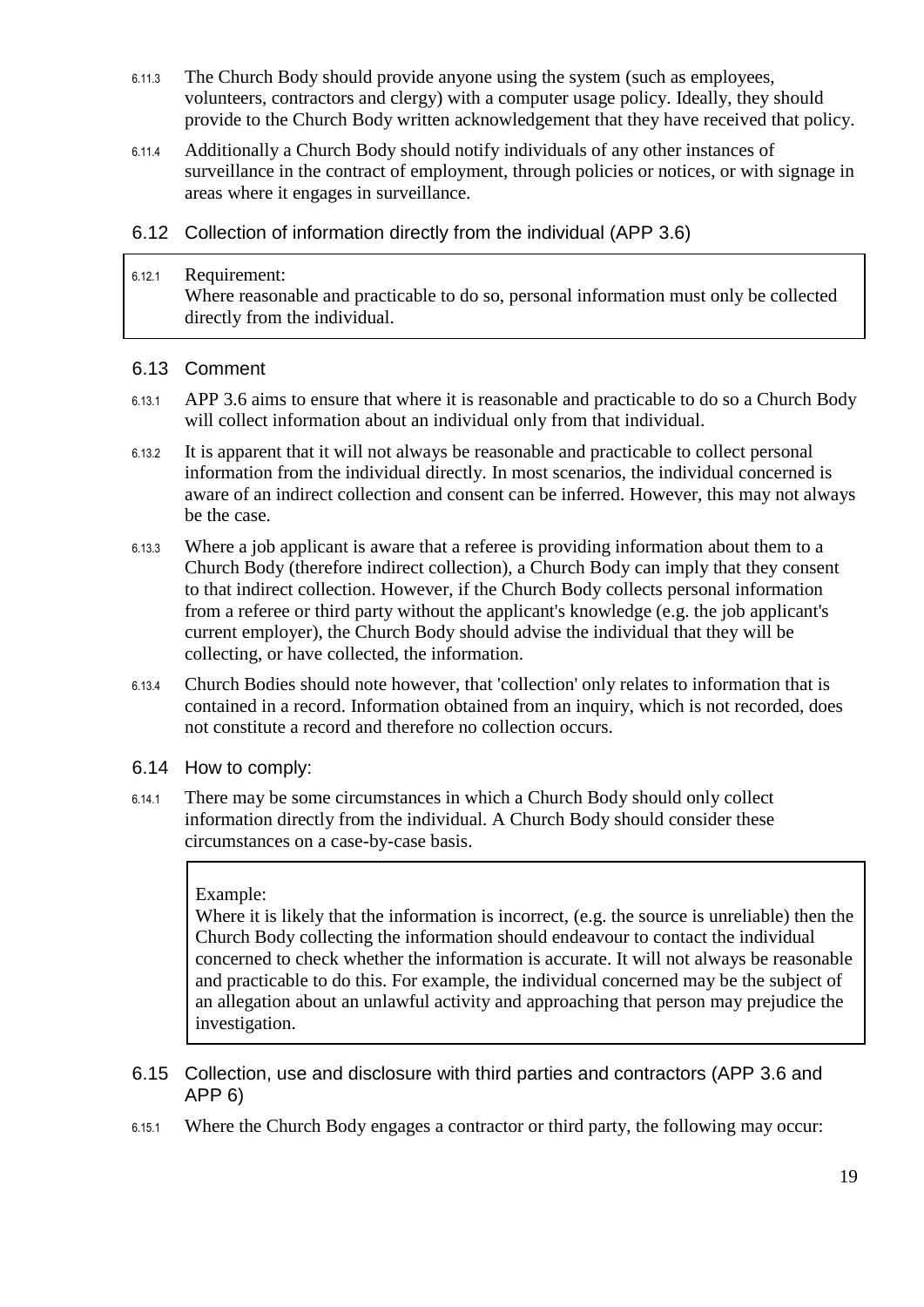- (a) the Church Body collects personal information from a contractor or third party;
- (b) the Church Body discloses personal information to a contractor or third party; or
- (c) a contractor uses or discloses personal information on behalf of the Church Body.
- <span id="page-19-0"></span>6.16 How to comply:
- 6.16.1 Specifically require the contractor, in a written agreement, to keep personal information confidential that it provides about individuals in the course of providing the service to the Church Body and only use it for the purposes of the Church Body.
- <span id="page-19-1"></span>6.17 Collecting sensitive information with consent
- 6.17.1 The Church Body would normally need clear evidence that an individual had consented to it collecting sensitive information. The APP Guidelines provide that an '*An APP entity should generally seek express consent from an individual before handling the individual's sensitive information, given the greater privacy impact this could have*.' The provision by any individual of sensitive information would usually indicate express consent.
- <span id="page-19-2"></span>6.18 Collecting sensitive information without consent
- 6.18.1 In most situations Church Bodies will collect sensitive information with consent on the basis that it has been provided to them directly by the individual, their guardian or other responsible person, or a person authorised by the individual such as a doctor.
- 6.18.2 However, occasions may arise where Church Bodies collect sensitive information from third parties without consent. The Privacy Act permits this where it is required or authorised under law (this includes a duty of care) or it is impracticable to obtain consent and it is reasonably necessary to lessen or prevent a serious threat to the life, health or safety of the person or to public health or safety. It may also be necessary when investigating a suspected case of child abuse where there is a legal obligation to make inquiries without disclosing that there is an investigation.
- <span id="page-19-3"></span>6.19 How to comply:
- 6.19.1 Ensure that a Church Body collects sensitive information only with consent, where required or authorised by law, or where another exception applies. Comments on the issue of capacity to consent are contained are in Paragraph [15.1.](#page-47-2) A guardian or other responsible person may be able to be give consent, where needed, if the individual lacks capacity.
- 6.19.2 Ensure that you also meet the requirements of APP 3 and APP 5. Make sure that the collection is reasonably necessary for one or more of the Church Body's functions and activities (APP  $3.3(a)(ii)$ ), and take such steps (if any) as are reasonable in the circumstances to notify the individual of the matters in APP 5.2 (APP 5.1). There may be some instances where notification should not be given or is unnecessary.
- 6.19.3 Pre-empt situations where sensitive information is collected from third parties, by making the individual whose information is collected aware that their sensitive information is likely to be collected, and to obtain their consent to such collection. A standard collection notice (see the template at **Annexure 2**) can cover the collection of sensitive information in, however it may be appropriate on some occasions to get specific consent and give a specific collection notice.
- 6.19.4 In some instances, there is collection of sensitive information due to a legal obligation to collect such information.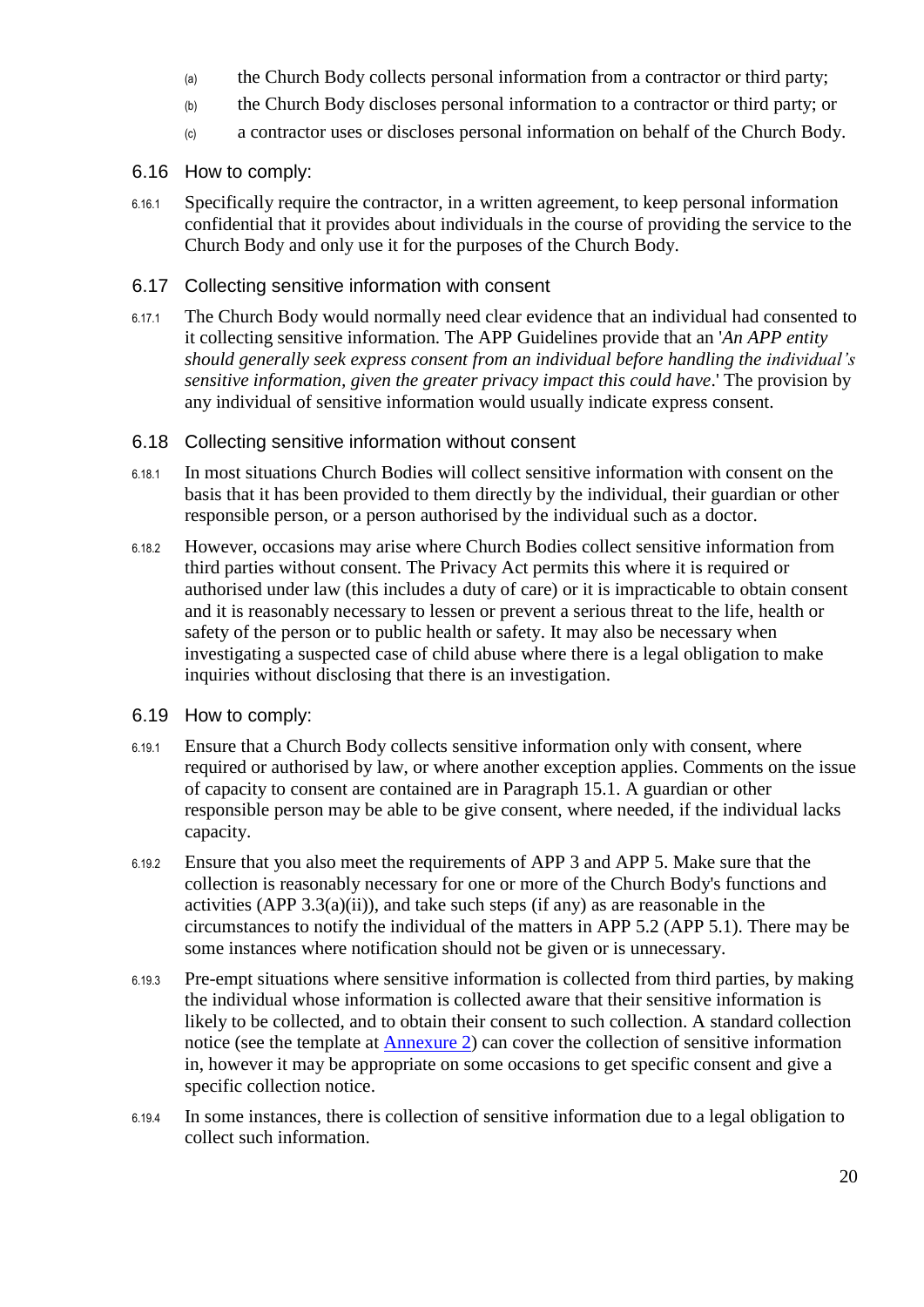Example:

Examples of collection as required by law include:

- (a) certain criminal record checks and/or working with children checks (e.g. as required under child protection laws in some States);
- (b) information required to administer the sacraments; and
- (c) laws which require verification of an individual.
- 6.19.5 Where law requires collection of sensitive information, APP 3.4(a) will permit the collection of sensitive information without consent. However, APP 5.1 will continue to apply and it may be necessary to inform the individual that this information is being collected.
- 6.19.6 Where practicable, clearly identify sensitive information as being such in any records. This practice would help ensure that the persons handling the information recognise the extra confidentiality and security that should be afforded to sensitive information.
- 6.19.7 Information about religion, racial and ethnic origin (also sensitive information) is in a different category. If this information is collected from the individual, then consent can be implied. However, if this information is collected from a third party, permission should first be sought.
- 6.19.8 The table at Section [6.20](#page-21-0) below illustrates the steps a Church Body should follow in deciding whether it can collect personal and sensitive information.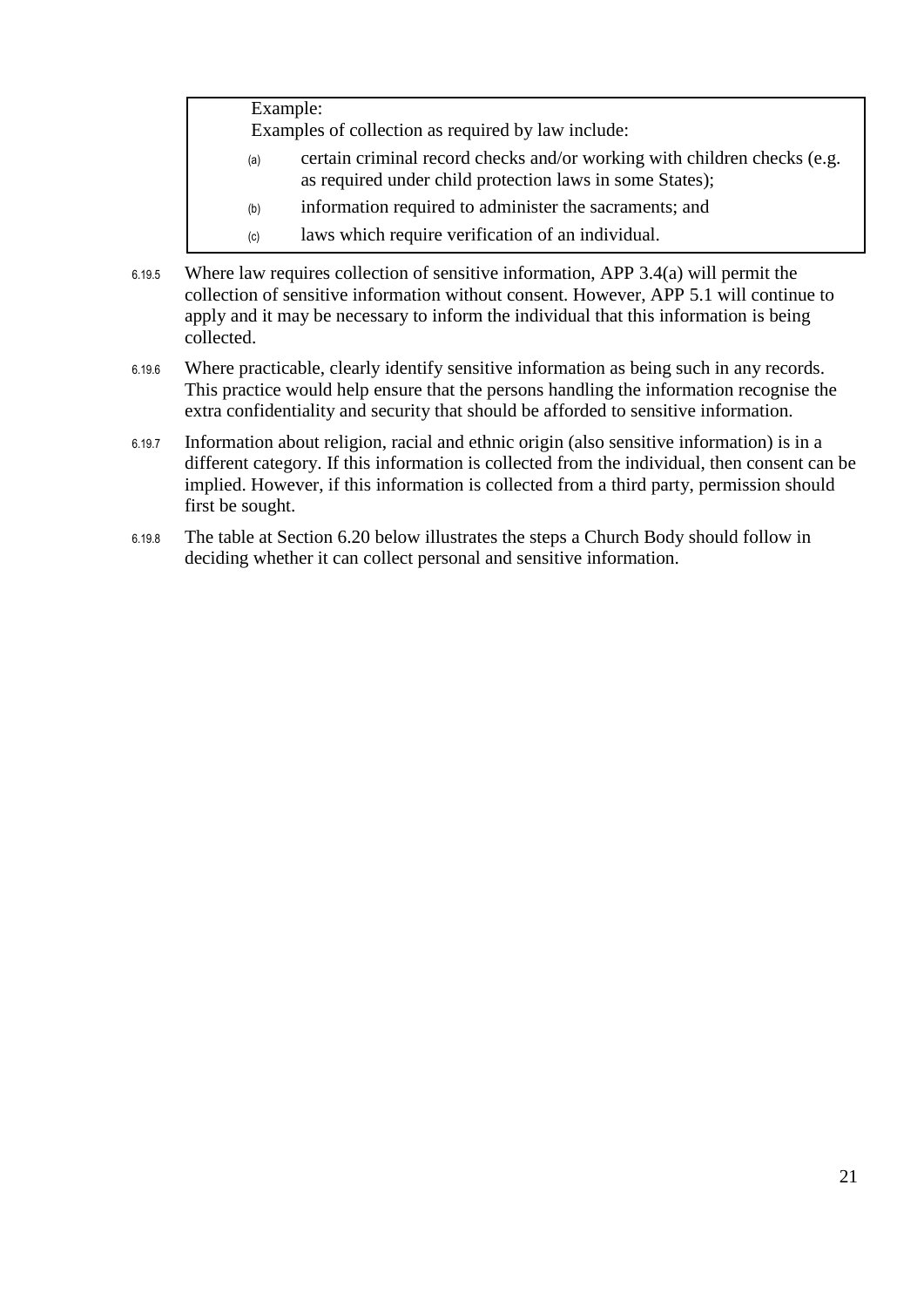<span id="page-21-0"></span>

#### <span id="page-21-1"></span>6.21 Unsolicited Personal Information (APP 4)

| 6.21.1 | Requirement: |                                                                                                                                                                       |
|--------|--------------|-----------------------------------------------------------------------------------------------------------------------------------------------------------------------|
|        | (a)          | If a Church Body receives unsolicited information it must within a reasonable<br>period determine whether it could have collected that information under APP 3.       |
|        | (b)          | If it determines that it could not have collected the information under APP 3, it<br>must, if lawful and reasonable to do so, destroy or de-identify the information. |

- 6.21.2 Church Bodies are required to ensure that they only keep information they could have collected. That is, where any unsolicited personal information it receives is reasonably necessary for one or more of the Church Body's functions or activities. If it is sensitive information and the person has not consented to its collection, it would need to fall within one of the exceptions to which Paragraph [6.2](#page-14-2) refers.
- 6.21.3 On many occasions, it is likely that a Church Body will receive unsolicited personal information verbally. In order to meet the requirements of APP 4, Church Bodies should adopt a rule that it should not make any notes of unsolicited personal information received verbally unless it needs it and, in the case of sensitive information, an exception for collection without consent exists.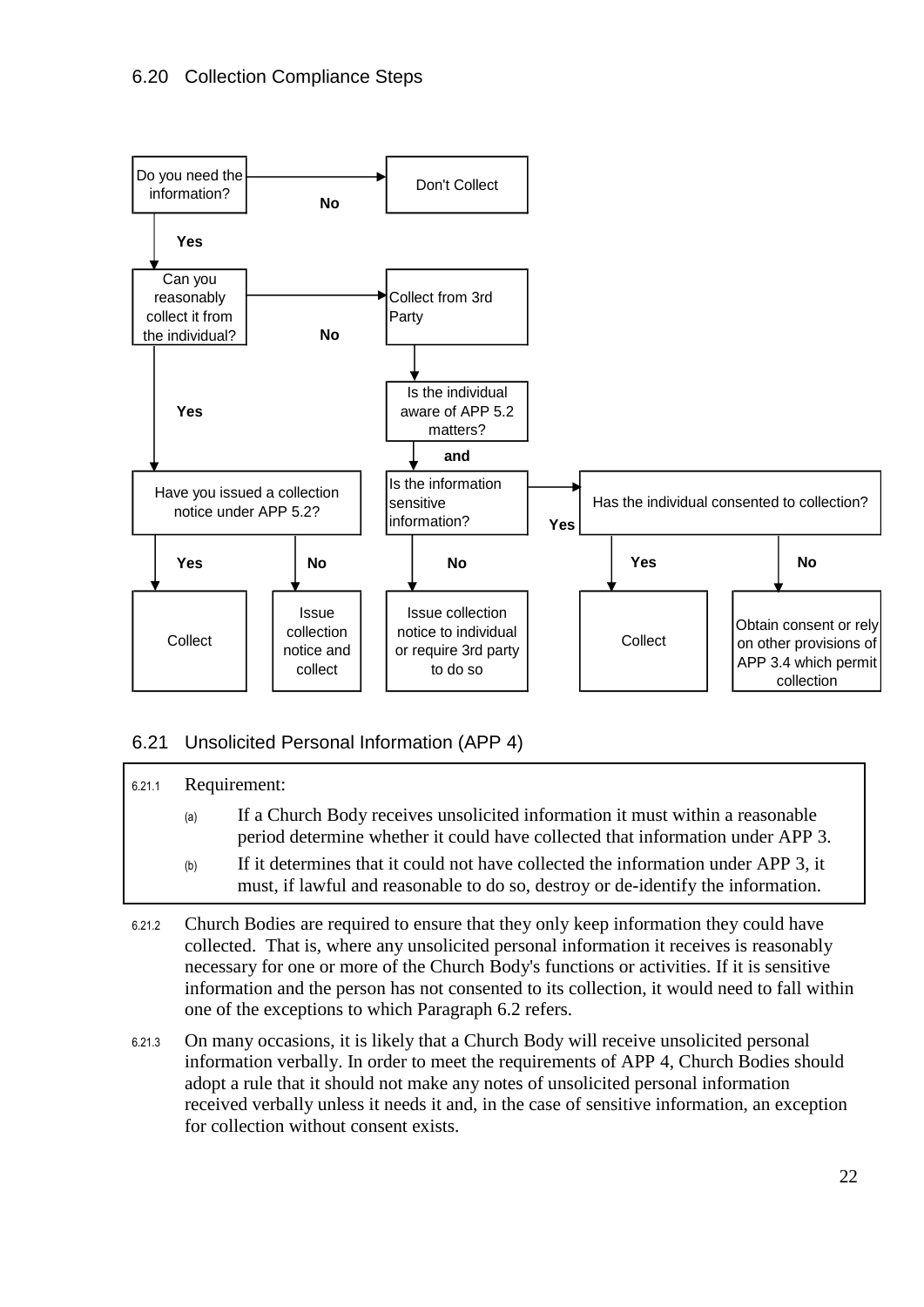Example:

A member of the congregation advises the priest that she understands that another parishioner was intoxicated at a party they both attended.

This is not information that is relevant to the Church Body's operations and should not be collected.

#### <span id="page-22-0"></span>6.22 Do's and Don'ts

**DO** only collect personal information that the Church Body requires to carry out its functions and activities.

**DO** identify the Church Body and its contact details when collecting personal information.

**DO** inform individuals that they can access their personal information, subject to the requirements of the Privacy Act.

**DO** inform individuals of any plans to disclose their personal information to others.

**DO** consider, and notify individuals of, all the reasons for which you are collecting their personal information.

**DO** take reasonable steps to ensure that, when collecting personal information, the Church Body makes individuals aware of the matters listed in Section [6.8.1](#page-15-5) unless it is obvious or they would already know.

**DON'T** collect personal information from someone about another individual (e.g. next of kin details) unless it is unreasonable or impracticable for you to contact the individual directly.

**DON'T** collect unsolicited information if it is not reasonably necessary for a function or activity of the Church Body.

#### <span id="page-22-1"></span>6.23 Additional Do's and Don'ts for sensitive information

**DO** only use sensitive information for the purposes for which it was disclosed.

**DO** obtain consent if you collect sensitive information unless an exception applies.

**DON'T** collect sensitive information unless it is necessary.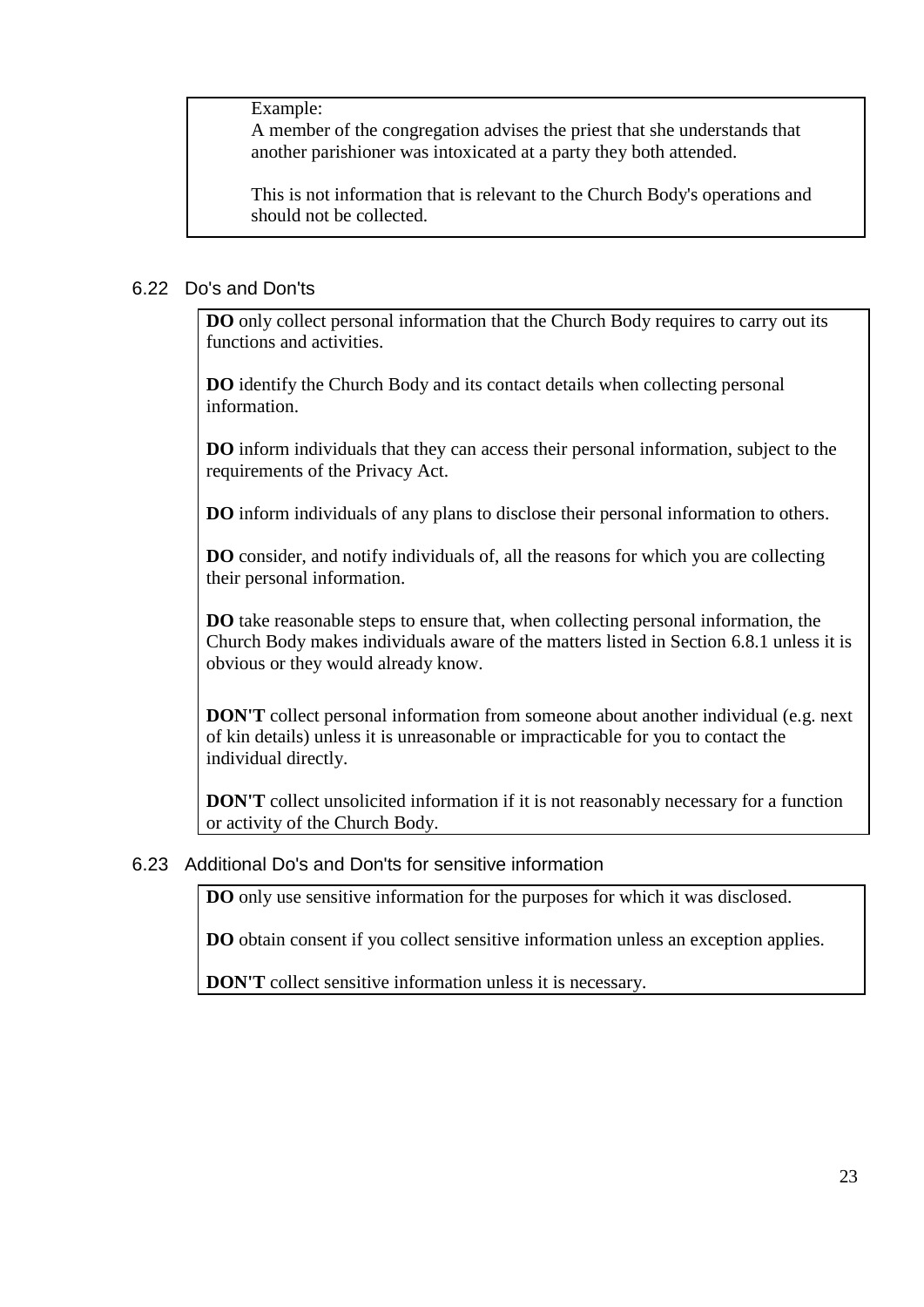## <span id="page-23-0"></span>**7. USE AND DISCLOSURE OF PERSONAL INFORMATION (APP 6)**

#### <span id="page-23-1"></span>7.1 Use and Disclosure

#### 7.1.1 Requirement:

A Church Body must not use or disclose personal information about an individual other than in specified circumstances including:

- (a) for the primary purpose for which it was collected (APP  $6.1$ ); or
- (b) with the individual's consent  $(APP 6.1(b))$ ;
- (c) for a secondary purpose which is related to the primary purpose of collection (or directly related in the case of sensitive information), and which the individual would reasonably expect (APP 6.2(a));
- (d) where required or authorised by or under law (APP  $6.2(b)$ );
- (e) where the Church Body reasonably believes that the use or disclosure is necessary to prevent threats to life, health or public safety (APP 6.2(c));
- (f) where the Church Body has reason to suspect that unlawful activity or misconduct of a serious nature relating to its functions or activities has been engaged in and the use or disclosure is necessary in order for it to take appropriate action  $(APP 6.2(c))$ ;
- (g) where the Church Body reasonably believes the use or disclosure is reasonably necessary to assist with locating a person reported as missing (APP 6.2(c)).

#### <span id="page-23-2"></span>7.2 Primary and related purpose of collection

- 7.2.1 Where the Church Body collects personal information directly from the individual, the context in which the individual gives the information to the Church Body will help identify the primary purpose of collection. When an individual provides, and the Church Body collects, personal information, they usually do so for a particular purpose – for example, for admission to an aged care facility operated by the Church Body, to apply to become a volunteer or employee, or to receive a sacrament. This is the 'primary' purpose of collection, even if the entity has some additional purposes in mind.
- 7.2.2 How broadly a Church Body can describe the primary purpose will need to be determined on a case-by-case basis and will depend on the circumstances.
- 7.2.3 Where a Church Body collects personal information indirectly, a guide to its primary purpose of collection could be what the Church Body does with the information soon after it first receives it.
- 7.2.4 *Related and directly related purposes within reasonable expectations* A Church Body can also use and disclose the personal information for a related or, if it is sensitive information, for a directly related purpose, for which the individual would reasonably expect their information to be used or disclosed. To be related, the secondary purpose must be something that arises in the context of the primary purpose.

For sensitive information, the use or disclosure must be directly related to the primary purpose of collection. This means that there must be a stronger connection between the use or disclosure and the primary purpose for collection.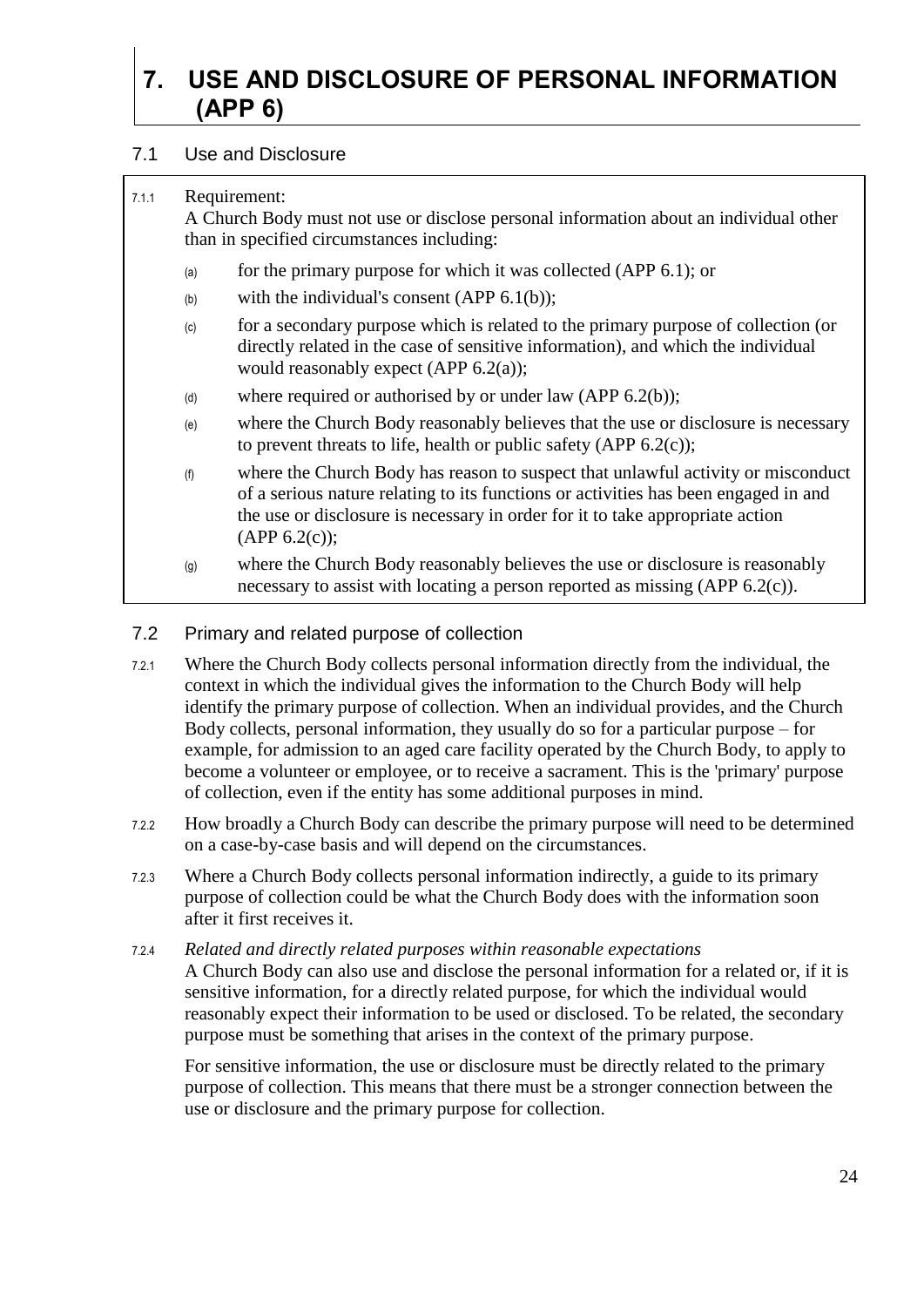#### 7.2.5 *Reasonable expectation*

The test for what the individual would 'reasonably expect' would be applied from the point of view of what an individual with no special knowledge of the activity involved would expect.

#### 7.2.6 *Factors to consider*

When thinking about whether a use or disclosure falls within the primary purpose or a related or directly related purpose within the individual's reasonable expectations, a Church Body could, where relevant, consider:

- (a) the context in which it is collecting the personal information;
- (b) the reasonable expectations of the individual whose information it is;
- (c) the form and content of information the Church Body has given about why it is collecting the individual's information (for example under APP 1.4 and 5.2);
- (d) how personal, confidential or sensitive the information is; and
- (e) any duties of care or other professional obligations a Church Body might have (although care would be needed if these were not within the person's reasonable expectations).

#### 7.2.7 *Secondary use and disclosure with consent (APP 6.1(a))*

A Church Body may also use or disclose personal information for a secondary purpose if it has the individual's consent. Consent to the use or disclosure can be express or implied. Implied consent arises where consent may reasonably be inferred in the circumstances from the conduct of the individual and the Church Body. If the Church Body's use or disclosure has serious consequences for the individual, the Church Body would have to be able to show that the individual could have been expected to understand what was going to happen to information about them and to have given their consent on that basis. In such situations, it would ordinarily be more appropriate for the Church Body to seek express consent.

#### <span id="page-24-0"></span>7.3 How to comply:

- 7.3.1 Use an appropriately adapted version of the template collection statement at [Annexure 2](#page-63-0) to help overcome any potential for confusion regarding the purposes for which the information can be used.
- 7.3.2 Consider any forms through which personal information is collected to ensure that they include an appropriate collection notice.
- <span id="page-24-1"></span>7.4 Use or disclosure required by law (APP 6.2(b))
- 7.4.1 The Privacy Act does not override specific legal obligations relating to use or disclosure of personal information. 'Law' includes Commonwealth, State and Territory legislation, as well as common law. If law requires an entity to use or disclose personal information, it has no choice and it must do so. If an entity is authorised by law to use or disclose personal information it means the entity can decide whether to do so or not.
- 7.4.2 For example, in New South Wales, there is specific legislation that authorises disclosure of personal information for certain child protection purposes.
- <span id="page-24-2"></span>7.5 How to comply:
- 7.5.1 Where a disclosure is required because of a duty of care owed to an individual, then this may be done under APP 6.2(b) without the individual's consent. Similarly, where there is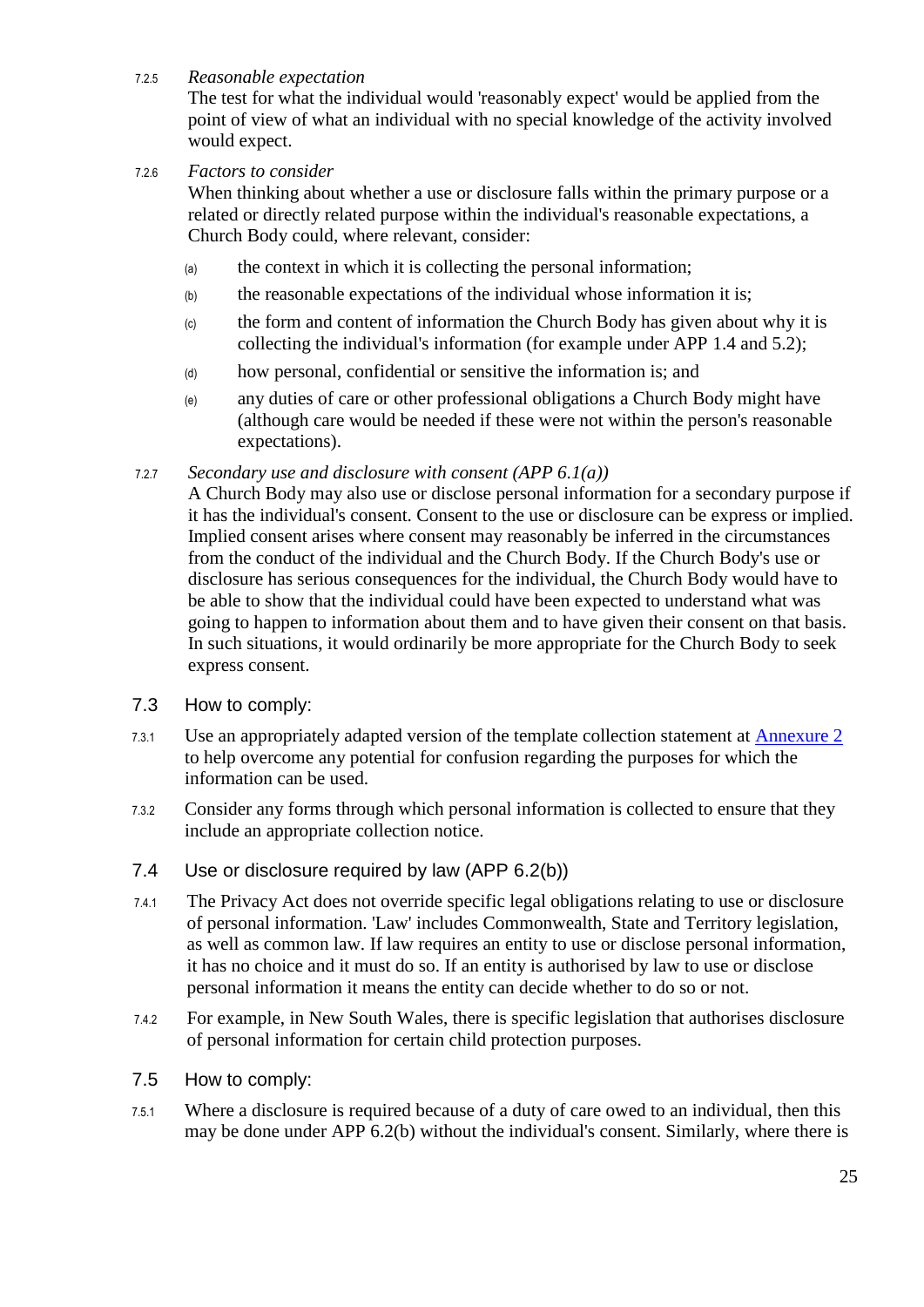a legislative requirement to disclose information this may be done under APP 6.2(b) without the individual's consent.

7.5.2 The table at Section [7.6](#page-25-0) below illustrates what steps should be taken by the Church Body in deciding whether it can use or disclose personal and sensitive information.

#### <span id="page-25-0"></span>7.6 Use & Disclosure Compliance Steps

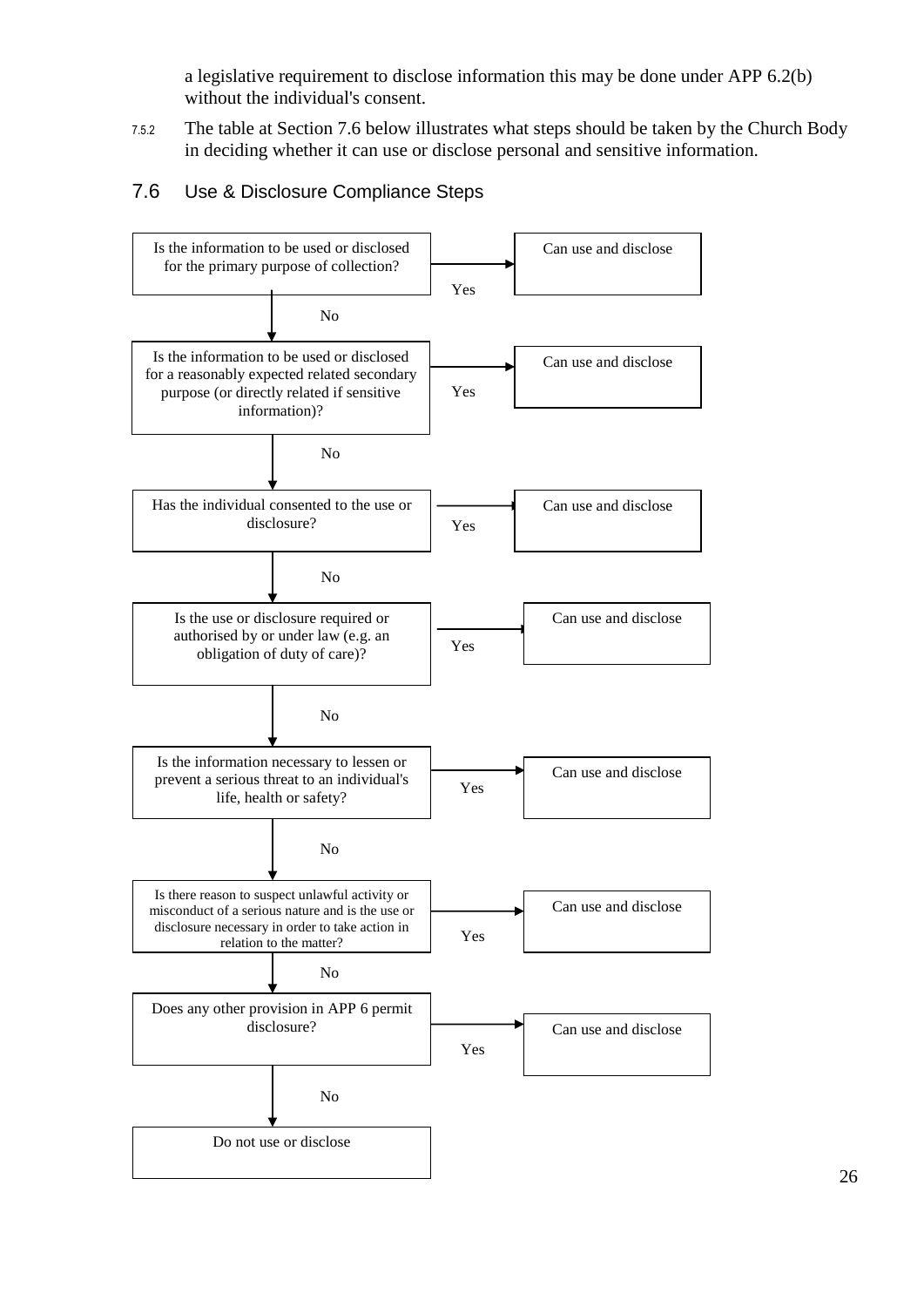### <span id="page-26-0"></span>7.7 Do's and Don'ts

**DON'T** disclose personal information unless with consent, for the primary purpose of collection or for a reasonably expected related secondary purpose of collection (or *directly* related secondary purpose in the case of sensitive information) or where another exception applies, such as exercising duty of care.

**DO** make a written note of use or disclosure of personal information if used or disclosed under an exception in APP 6.2.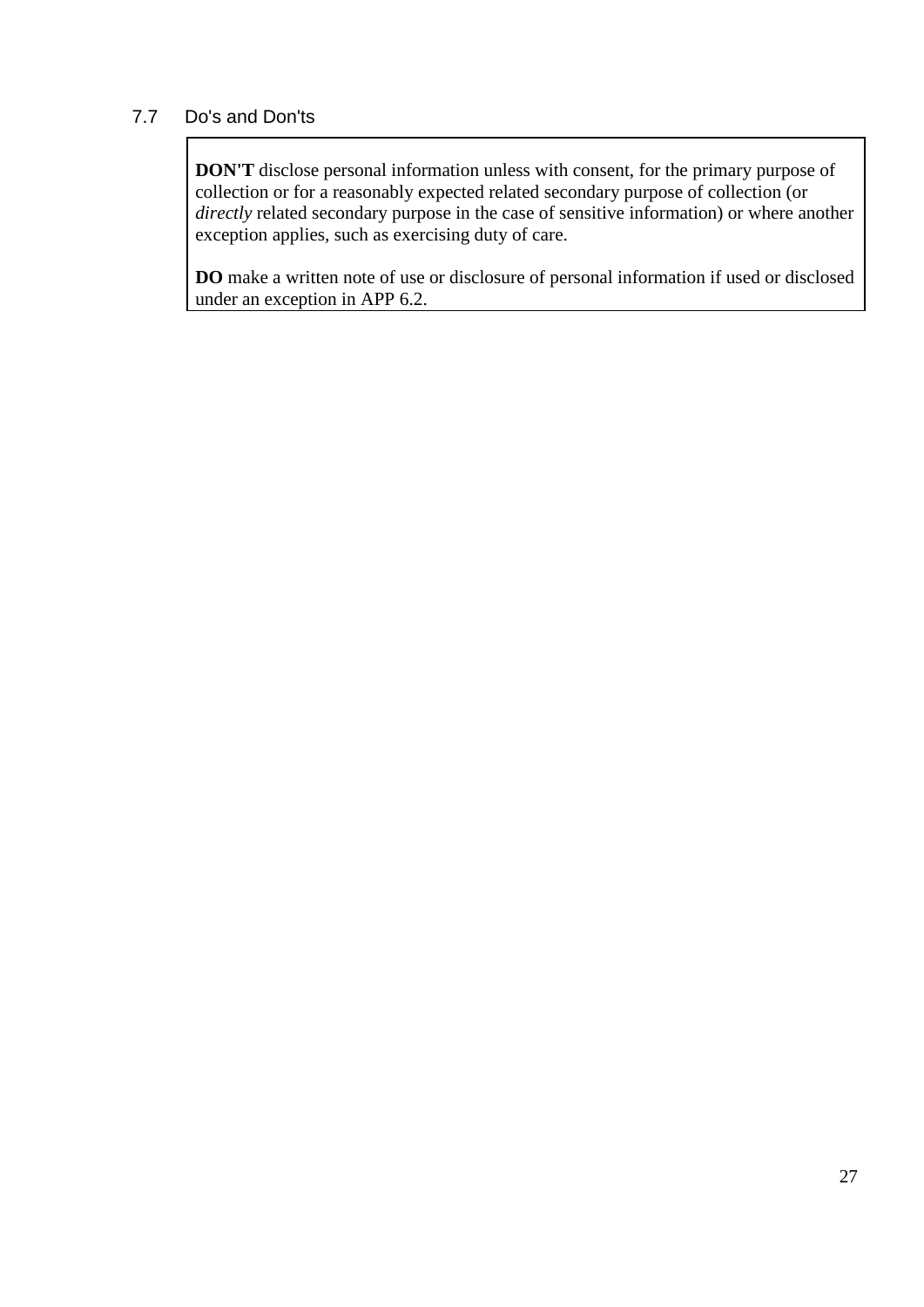## <span id="page-27-0"></span>**8. DIRECT MARKETING (APP 7)**

#### <span id="page-27-1"></span>8.1 Direct Marketing

#### Requirement:

A Church Body must not use or disclose personal information it holds for the purpose of direct marketing, unless:

#### *Scenario 1:*

- (a) it collects the information from the individual;
- (b) the individual would reasonably expect the Church Body to use or disclose the information for direct marketing; and
- (c) there is a simple means by which the individual can request not to receive direct marketing, of which the individual has not availed him or herself (APP 7.2).

#### *Scenario 2:*

(d) either:

- $\ddot{\text{o}}$  it collects the information from the individual and the individual would not reasonably expect the Church Body to use or disclose the information for direct marketing; or
- (ii) the information is collected from a third party; and
- (e) either:
	- (i) the individual has consented; or
	- (ii) it is impracticable to obtain consent; and
- (f) there is a simple means by which the individual can request not to receive direct marketing; each direct marketing communication contains a prominent statement that the individual may request not to receive such communications; and the individual has not availed him or herself of this (APP 7.3).

#### Requirement:

If a Church Body uses or discloses personal information for the purpose of direct marketing the relevant individual may request:

- (a) not to receive direct marketing communications;
- (b) that their personal information not be used by or disclosed to other entities for the purpose of facilitating direct marketing; and
- (c) to be provided with the source of the information received (unless it is impracticable or unreasonable to do so).

#### Requirement:

A Church Body may not use or disclose sensitive information for direct marketing unless the individual has consented (APP 7.4).

#### Requirement:

The *Spam Act 2003* (Cth) and *Do Not Call Register Act 2006* (Cth) (**DNCR Act**) will displace the requirements of APP 7, to the extent these Acts apply to the direct marketing practices of Church Bodies via electronic commercial direct marketing (Spam Act) or telemarketing (DNCR Act). However, electronic messages, telemarketing calls and marketing faxes sent by Church Bodies that are registered as charities with the Australian Charities and Not-for-profits Commission (**ACNC**) will generally be exempt from the Spam Act and DNCR Act. Consequently, if communications are exempt from the Spam Act and/or the DNCR Act, they will need to comply with APP 7.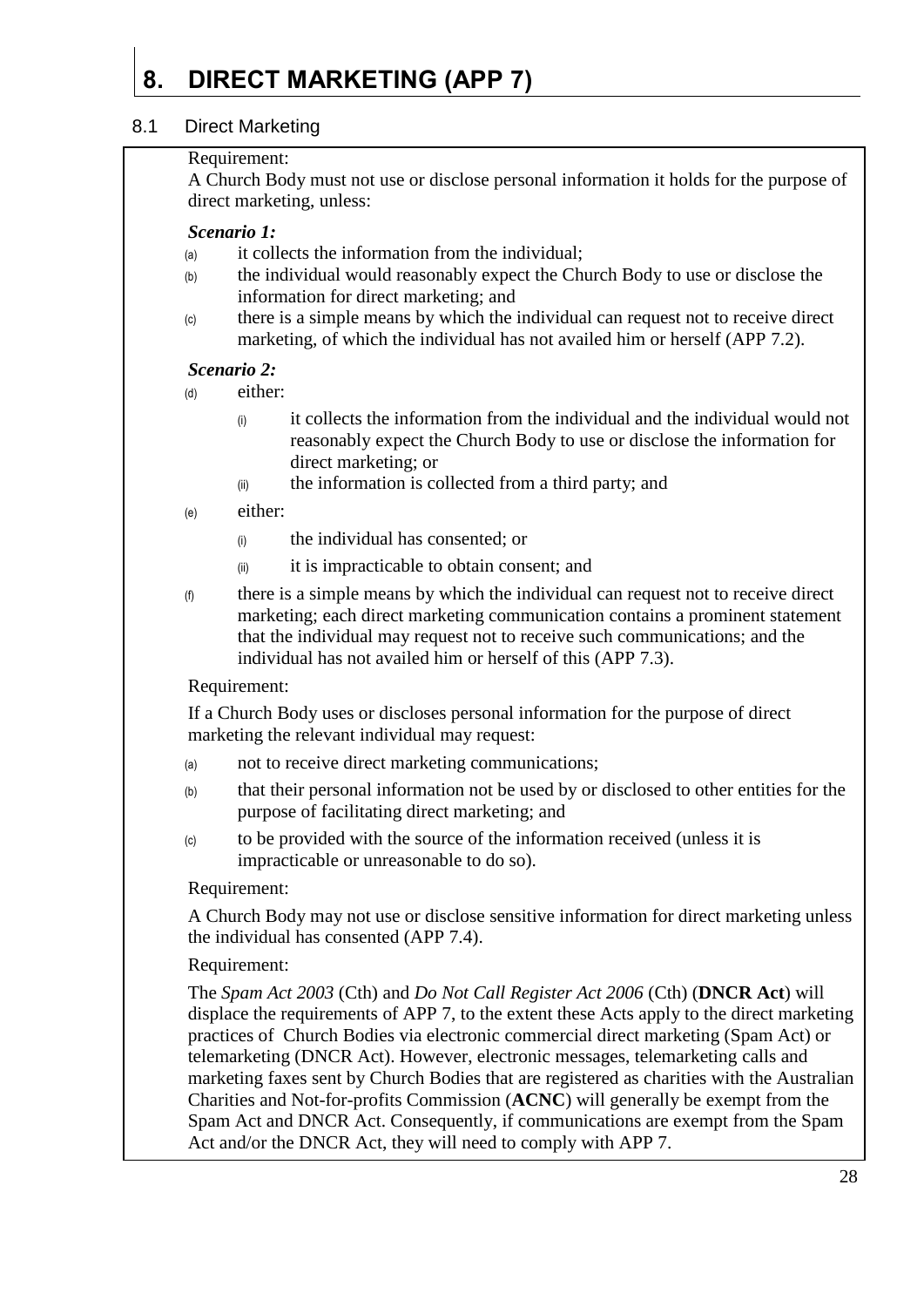#### <span id="page-28-0"></span>8.2 Comment

- 8.2.1 'Direct marketing' involves the Church Body's direct communication with a person to promote the sale of goods and services to that person (which means it will generally involve a payment or financial benefit of some kind to the Church Body). A range of methods including mail, telephone, electronic mail or Short Message Service could deliver the direct marketing communication. A fundraising campaign, an invitation to a conference or an invitation to subscribe to a magazine are examples of direct marketing campaigns by a Church Body.
- 8.2.2 A discrete APP now addresses direct marketing separately, so APP 6 does not apply. This is because of the significant community interest about the use and disclosure of personal information for the purposes of direct marketing.
- 8.2.3 The principle distinguishes between individuals, such as existing or previous parishioners, who have been in contact with a Church Body, and those who have not. The intention is to apply more stringent obligations when using personal information of individuals who have no pre-existing relationship with the Church Body. This is because those individuals would be less likely to expect the Church Body to use or disclose their information for direct marketing purposes.
- 8.2.4 A Church Body may use and disclose non-sensitive personal information for direct marketing where, among other things, the individual would reasonably expect the Church Body to use or disclose their information for direct marketing, and there is a simple means by which the individual can request not to receive direct marketing material. A Church Body may not use sensitive information for direct marketing unless it has obtained consent to do so.
- 8.2.5 *'Reasonable expectation'*

Considering whether an individual has a 'reasonable expectation' that their personal information may be used for direct marketing involves balancing a number of factors that could include:

- (a) the content of any collection notice provided at the time;
- (b) the way a Church Body communicates with an individual;
- (c) the previous types of communications between a Church Body and an individual;
- (d) how often the Church Body is in contact with an individual and the purpose of the contact; and
- (e) the duration of a Church Body's relationship with an individual

A Church Body would generally consider the question of 'reasonableness' at the time of the proposed use of the personal information for direct marketing – not the time it collected the personal information.

8.2.6 *'Impracticable to obtain consent*'

The APP Guidelines state that to determine whether it is 'impracticable' to obtain consent will depend on a number of factors, including the time and cost involved in seeking consent. However, an organisation is not excused from obtaining consent by reason only that it would be inconvenient, time-consuming or impose some cost to do so. Whether these factors make it impracticable to obtain consent will depend on whether the burden is excessive in all the circumstances.

8.2.7 The APP Guidelines provide that an organisation may obtain the consent from the individual in relation to a subsequent use or disclosure of the individual's personal information for direct marketing at the time it collects the personal information. In order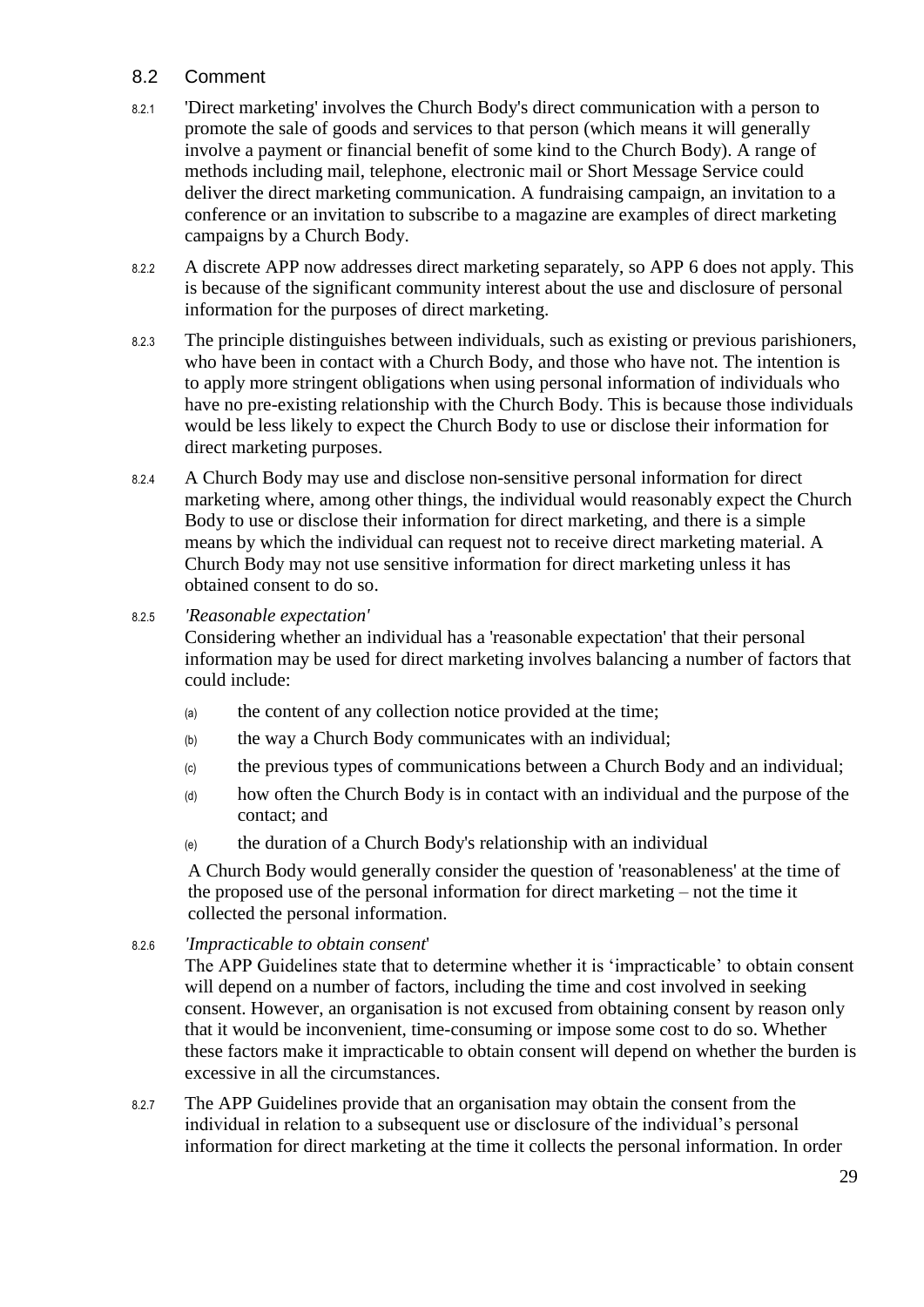to rely on this consent, the organisation must be satisfied that it is still current at the time of the use or disclosure.

- 8.2.8 Where an organisation did not obtain the individual's consent at the time of collection, it must obtain the consent of the individual for the proposed use or disclosure, unless it is impracticable to do so. In that case, the organisation should assess whether it is impracticable to obtain consent at the time of the proposed use or disclosure.
- 8.2.9 *Disclosure/sharing of personal information for direct marketing*

If Church Bodies are to be treated as if they were related bodies corporate, as discussed at Section [2.6](#page-6-1) above, they can share personal information (other than sensitive information) without breaching the APPs. However, those related Church Bodies must still comply with the APPs in relation to the shared personal information. It will therefore depend on the circumstances of the collection by the original Church Body as to whether a related Church Body is then permitted to use and/or disclose that personal information for direct marketing.

- 8.2.10 If the Church Bodies cannot be considered to be related bodies corporate, then:
	- (a) the disclosing Church Body will only be able to disclose personal information for the purpose of direct marketing in accordance with the provisions of APP 7 (Scenario 1); and
	- (b) the collecting Church Body will need to comply with APP7 (Scenario 2) and APP 5 in relation to the use of the information for direct marketing and notification of the collection.
- <span id="page-29-0"></span>8.3 How to comply:
- 8.3.1 Identify whether an individual would reasonably expect their personal information to be used for direct marketing purposes, either because they have been provided with a collection statement which tells them that their information may be used or disclosed for this purpose, or because they would otherwise be aware that their information may be used for such a purpose (e.g., a regular donor may have a reasonable expectation that they would receive direct marking communication regarding fundraising efforts).
- 8.3.2 However, if a Church Body is to send direct marketing communications to people to whom it has not provided the 'standard collection notice' or are not otherwise aware of its contents, then the Church Body may need to rely on APP 7.3 to send the direct marketing communications.
- 8.3.3 If relying on APP 7.3, ensure each direct marketing communication includes a simple means by which the individual may request not to receive direct marketing communications, and a prominent 'opt-out' statement, which the Church Body should bring to the individual's attention. An example would be:

Direct marketing opt-out

We may use and share your personal information with [*insert usual examples or other Church bodies*] to send you further fundraising/direct marketing communications. If you do not wish to receive such communications [**OR** either some or all of these communications from us\*], please tick the box[es\*] below and return this [*form*] to [*us*].

 $\Box$  No, I do not wish to receive fundraising/direct marketing communications. [\**Use two boxes if giving option to make separate elections - one for fundraising and one for direct marketing communications*].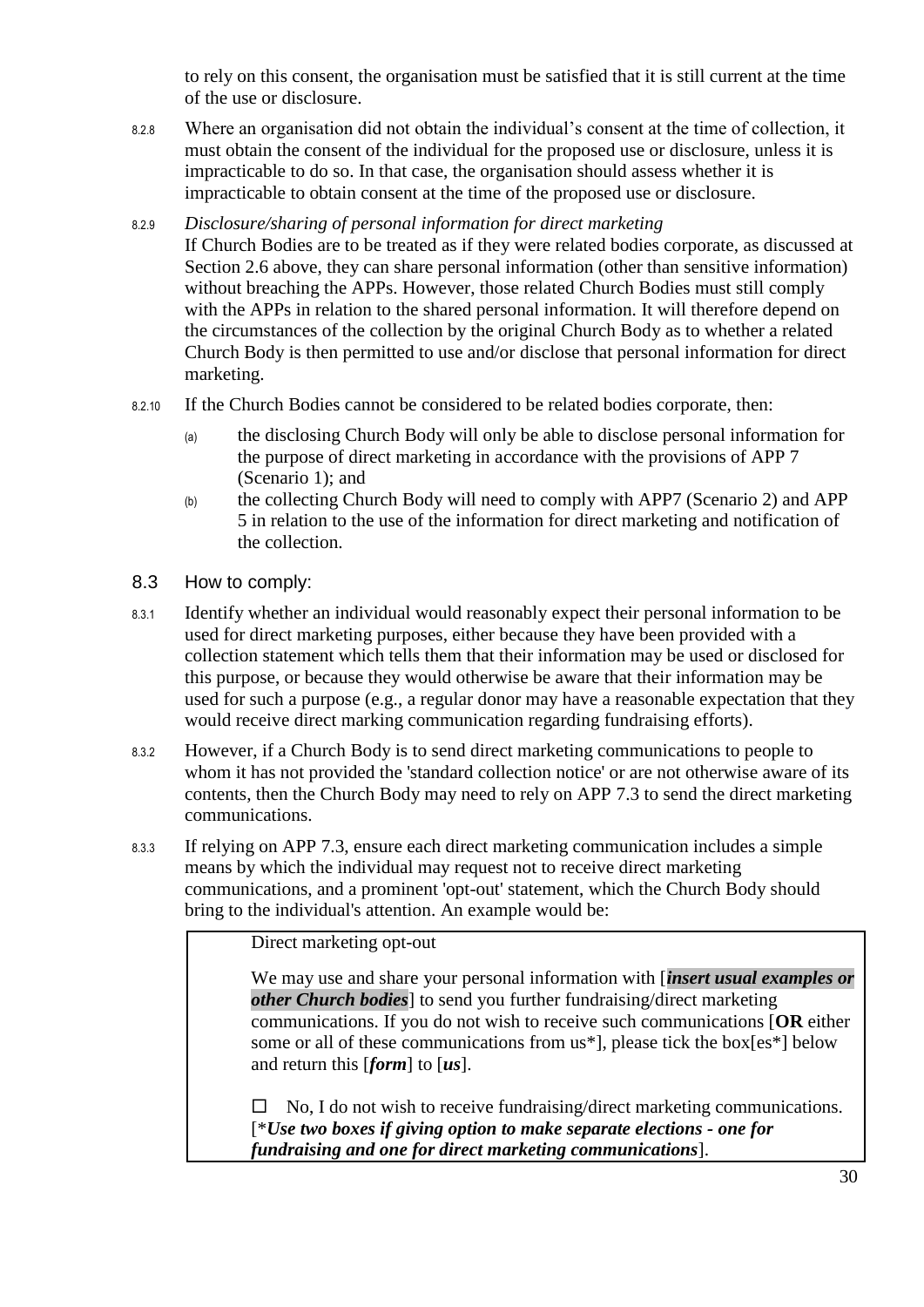## <span id="page-30-0"></span>**9. CROSS-BORDER DISCLOSURE OF PERSONAL INFORMATION (APP 8)**

#### <span id="page-30-1"></span>9.1 Cross-border Disclosure

9.1.1 Requirement:

If a Church Body discloses the personal information of an individual to a person outside Australia (other than internally or to the individual themselves) it must take reasonable steps to ensure that the overseas recipient does not breach the APPs. It may still however be held liable for any acts done or practices engaged in by the overseas recipient which are found to be a breach of the APPs.

- 9.1.2 A Church Body will not be required to comply with the above provision in some limited circumstances, including where:
	- (a) it reasonably believes that the overseas recipient is bound by privacy laws which are substantially similar to the APPs **AND** there are mechanisms which the individual can take to enforce those laws; or
	- (b) the individual consents to the disclosure having been expressly informed that the overseas recipient may not be required to provide the same protections as are provided by the APPs; or
	- (c) law requires or authorises the disclosure.
- <span id="page-30-2"></span>9.2 How to comply:
- 9.2.1 If the Church Body is likely to disclose personal information overseas, it must have procedures in place for ensuring that it addresses the requirements of APP8.
- 9.2.2 Before disclosing the personal information, a Church Body will need to take 'reasonable steps' if an exception does not apply, to ensure the overseas entity handles the information in accordance with the APPs.
- 9.2.3 Examples of when a Church Body in Australia might disclose personal information (which does not include statistics) overseas are when it:
	- (a) liaises with a Church Body located overseas in relation to a transferring member of clergy;
	- (b) where an individual requests that their baptismal records, or records of other sacraments, be sent to a Church Body located overseas; or
	- (c) where Australians register to attend a convention overseas.
- 9.2.4 Compliance with APP 8 can be achieved if the Church Body:
	- (a) enters into a contract with each intended recipient of the information which requires the recipient to agree that the information will be dealt with in a manner that complies with the APPs (NB local liability for breaches of the APPs by overseas recipients continues); or
	- (b) reasonably believes that the recipient of the information is subject to a law or a binding scheme which provides similar protection to the APPs and which the individual can enforce. This would be achieved, for example, where personal information is disclosed to an organisation situated in a member country of the EU as they have privacy laws offering similar protection to those contained in the APPs; or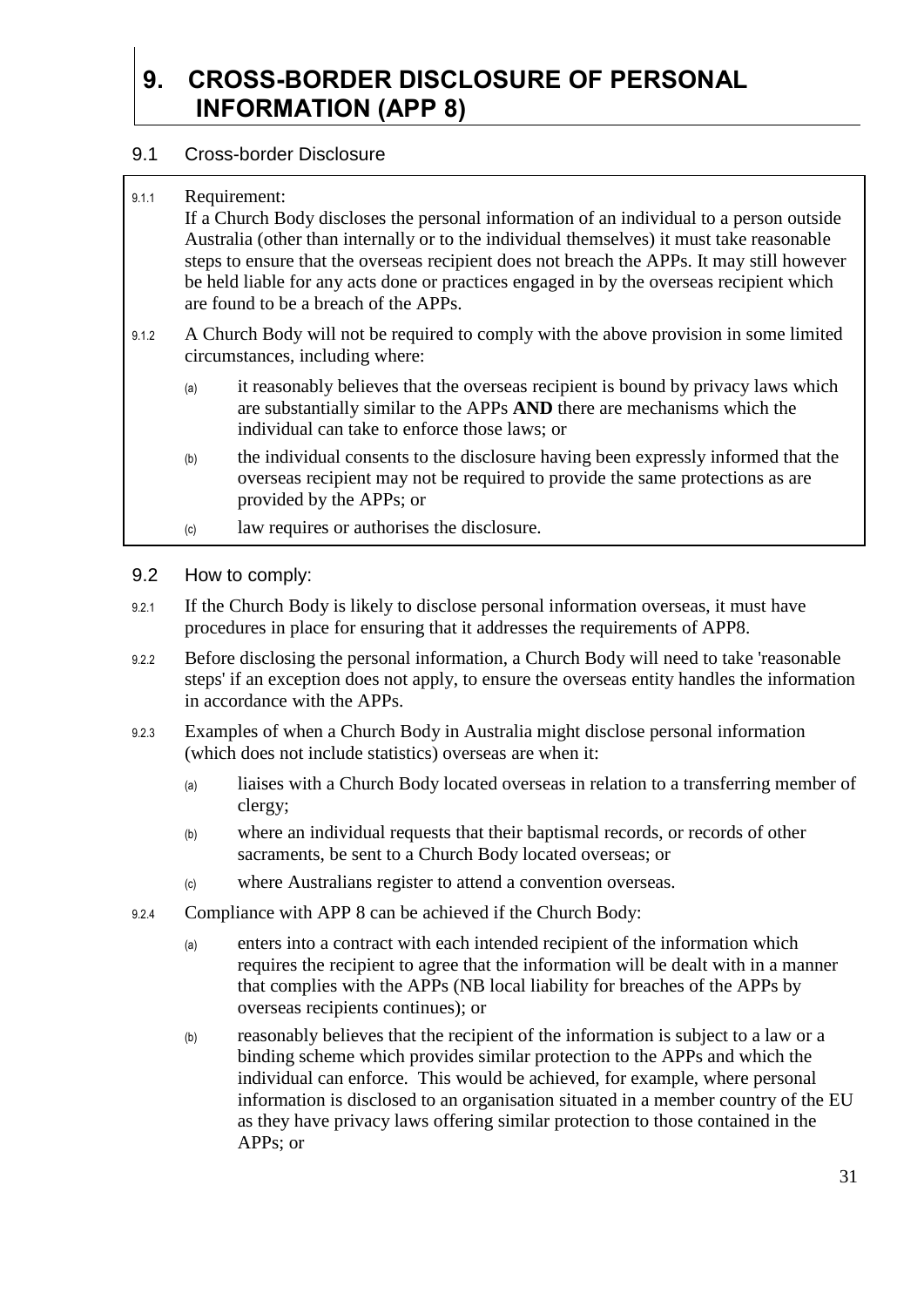- (c) obtains a consent from the individual to the disclosure, after being told that the protections provided under the APPs may not apply. If Church Bodies wish to rely upon this exception, they should seek specific advice on the form of notice to use and they will have to draft specifically the consent to meet the particular situation.
- 9.2.5 If a Church Body needs to disclose personal information for a particular purpose, such as where an individual has requested that their information be sent to a Church Body located overseas, the Church Body could seek a consent for that particular disclosure. An example would be:

#### **Consent to overseas disclosures**

I/We consent to the disclosure of our/the-personal information of [*name/s*] to [*identify recipient or class of overseas recipients*] for the purpose of [*insert purpose of the disclosure, e.g. enabling the individual to receive a sacrament in an overseas parish*].

\* I/We acknowledge that we are aware that the overseas recipient may not be bound by laws which give the same level of protection for personal information as the Privacy Act 1988 (Cth) and agree the Church Body will not be responsible for any breach of privacy by [*the recipient or class of overseas recipients*].

\*If applicable

#### <span id="page-31-0"></span>9.3 **Using cloud storage providers**

- 9.3.1 Some Church Bodies may also be storing personal information in the 'cloud'. Cloud providers may be storing the information offshore, sometimes in multiple or changing locations. It is important that Church Bodies are aware of the practices of the cloud provider and enter into appropriate arrangements to limit their exposure should a data breach occur.
- 9.3.2 The use of a cloud service provider by a Church Body may trigger the requirements under APP 8. However, the APP Guidelines provide that where a Church Body provides personal information to a cloud service provider located overseas for the limited purpose of performing the services of storing and ensuring the Church Body may access the personal information, the provision of the information will be a 'use' and not a 'disclosure' (and therefore APP 8 will not apply) where:
	- (a) the information is provided for the limited purpose of storing and managing the information;
	- (b) the contract between the Church Body and the overseas cloud service provider binds the provider not to use or disclose the personal information except for the limited purpose of storing and managing the information;
	- (c) the contract requires any sub-contractors to agree to the same obligations; and
	- (d) the contract between the Church Body and the cloud service provider gives the Church Body effective control of the information.
- 9.3.3 As some have questioned this interpretation in the APP Guidelines, it would be prudent to include a reference to using an offshore cloud service for storage in relevant collection notices.
- 9.3.4 If a Church Body is using an offshore cloud service for more than storing and managing personal information, the Church Body will also be required to advise people in collection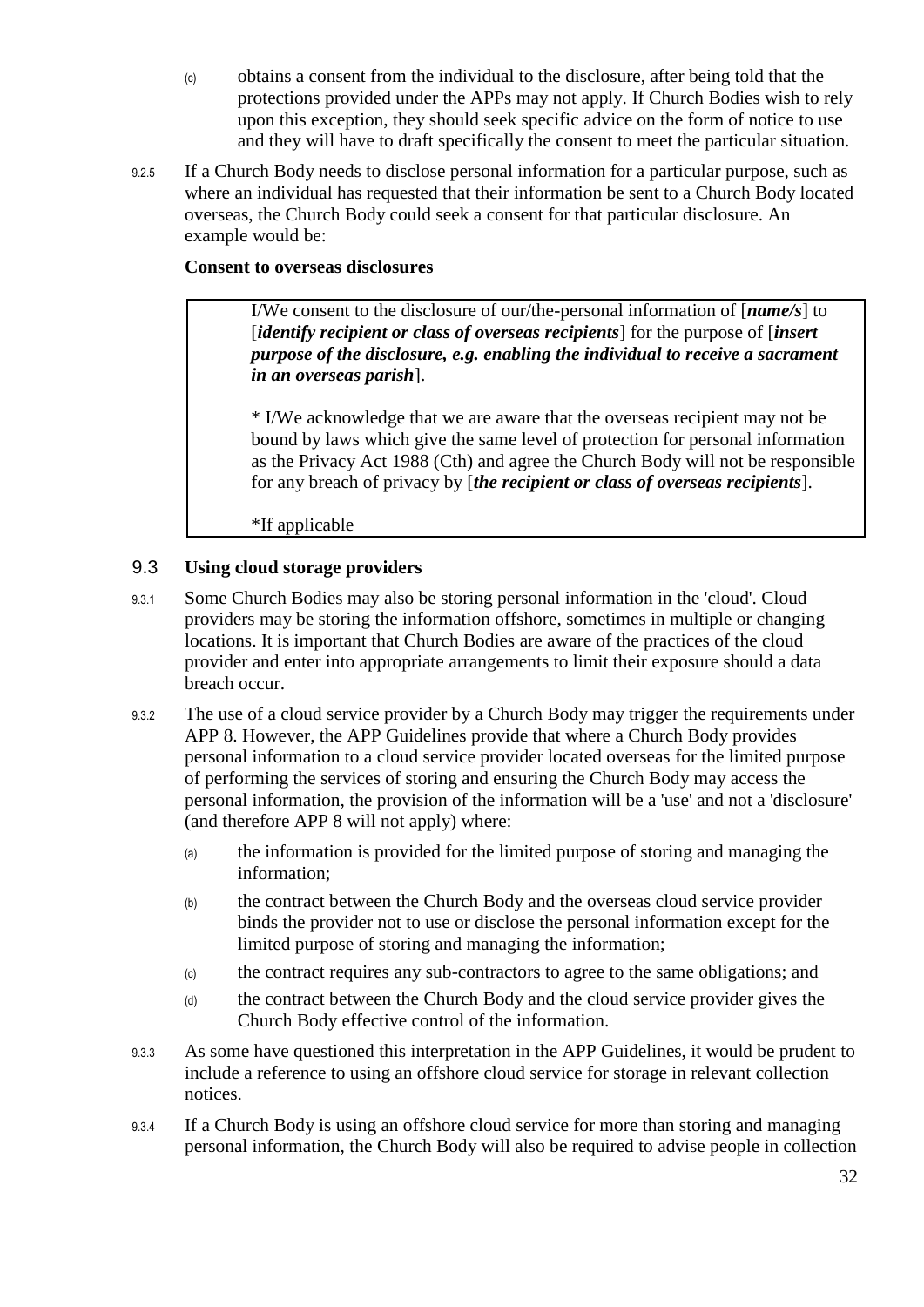notices that their personal information may be sent offshore and, if known, to which countries.

9.3.5 It is strongly suggested that if a Church Body enters into a contract with a recipient of personal information such as a 'cloud' provider, as well as seeking undertakings to protect the information they should seek also an indemnity from the recipient to protect the Church Body against claims in the event of a data breach.

#### <span id="page-32-0"></span>9.4 Do's and Don'ts:

**DO** take care when disclosing information overseas.

**DO** investigate the privacy obligations of overseas recipients of personal information, rather than simply taking their word for it, if you intend to rely upon the Reasonable Belief Defence.

**DO** ensure that 'cloud' providers offer appropriate undertakings, warranties and indemnities.

**DO** advise people if their information will or may be sent offshore and if practicable when it will be sent.

**DO** obtain consents for one-off transfers of information where it is practicable to do so.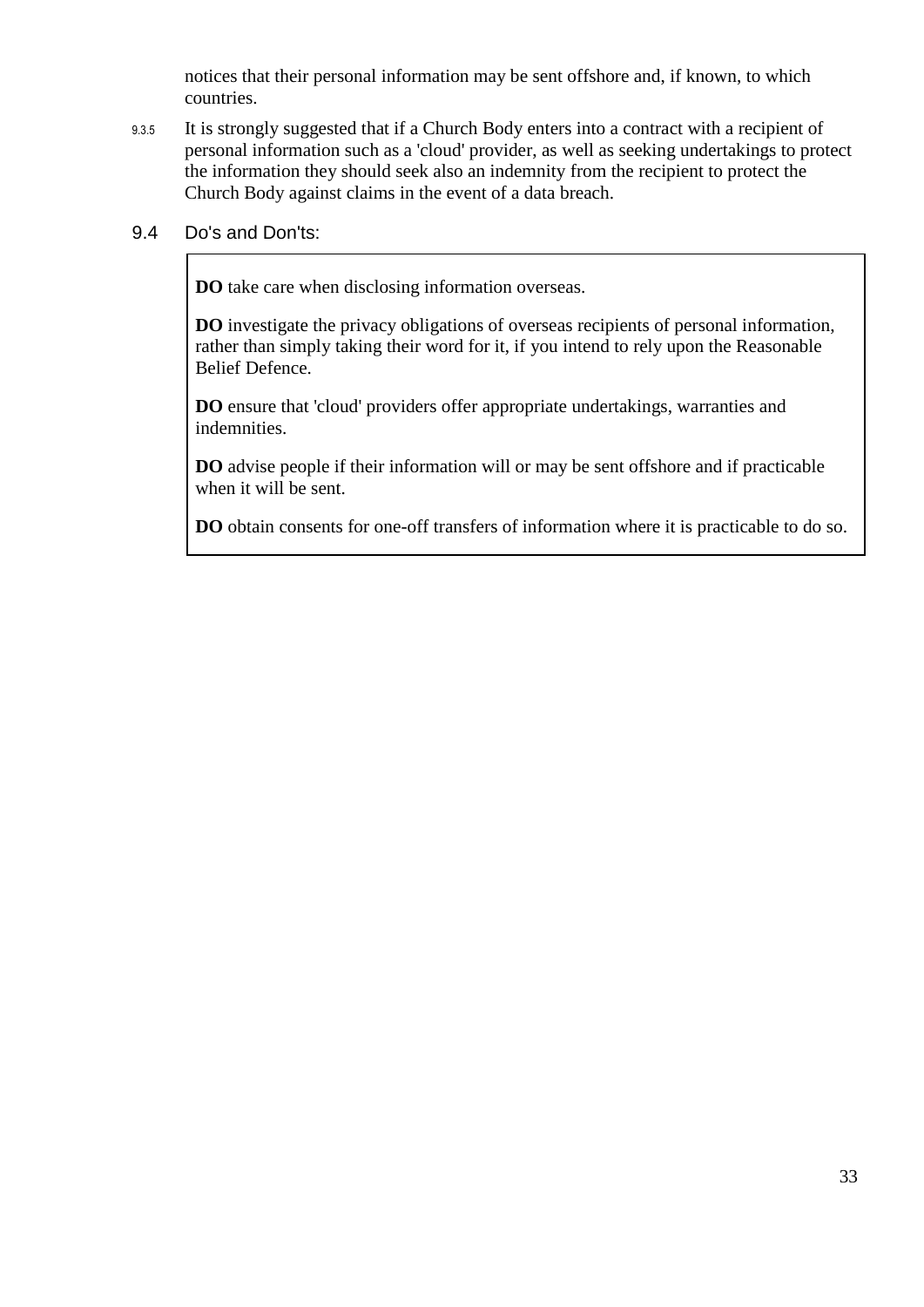## <span id="page-33-0"></span>**10. ADOPTION OF GOVERNMENT RELATED IDENTIFIERS (APP 9)**

#### <span id="page-33-1"></span>10.1 Identifiers

| 10.1.1 | Requirement: |
|--------|--------------|
|--------|--------------|

APP 9 requires that identification devices (the unique combination of letters and numbers) provided by a Commonwealth/State/Territory government agency (or the agency's contracted service provider), such as a Medicare number, a Social Security number, a drivers licence number or a tax file number, cannot be:

- (a) adopted by a Church Body as its own identifier to identify an individual unless required or authorised by law; and
- (b) used or disclosed unless it is reasonably necessary to verify identification of the individual or to fulfil its obligations to an agency, Commonwealth/State/Territory government agency or other limited circumstances permitted by APP9.

#### <span id="page-33-2"></span>10.2 Comment

- 10.2.1 APP 9 seeks to ensure that increasing use of government identification does not lead to a de facto system of universal identity numbers, and to prevent any loss of privacy from the combination and re-combination of the data.
- 10.2.2 For these reasons tax file number legislation already restricts the way an organisation can collect, use or disclose a tax file number and there are special rules issued under the Privacy Act in relation to their handling.
- 10.2.3 APP 9 does not apply to an individual's name.
- <span id="page-33-3"></span>10.3 How to comply:
- 10.3.1 Ensure that the Church Body does not adopt, as its own identifier of an individual, one that has already been assigned to the individual by a government agency.
- 10.3.2 In addition, when using or disclosing identifiers, such as a Medicare number, ensure that APP 9 permits any use or disclosure. The Church Body should ensure that workers are not able to enter a person's Medicare or employee's tax file number into a database in order to retrieve their record.
- <span id="page-33-4"></span>10.4 Do's and Don'ts:

**DO** only use identifiers that the Church Body has created to identify individuals.

**DON'T** collect or use agency or authority identifiers, such as an individual's Medicare number or passport number, unless it is necessary to fulfil a legal obligation or it is necessary to verify a person's identity.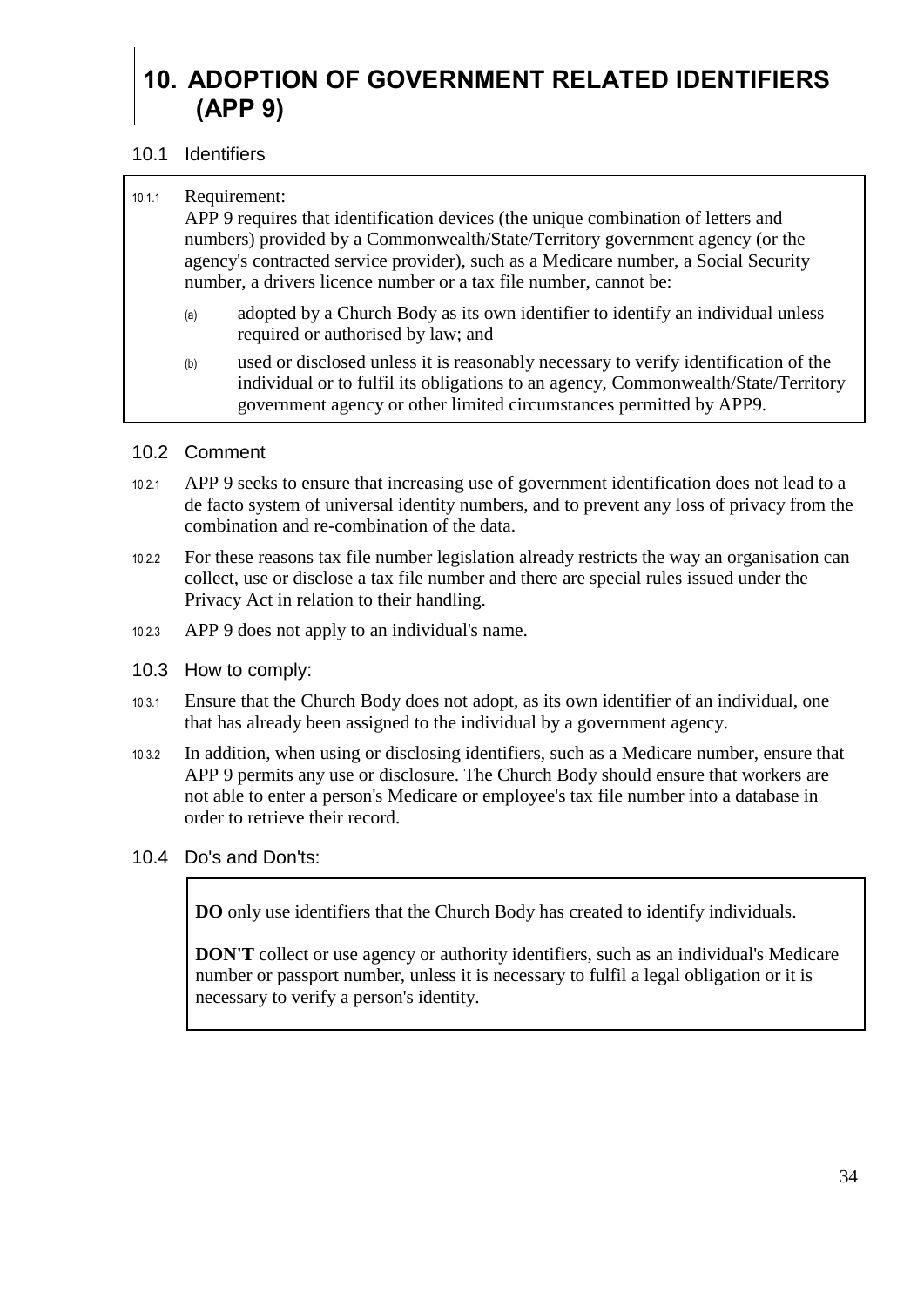# <span id="page-34-0"></span>**11. DATA QUALITY (APP 10)**

#### <span id="page-34-1"></span>11.1 Data Quality

#### 11.1.1 Requirement:

A Church Body must take reasonable steps to ensure that personal information it:

- (a) collects is accurate, complete and up-to-date; and
- (b) uses or discloses is, having regard to the purpose of the use or disclosure, accurate, up-to-date, complete and relevant.
- 11.1.2 A Church Body should establish procedures for updating records, passing on changes, deleting records that are no longer used or required and contacting entities to which it has disclosed the records.

#### <span id="page-34-2"></span>11.2 Comment

- 11.2.1 The aim of APP 10 is to prevent adverse consequences for people that might result from a Church Body collecting, using, or disclosing inaccurate, incomplete or out-of-date personal information.
- 11.2.2 The APPs now require that information used or disclosed must be relevant to the purpose for which it is to be used or disclosed. If the purpose of disclosure is not clear, this may require a Church Body to inquire about the purpose before making the disclosure.
- 11.2.3 Reasonable steps to confirm the accuracy, completeness and currency of the personal information a Church Body collects only needs to be taken at the time it collects, uses or discloses the information. It is important that a Church Body check information at the times when it is to use or disclose it, to determine if it is not accurate, complete, up-todate or relevant.
- <span id="page-34-3"></span>11.3 How to comply:
- 11.3.1 Establish standard procedures to ensure that the personal information the Church Body collects, uses or discloses is accurate, complete and up-to-date.
- 11.3.2 Keep in mind that the reasonableness of the measures taken will depend on:
	- (a) whether the information is the type that would change over time;
	- (b) how recently the information was collected;
	- (c) the reliability of the information; and
	- (d) the source of information.
- 11.3.3 The Church Body is required to check all records of personal information for accuracy, completeness, relevancy and currency only when it is to use or disclose the information.
- 11.3.4 Procedures should be adopted to ensure that:
	- (a) records containing sensitive information such as health information be checked for accuracy before being used or relied upon;
	- (b) there is a regular audit of all records of personal information held, whereby records that are not used or required are disposed of and inaccurate records updated;
	- (c) if records are to be disclosed, there is a check on relevance of the records disclosed and their accuracy;
	- (d) records are de-identified or destroyed when no longer needed by the Church Body; and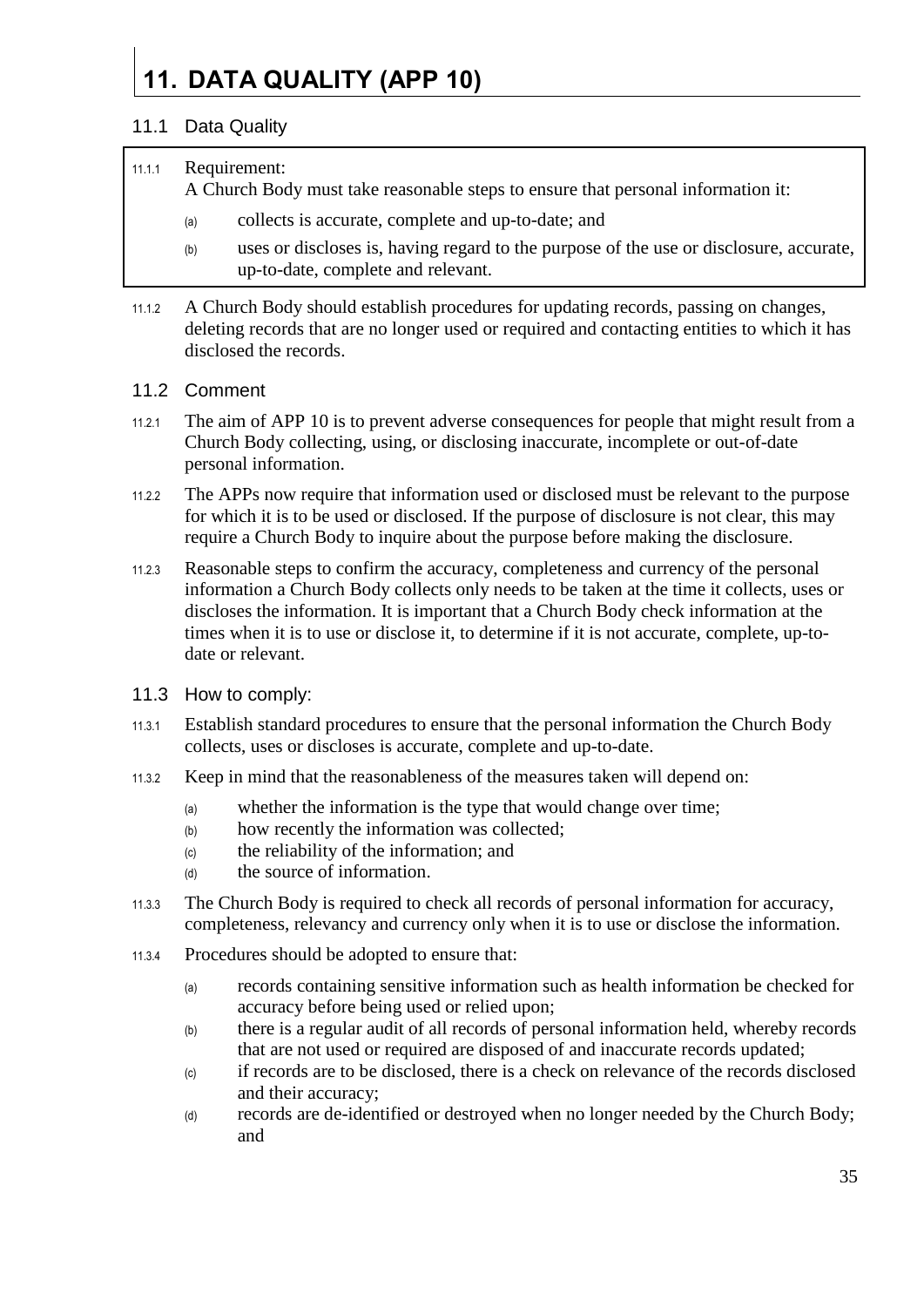(e) either in conjunction with the 'regular audit' or otherwise, a periodic 'mail-out' is made to the information provider, providing an opportunity to update, and ensure the accuracy of, their personal information.

#### <span id="page-35-0"></span>11.4 Sharing personal information

- 11.4.1 Where personal information is shared between Church Bodies (such as between a Parish and the relevant Diocese), the disclosing and receiving Church Body should keep records as to whom the personal information was disclosed to/collected from. Once either Church Body becomes aware of any change in the personal information then that Church Body may then pass on such changes and corrections to the other Church Body. This will help ensure that the information held by both Church Bodies is consistent and remains accurate and up-to-date. See Paragraph [2.5](#page-6-0) regarding the related companies' exemption.
- 11.4.2 What procedures are put in place in this regard will likely depend upon the size of the Church Body.

#### <span id="page-35-1"></span>11.5 Do's and Don'ts

**DO** be familiar with the Church Body's systems to ensure accurate and up-to-date personal information is kept.

**DO** consider the age of personal information, and whether the information is likely to change (e.g. an address is more likely to change than a name), in determining whether it is likely that the information is inaccurate, incomplete or out-of-date.

**DO**, when passing personal information internally or to another Church Body, notify the other party of the age of the information if this is likely to affect its accuracy and currency.

**DO** consider the impact if the information is incomplete, inaccurate or out-of-date (e.g. health information) and take appropriate steps.

**DO** investigate any clear inconsistencies with personal information held (e.g. a member of clergy is recorded as being only 17 years old).

**DO** consider whether the information was collected directly from the individual and whether it is a reliable source.

**DO** give the individual a chance to comment on the information provided, if reasonable and practicable to do so.

**DO**, where practicable, check personal information with existing records collected for the same or a related purpose to see whether it is consistent, accurate and up-to-date before using or disclosing personal information.

**DO** try to provide individuals with user-friendly ways to update their information.

**DO** keep records accurate by notifying any other Church Bodies from/to which personal information is collected/disclosed of any changes to the information, and keep a record of such notification.

**DO** check with a person to whom information is to be disclosed about the purpose of the disclosure, if this is not clear.

**DON'T** continue to use information you believe to be out of date or inaccurate.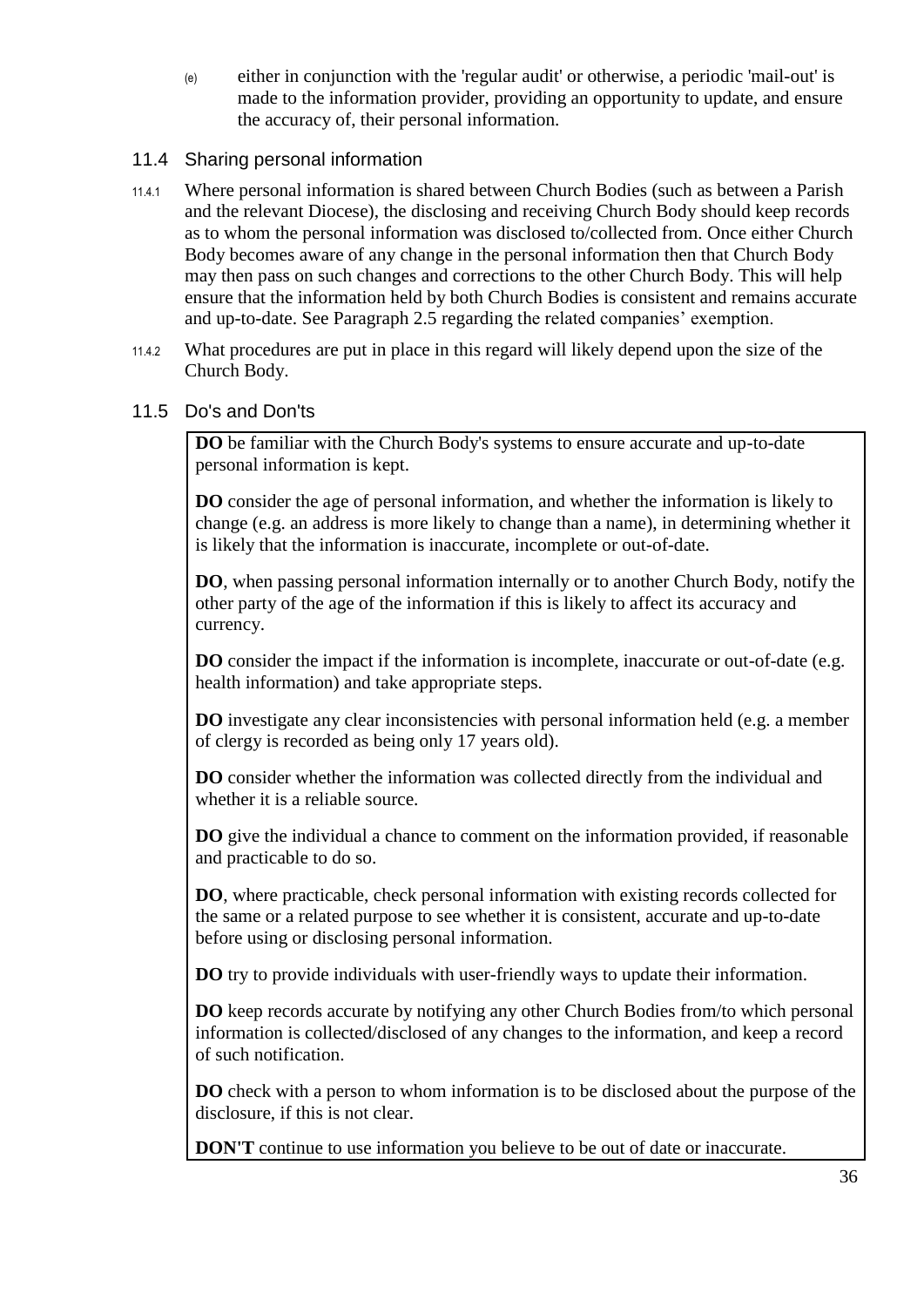# <span id="page-36-0"></span>**12. DATA SECURITY (APP 11)**

#### <span id="page-36-1"></span>12.1 Security of Personal Information

#### 12.1.1 Requirement: A Church Body must take reasonable steps to protect personal information it holds from misuse, interference, loss and unauthorised access, modification or disclosure.

- 12.1.2 As noted previously, Church Bodies may collect large amounts of personal information ranging from names and addresses to health information and credit card details. The unauthorised disclosure of or access to this information can have serious consequences, both personal and financial. Increasingly sophisticated methods of storing and accessing stored information have paradoxically also provided greater opportunities for misuse.
- 12.1.3 The level of security should be in proportion to the risk to the individual if their personal information is not secure. Therefore, a Church Body must take extra care to ensure that very confidential information is particularly secure. People generally expect that their financial information and sensitive information (particularly health information) will be afforded a high level of protection.
- 12.1.4 The APPs have now introduced a requirement that reasonable steps must be taken to prevent 'interference' with personal information. This is intended to cover the unlawful accessing of electronic databases.
- 12.1.5 A difficulty for Church Bodies is that they usually do not have single entry points for data or one consistent system of storage and access. In dealing with security, Church Bodies need to consider this factor.
- 12.1.6 The Office of the Australian Information Commissioner issued a Guide to Information Security: 'Reasonable Steps' to Protect Personal Information (the 'Security Guide') in April 2013, which can be accessed at: [http://www.oaic.gov.au/publications/guidelines/privacy\\_guidance/information-security](http://www.oaic.gov.au/publications/guidelines/privacy_guidance/information-security-guide-2013_WEB.pdf)[guide-2013\\_WEB.pdf](http://www.oaic.gov.au/publications/guidelines/privacy_guidance/information-security-guide-2013_WEB.pdf)
- <span id="page-36-2"></span>12.2 How to comply
- 12.2.1 Take the following steps depending on how the information is held:
	- (a) Physical security:
		- If personal information is contained in hard copy, keep it in locked filing cabinets in lockable rooms.
		- Consider the installation of alarm and security systems.
		- If personal information is in electronic form, keep it in a secure location with limited access based on a need-to-know basis.
		- Ensure appropriate storage and movement of files are audited and monitored.
	- (b) Logical security:
		- Install and use the latest technology firewalls, data encryption and antiintrusion devices.
		- Information and communications technology systems should be tested regularly.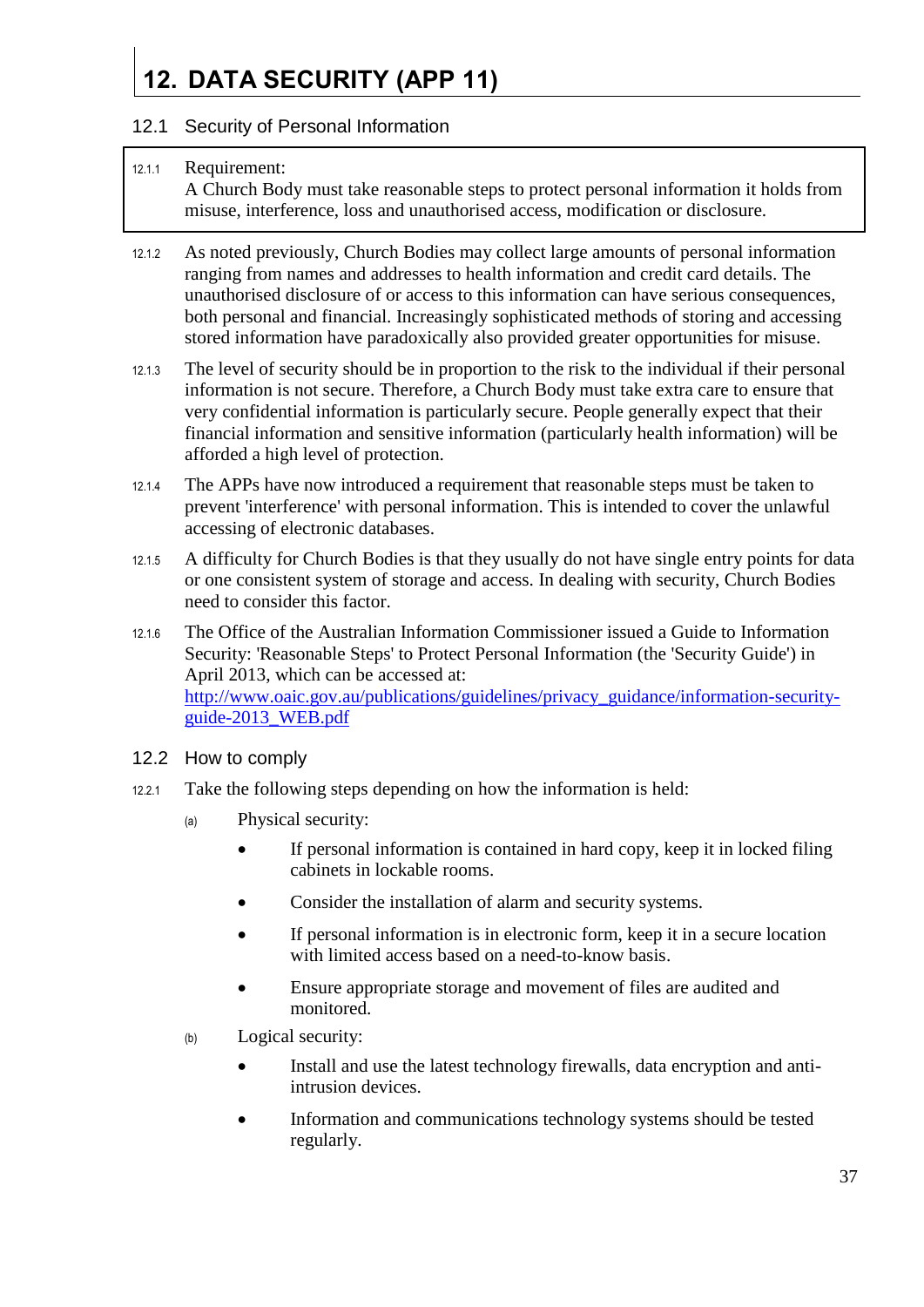- (c) Access and use management:
	- Have policies in place to restrict access, which should be administered by a dedicated staff member.
	- Train workers in the privacy policies and procedures.
- (d) Storage protocols:
	- Have a classification for how documents should be stored, both onsite and offsite.
	- Have procedures in place for removal of documents that are no longer to be retained.
- (e) Internet and/or 'cloud' services providers:
	- Ensure they have demonstrated a robust security system and provided the Church Body with appropriate undertakings, warranties and indemnities to protect and be responsible for the safe keeping of the data.
	- Consider if they are located offshore and if so where.

#### <span id="page-37-0"></span>12.3 Reasonable steps

What are 'reasonable steps' to secure personal information will depend on the Church Body's particular circumstances. The Security Guide indicates that some relevant factors could include:

- (a) the nature of the entity holding the personal information;
- (b) the nature and quantity of personal information held;
- (c) the risk to the individuals concerned if the personal information is not secure;
- (d) the data handling practices of the entity holding the information; and
- (e) the ease with which a Church Body can implement a security measure.

In determining 'reasonable steps', Church Bodies should give regard to these matters as well as those set out in [12.2](#page-36-2) above.

- <span id="page-37-1"></span>12.4 How to comply:
- 12.4.1 Where there is a potential for unauthorised access to personal information, for example, health information (or any other personal and sensitive information) is displayed or distributed to staff members, take steps to ensure that unauthorised access to that information is minimised.
- 12.4.2 Remind staff members taking records of personal information offsite (e.g. on laptop computers) about the need to keep personal information secure, especially in the case of sensitive information where the adverse consequences of unauthorised access may be serious.
- 12.4.3 If electronic records of personal information are kept, take steps to ensure that personal information contained in databases is appropriately secure. This would include having restricted access, passwords that limit such access and other appropriate measures to prevent unauthorised access to records. Additionally, continue to ensure that appropriate firewalls and other security technology is applied to protect electronic records of personal information. This will also apply to the security of electronic communications that contain personal information.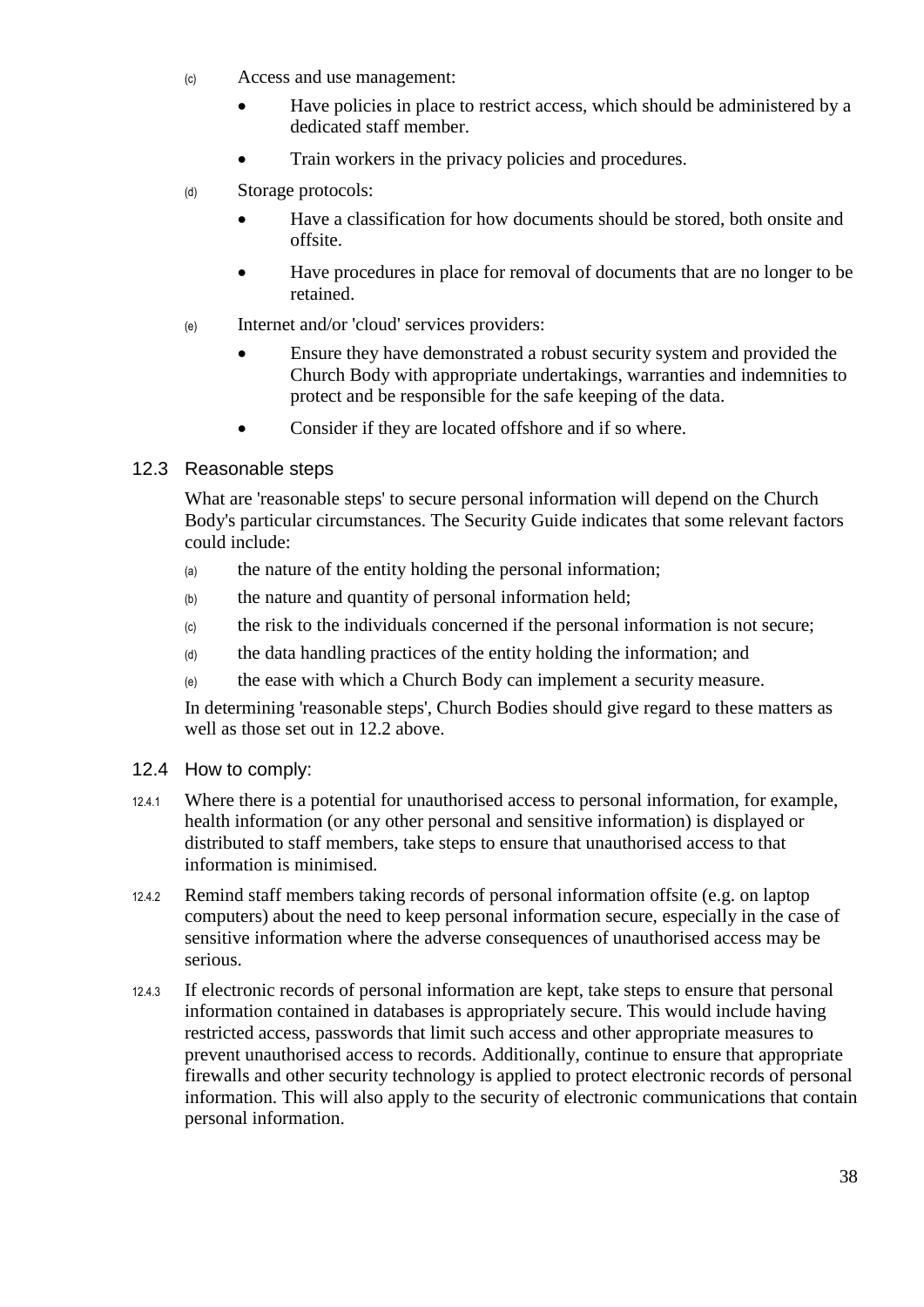- 12.4.4 Review the need for policies and security measures in respect of computer, electronic mail and Internet use.
- 12.4.5 Ensure appropriate warnings to ensure that workers do not divulge passwords, and the provision that electronic records are not accessed by unauthorised means are contained in computer or Internet use polices.
- 12.4.6 Implement comprehensive confidentiality and security procedures and provide training to all individuals who have access to personal information (such as employees, contractors, volunteers and clergy) as to the appropriate manner in which they should treat personal information.
- 12.4.7 Regularly monitor and audit these procedures for compliance to ensure their effectiveness. If a data breach occurs, Church Bodies should take immediate steps to prevent a repetition of the circumstances giving rise to the breach.

#### <span id="page-38-0"></span>12.5 Destruction and permanent de-identification (APP 11.2)

#### 12.5.1 Requirement:

Where personal information is no longer required for an authorised purpose, a Church Body must take reasonable steps to destroy or permanently de-identify the personal information.

#### <span id="page-38-1"></span>12.6 Comment

12.6.1 The reasonableness of steps taken to destroy personal information contained in electronic records will depend on the medium within which the data is stored and the available methods for erasing data.

#### <span id="page-38-2"></span>12.7 How to comply:

- 12.7.1 A Church Body should have in place systems for securely destroying or de-identifying personal information that it no longer needs for an authorised purpose.
- 12.7.2 In determining whether information is no longer required under APP 11.2, have regard to a number of matters, including:
	- (a) whether there is a legal requirement to retain the information;
	- (b) whether it is likely that the information will be required at a later date; and
	- (c) whether destroying the information would likely have a prejudicial effect on the Church Body's operations.
- 12.7.3 Ordinarily, garbage disposal or recycling of intact documents are not secure means of destruction. Church Bodies should only use these methods for destroying documents that are already in the public domain. Reasonable steps to destroy paper documents that contain personal information include shredding, pulping or disintegration of paper.
- 12.7.4 Consider discussing with the Church Body's insurer and/or legal adviser what records should be kept and for how long.
- 12.7.5 Determine when personal information is 'no longer required'. As long as a policy to retain data can be reasonably justified, there will be no infringement of this APP. This is a risk assessment issue for the Church Body.
- 12.7.6 If there is a conversion of information collected from hard-copy records to electronic databases, consider whether it is possible and appropriate to destroy or permanently de-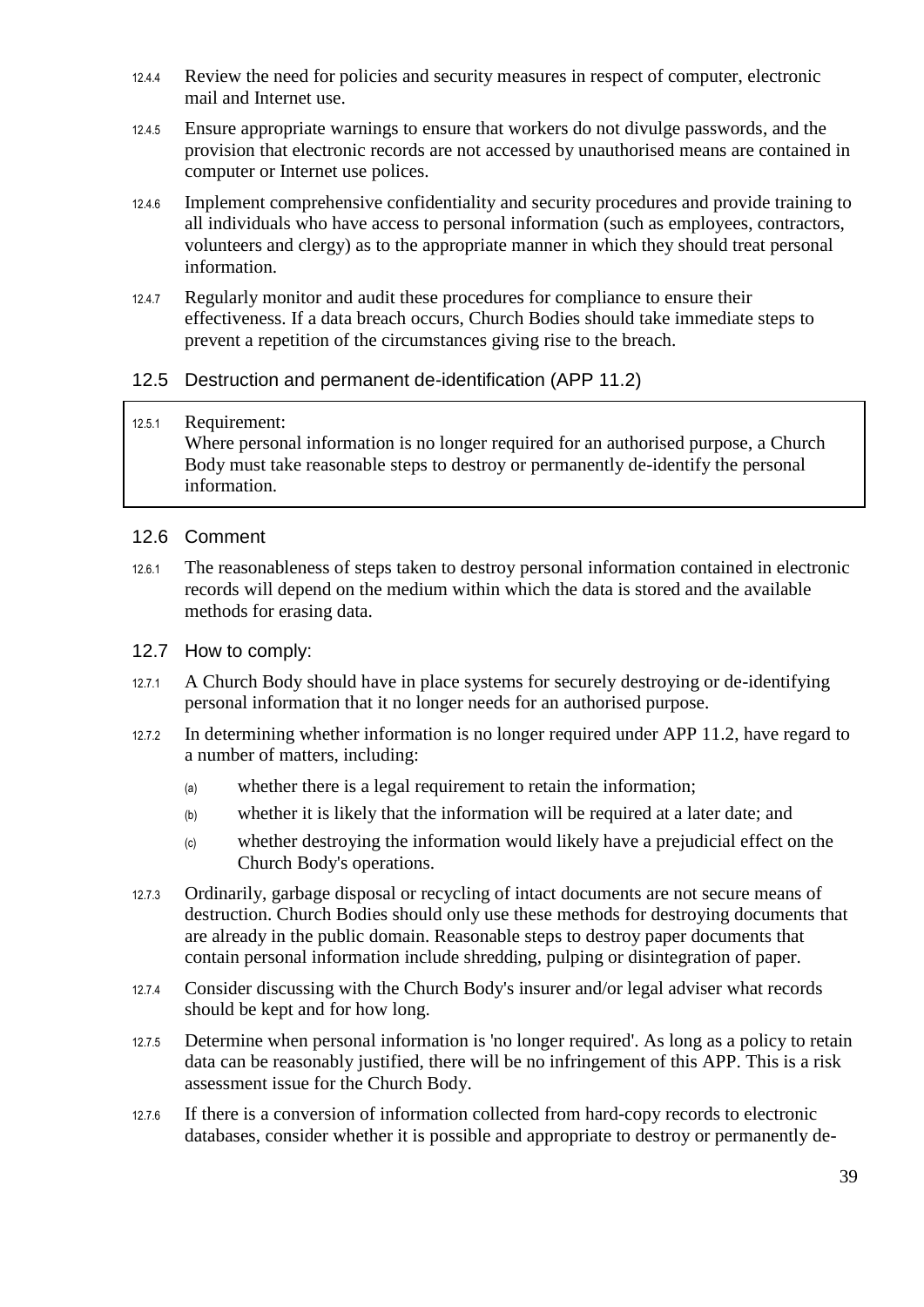identify the information in the hard-copy record as soon as practicable after it is processed into the electronic form. This may be inappropriate in some cases.

#### *Example:*

Some Church Bodies consider it appropriate to update incorrect information on a database but retain the original (and now inaccurate) information in the original form in which it initially collected the information. The keeping of original records in such circumstances may be appropriate where the original record is required to compare a change in an individual's medical condition, or where it is necessary to retain the original record to verify what information the Church Body provided originally. However, in other cases it may be more appropriate to discard information contained in a hard-copy form, which the Church Body has converted to electronic form, for example, a leave request form. However, this will depend on the situation and type of information contained in the form.

- 12.7.7 In cases where the Church Body considers it necessary to retain information that is old or superseded, take steps to ensure that this old or inaccurate information is not confused with the new up-to-date accurate information. This is especially so where the information concerned is sensitive information and the consequence of relying on the old or incorrect information is adverse or detrimental to, or embarrassing for, the individual.
- 12.7.8 Further, in the case of both electronic and hard copy records, ensure that procedures are in place whereby records that are no longer required are de-identified or destroyed. The destruction of information must be done by secure means (e.g. securely locked bins, shredding, pulping) and not by general disposal. A fixed annual review of personal information would be a way to ensure that a Church Body complies with this obligation.
- <span id="page-39-0"></span>12.8 Do's and Don'ts

**DO** consider how, and in what form, you store personal information, and consider how secure this is.

**DO** ensure that all hard copy records of personal information are kept securely locked or supervised.

**DO** locate personal information that is no longer needed. In such cases, the information should be destroyed or de-identified.

**DO** ensure that staff maintain adequate security of all personal information under their control.

**DO** limit access to personal information only to those who require it to carry out their duties for a permitted purpose (i.e. a 'need to know' basis).

**DO** contact the Church Body's privacy officer (the person in the Church Body that is responsible for privacy matters and compliance) if you are unsure as to the Church Body's practices and procedures for keeping personal information secure.

**DO** make a note of to whom personal information has been disclosed, for example, a record of who has a particular file, or who has access to a particular database.

**DO** scrutinise requests for disclosure of personal information, for example follow the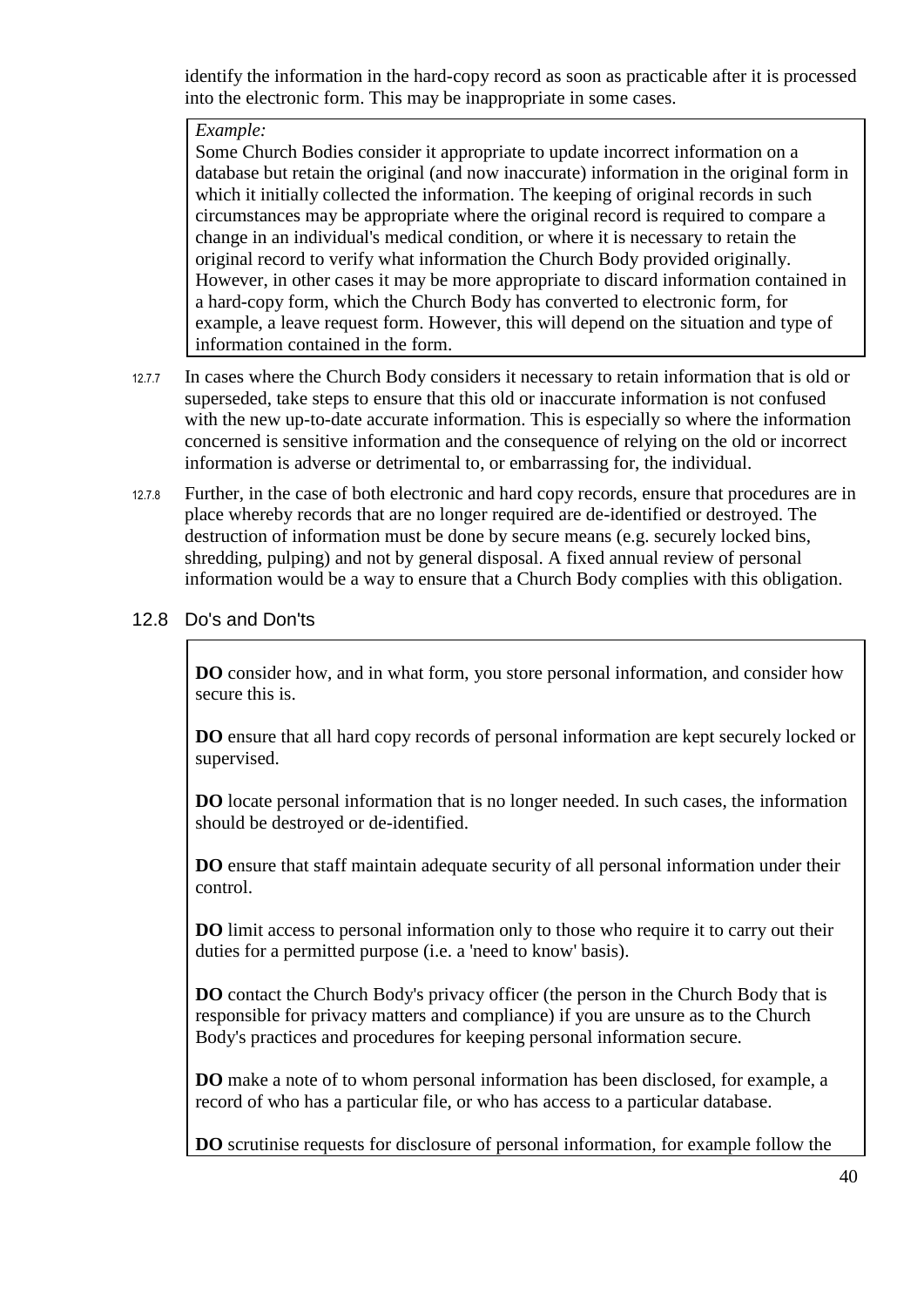Church Body's procedure to identify an individual who asks you to disclose or 'check' their personal information.

**DO** ensure that in cases of shared computers, tools are implemented to avoid possible privacy breaches.

**DO** ensure that workers log in and out in accordance with allocated levels of access.

**DO** establish procedures for the destruction or de-identification of personal information that is no longer required.

**DO** consider the following matters when engaging a cloud service provider:

- the sensitivity of the data from a privacy perspective;
- $\bullet$  the sensitivity of the data from a business operational perspective;
- in what jurisdictions may the data be stored by the cloud provider;
- is the data encrypted when transferred and stored; and
- what other forms of security does the provider use.

**DO** ensure the cloud service provider is subject to strict contractual provisions regarding security of the data and liability for any breach.

**DON'T** access, discuss, display, or disclose personal information other than as permitted by the APPs.

**DON'T** leave personal information unattended and not especially secure. For example, workers should shut down, log off or use a screensaver with a password when they leave their computers for an extended period. Do not leave files where unauthorised people may access them.

**DON'T** ever allow unauthorised access, modification or disclosure of personal information.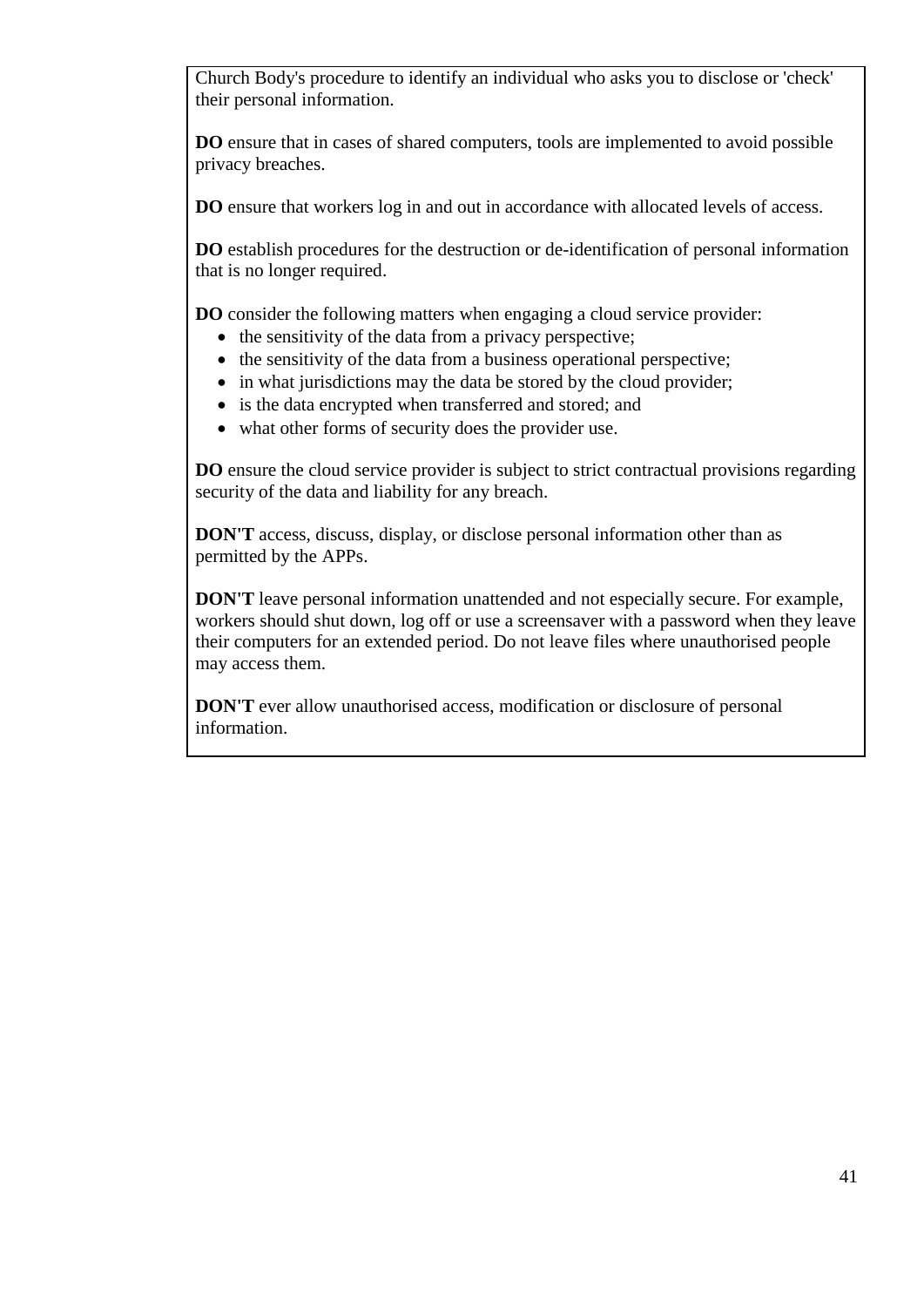## <span id="page-41-0"></span>**13. ACCESS (APP 12)**

#### <span id="page-41-1"></span>13.1 Access to Personal Information

#### 13.1.1 Requirement

On request, a Church Body must provide the individual with access to his or her own personal information.

#### 13.1.2 Exceptions to requirements

There are however some exceptions, which are:

- (a) the Church Body reasonably believes that providing access would pose a serious threat to the life, health or safety of any individual, or to public health or safety  $(APP 12.3(a))$ ;
- (b) this would unreasonably impact on the privacy of other individuals (APP 12.3(b));
- (c) the request is frivolous or vexatious (APP  $12.3(c)$ );
- (d) the information relates to existing or anticipated legal proceedings between the parties, and the information would not be accessible through discovery  $(APP 12.3(d));$
- (e) access would reveal the intentions of the Church Body in relation to negotiations with the individual in such a way as to prejudice those negotiations (APP 12.3(e));
- $(h)$  this would be unlawful (APP 12.3(f));
- (g) denying access is required or authorised by or under law (APP 12.3(g));
- (h) the Church Body has reason to suspect that unlawful activity or misconduct of a serious nature that relates to its functions or activities has been engaged in, and giving access would be likely to prejudice the taking of appropriate action in relation to the matter (APP 12.3(h));
- (i) providing access is likely to prejudice enforcement related activities conducted by or on behalf of an enforcement body (APP 12.3(i)); and
- (j) providing access is likely to reveal evaluative information generated within the Church Body in connection with commercially sensitive decision-making processes (APP  $12.3(j)$ ).

#### 13.1.3 Requirement

The Church Body must respond to the request within a reasonable period after the request is made, and give access to the information in the manner requested by the individual where it is reasonable and practicable to do so (APP 12.4).

- 13.1.4 Where access is denied, the Church Body must take such steps (if any) as are reasonable in the circumstances to give access in a way that meets the needs of the Church Body and the individual (APP 12.5).
- 13.1.5 Where access is desired, the Church Body may consider whether the use of mutually agreed intermediaries would allow sufficient access (APP 12.6).
- 13.1.6 The Church Body must not charge excessive fees for providing access (APP 12.8).
- 13.1.7 Where access is denied, the Church Body must give written notice of the reasons for refusal (except where unreasonable to set that out) and the mechanisms available to complain about the refusal (APP 12.9).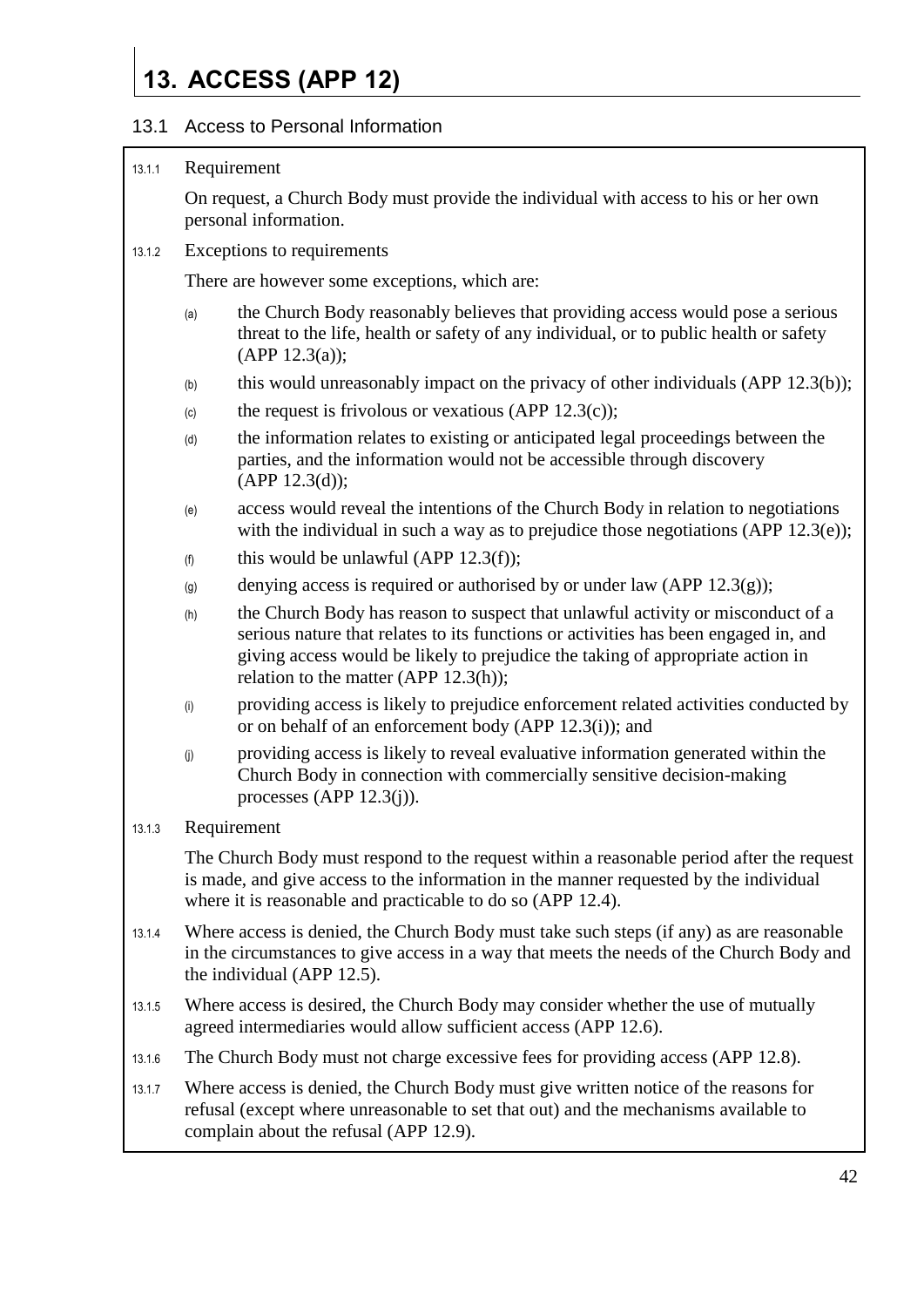#### <span id="page-42-0"></span>13.2 Comment

- 13.2.1 The APP Guidelines provide that access can be achieved by:
	- (a) providing the individual with a copy of the information;
	- (b) deleting any personal information for which there is a ground for refusing access and giving the redacted version to the individual;
	- (c) giving a summary of the requested personal information to the individual;
	- (d) giving access to the requested personal information in an alternative format;
	- (e) facilitating the inspection of a hard copy of the requested personal information and permitting the individual to take notes;
	- (f) facilitating access to the requested personal information through a mutually agreed intermediary.
- 13.2.2 *Unreasonable impact on the privacy of others*

Access to a document containing personal information about people other than the individual requesting access need not be denied altogether. For example, in such a case, it may be possible to delete or redact the other individual's personal information from the document before it is released to the individual who made the request.

Information that could have an unreasonable impact on another person's privacy can include more than information such as name and address. It could include any information from which the identity of the person could be reasonably ascertained.

13.2.3 *Frivolous or vexatious requests*

Frivolous and vexatious requests could include those that are:

- (a) trivial and made for amusement's sake;
- (b) made as a means of pursuing some unrelated grievance against the organisation; or
- (c) repeated requests for access to the same personal information.
- 13.2.4 *Access would be unlawful or denial of access is required or authorised by law*

Providing access to personal information would be considered unlawful where it would constitute a breach of confidence under the law. Denial of access may be required or authorised by a State, Territory or Commonwealth law, or the common law (including a duty of care). Section [16](#page-49-0) discusses the duties of common law. If a law requires a Church Body to refuse access, it must refuse access. If a law authorises a Church Body to refuse access, it means it may decide whether to provide or refuse access.

- <span id="page-42-1"></span>13.3 How to comply:
- 13.3.1 Establish a standard procedure whereby individuals are permitted to access their records except where an exception to the access principle applies. The Church Body is entitled to make a charge for providing access on a cost recovery basis.
- 13.3.2 Prior to collecting any personal information, ensure that the Church Body has systems in place to respond to access requests within a reasonable period and determine whether it should grant access. Individuals may request access through the Church Body's privacy officer (the person within the Church Body who is responsible for privacy matters and compliance) or delegate. The Church Body should also implement practices, systems and procedures to enable the Church Body to deal with inquiries and complaints about its compliance with the access provisions.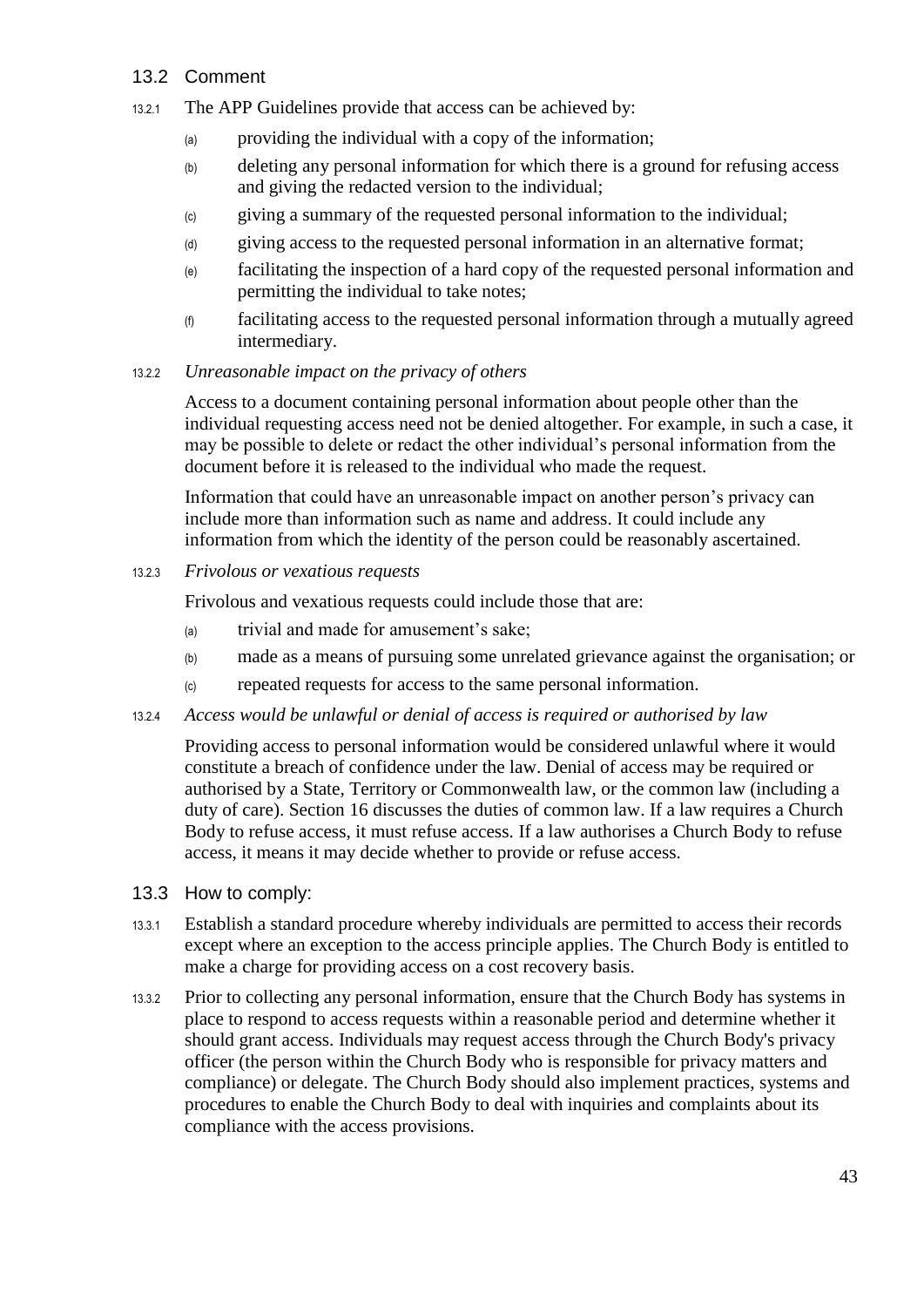- 13.3.3 Although individuals are not required to give a reason to access their records, ask the individual what information or the type of information he or she wants to access. This is likely to help facilitate the individual accessing the information he or she is seeking.
- 13.3.4 APP 12 only gives individuals the right to access personal information that the Church Body holds about that individual. A Church Body should take adequate steps to verify the identity of the individual requesting access. This may include verifying that the Church Body has given an individual authority to access personal information on behalf of another individual. Such steps are likely to vary on a case-by-case basis. However, the Church Body should adopt the view that, in most cases, parents may have access to records relating to their child unless special circumstances arise.
- 13.3.5 The Church Body may refuse or restrict access to the record where an exception applies. One example might be where providing access would have an unreasonable impact on the privacy of others (APP 12.3(b)). Another example is the Church Body has reason to suspect that unlawful activity, or misconduct that relates to the Church Body's functions or activities has been engaged in and providing access would prejudice the taking of appropriate action by the Church Body (APP 12.3(h)).
- 13.3.6 APP 12 requires that organisations must provide written reasons for denial of access and the mechanisms available to complain about the refusal. The reasons may be framed so as not to defeat the purpose of denying access (e.g. so as not to highlight to a 'suspect' requesting access that an investigation into their activities or misconduct is underway and providing access to their personal information would prejudice the investigations). It is prudent to retain a copy of those written reasons in order to avoid any confusion in the event of a dispute.
- 13.3.7 Where access is denied, take such steps (if any) as are reasonable in the circumstances to give access in a way that meets the needs of the Church Body and the individual. This is intended to ensure that entities work with individuals to try to satisfy their request. It may be that the use of a mutually agreed intermediary may permit sufficient access.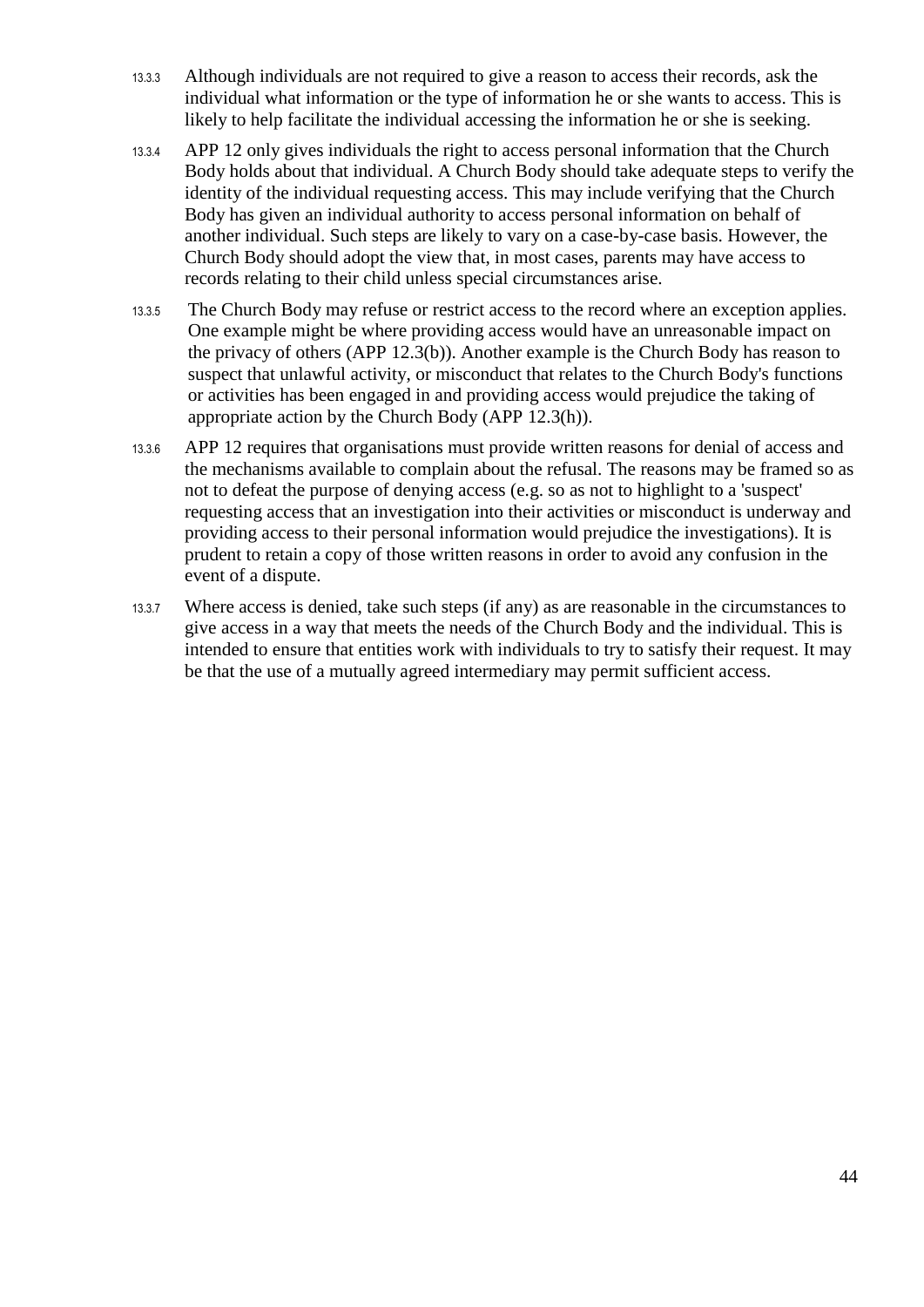#### <span id="page-44-0"></span>13.4 Do's and Don'ts

**DO** allow individuals to have access to, and copies of, their personal information, except where there are reasons to refuse access.

**DO** verify the identity of any individual seeking access to personal information.

**DO** respond to the request for access within a reasonable period.

**DO** inform people of their right to access their information, at the time of collecting personal information.

**DO** consider the following matters when an access request is made:

- what information the individual wants access to;
- whether the Church Body is permitted to refuse or restrict access:
- that there are various forms of access, including allowing the individual to inspect or take notes of the information, providing photocopies of the information, and giving the individual an accurate summary of the information;
- whether access can be given through the use of a mutually agreed intermediary;
- whether to charge the individual for access. Any charge must not be excessive.

**DON'T** provide an individual with direct access to information if that access would unreasonably affect the privacy of others or reveal a commercially sensitive decisionmaking process. Instead, **DO** consider whether the Church Body can provide an alternative form of access.

**DON'T** refuse an individual access to their personal information just because it may be costly, inconvenient or difficult to provide.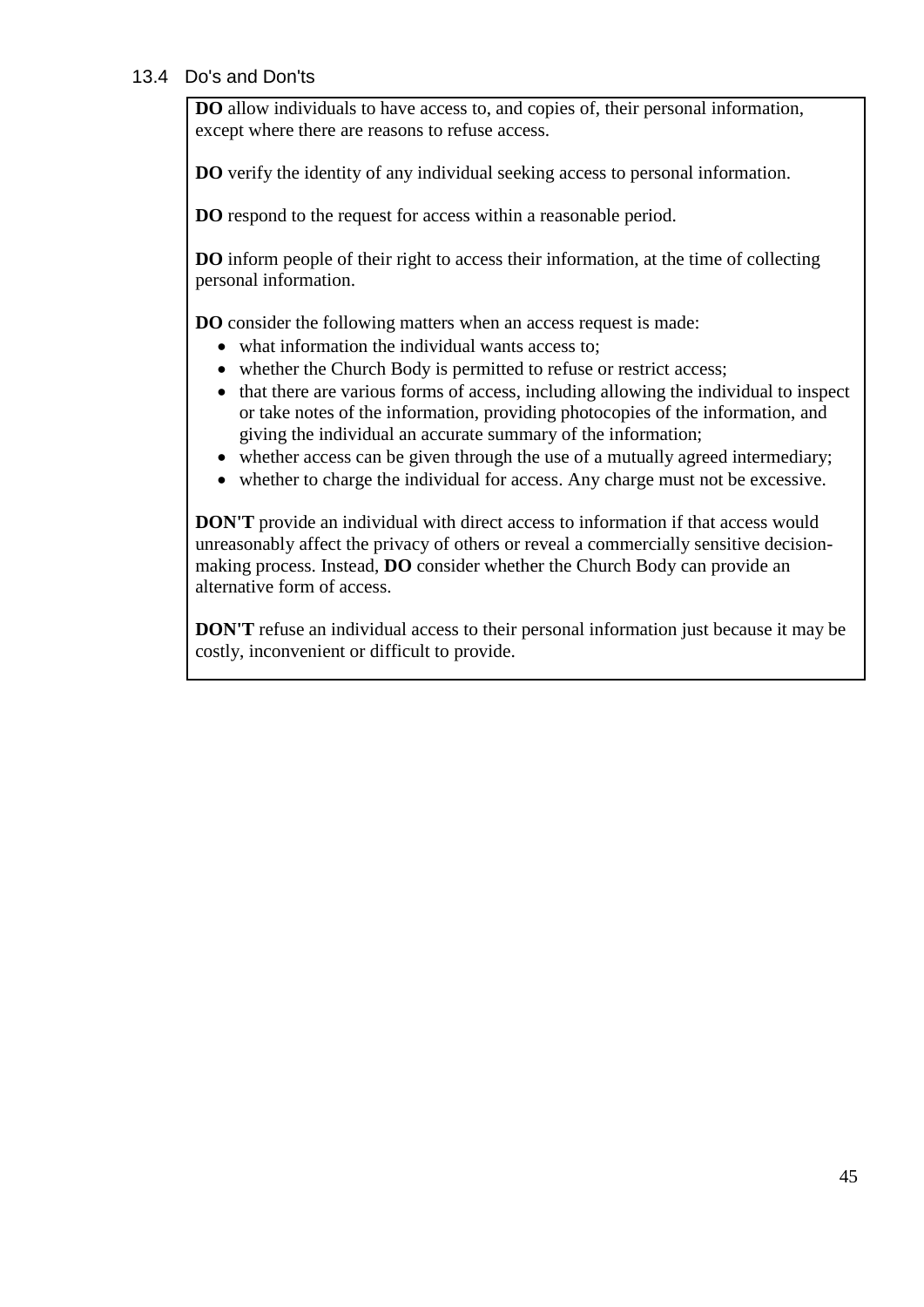## <span id="page-45-0"></span>**14. CORRECTION**

#### <span id="page-45-1"></span>14.1 Correction of Personal Information (APP 13)

- 14.1.1 If a Church Body holds personal information and either
	- (a) the Church Body is satisfied that, having regard to a purpose for which the information is held, the information is inaccurate, out-of-date, incomplete, irrelevant or misleading; or
	- (b) the individual requests the entity to correct the information,

the Church Body must take such steps (if any) as are reasonable in the circumstances to correct that information to ensure that, having regard to the purpose for which it is held, the information is accurate, up-to-date, complete, relevant and not misleading (APP 13.1).

- 14.1.2 If the Church Body corrects personal information about an individual that the Church Body previously disclosed to another entity, and the individual requests that other entity be notified of the correction, then the Church Body must take such steps (if any) as are reasonable in the circumstances to give that notification, unless it is impracticable or unlawful to do so (APP 13.2).
- 14.1.3 The Church Body, upon denying a correction, must give written notice of the reasons for refusal (except where unreasonable to set that out) and the mechanisms available to complain about the refusal (APP 13.3).
- 14.1.4 If the Church Body refuses to correct the information and the individual requests the Church Body to associate with the information a statement that the information is inaccurate, out-of-date, incomplete, irrelevant or misleading, then the Church Body must take such steps as are reasonable in the circumstances to associate the statement in such a way that will make the statement apparent to users of the information (APP 13.4).
- 14.1.5 If a request is made under APP 13.1 or APP 13.4, the Church Body must respond to the request within a reasonable period after the request is made, and must not charge the individual for making the request, for correcting the information or for associating the statement with the information (APP 13.5).

#### <span id="page-45-2"></span>14.2 Comment

#### 14.2.1 *General obligation*

The principle is not intended to create a broad obligation on entities to maintain the accuracy of personal information it holds at all times. The principle will interact with APP 10 (quality of personal information) so that when the quality of personal information is assessed at the time of use or disclosure, the Church Body may need to correct the information prior to that use or disclosure where it is satisfied the information is inaccurate, out-of-date, incomplete, irrelevant or misleading.

#### 14.2.2 *'Reasonable steps' to correct and notify of correction*

If personal information is held for a range of purposes, and it is considered incorrect with regard to one of those purposes, the obligation to take reasonable steps to correct the information should apply.

Where a Church Body corrects the personal information of an individual, it will be required to take reasonable steps to notify any other entity to which it had previously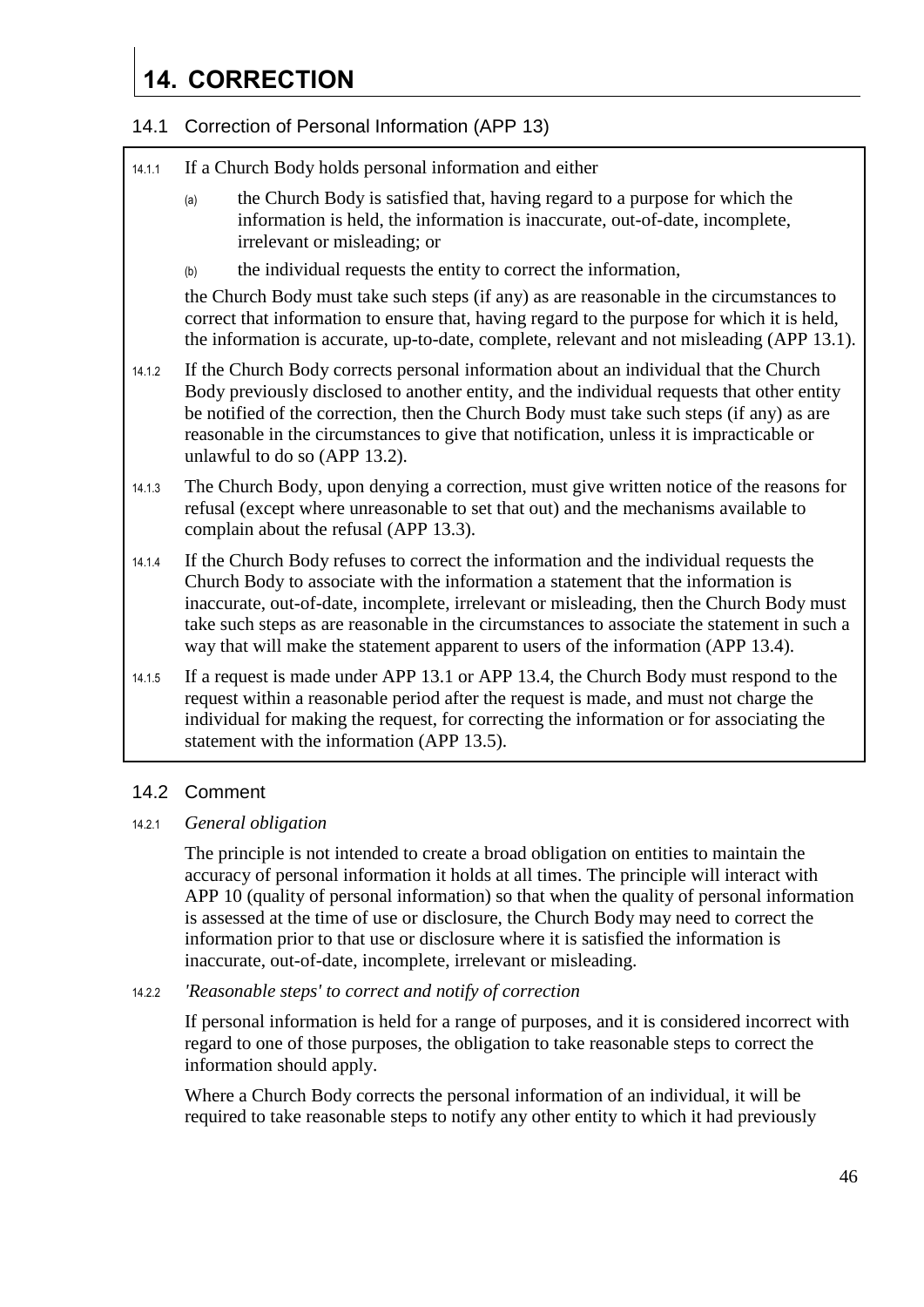disclosed the information, if the individual requests that notification. However, notification is not required if it would be impracticable or unlawful.

#### 14.2.3 *Statement relating to information*

If a Church Body refuses to correct personal information in response to an individual's request, APP 13.4 allows individuals to request that a statement (that they consider the information is either inaccurate, out-of-date, incomplete, irrelevant or misleading) be associated with their information. The Church Body must take reasonable steps to associate such a statement with that personal information so that it is apparent to users of that personal information that the individual has sought correction of it. This will ensure that individuals retain control of how their personal information is handled. The statement should address matters relevant to the information being either inaccurate, out-of-date, incomplete, irrelevant and/or misleading (as indicated by the individual), and should not be unreasonably lengthy. The appropriate content and length of any statement will depend on the circumstances of the matter.

#### 14.2.4 *Time periods*

A Church Body must respond to correction requests within a reasonable period after the request is made. It is intended that a 'reasonable period' relating to more complicated requests will not usually exceed thirty (30) days.

#### <span id="page-46-0"></span>14.3 How to comply:

- 14.3.1 Establish a standard procedure where, at the time of use or disclosure of information, the Church Body assesses the quality of that information and whether it may need to correct that information if it is inaccurate, out-of-date, incomplete, irrelevant or misleading.
- 14.3.2 Consider what steps are reasonable in the circumstances to correct information where the individual requests it to be corrected, to ensure that information is accurate, up-to-date, complete, relevant and not misleading.
- 14.3.3 However, if there is a disagreement as to whether an individual's information is accurate, complete, up-to-date, relevant and not misleading, and if the individual requests it, take such steps as are reasonable in the circumstances to associate a statement about the individual's claim with the information.
- 14.3.4 Implement practices, systems and procedures to enable the Church Body to deal with inquiries and complaints about its compliance with the correction provisions.

#### <span id="page-46-1"></span>14.4 Do's and Don'ts

**DO** assess the information you use and disclose, and correct it if necessary to ensure it is accurate, up-to-date, complete, relevant and not misleading.

**DO** consider what steps are reasonable in the circumstances to correct information upon request by the individual.

**DO** encourage individuals to notify the Church Body if they consider the personal information held about them is inaccurate, out-of-date, incomplete, irrelevant or misleading.

**DO** inform people of their right to correct their information at the time of collecting personal information.

**DON'T** refuse to correct personal information just because it might be costly, inconvenient or difficult to do so.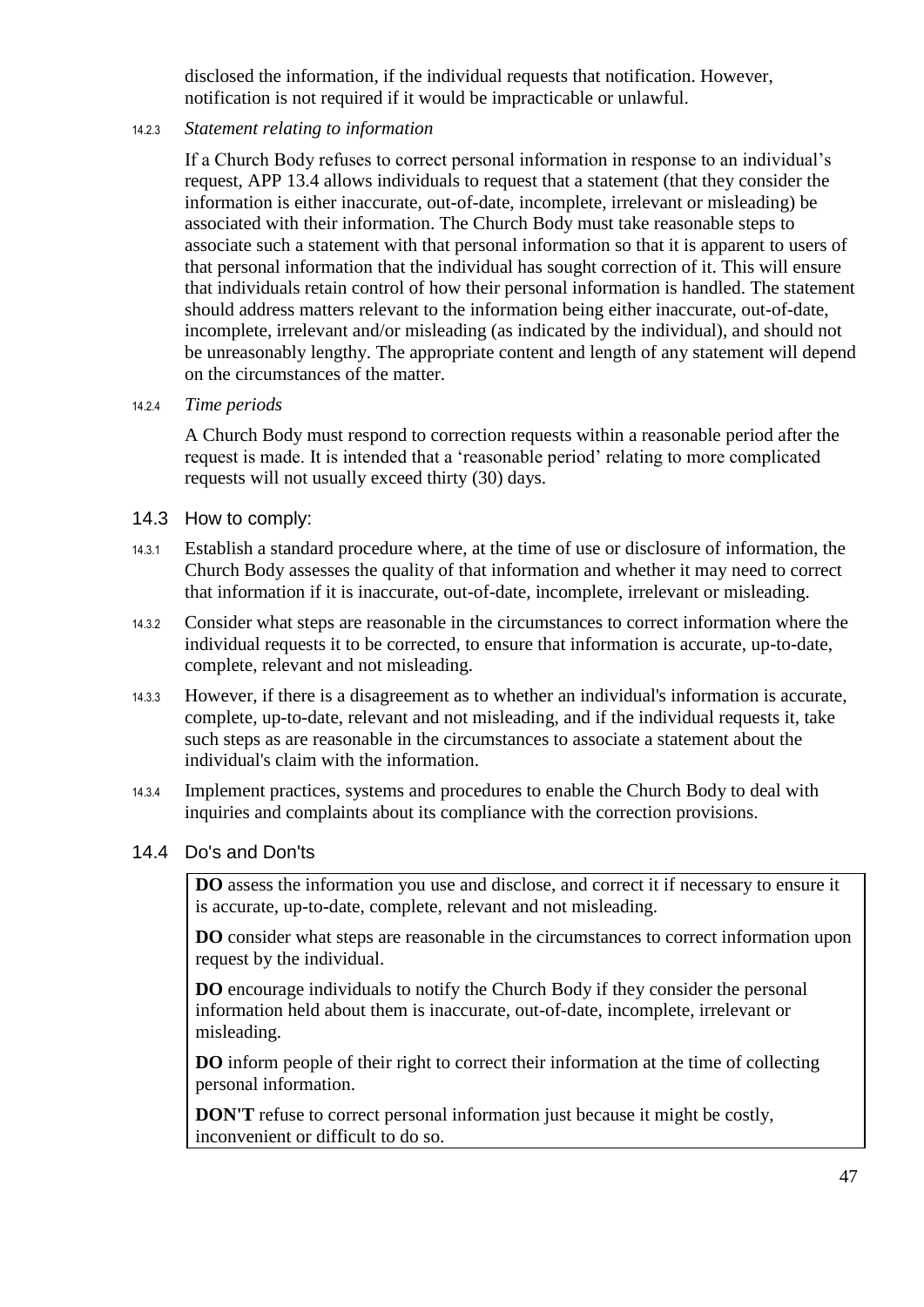### <span id="page-47-1"></span><span id="page-47-0"></span>**15. CAPACITY TO CONSENT**

#### <span id="page-47-2"></span>15.1 Capacity

- 15.1.1 In order to give consent, the individual must have the capacity to give that consent. For an individual to have the capacity to consent, they must be capable of:
	- (a) understanding the nature of the decision they are making, including what the effect of giving or withholding consent would be;
	- (b) forming a view based on reasoned judgment; and
	- (c) communicating their decision.
- 15.1.2 In the APP Guidelines, it is recognised that an individual's capacity to consent may be affected by:
	- (a) their age;
	- (b) a physical or mental disability;
	- (c) a temporary incapacity, such as during a psychotic episode, a temporary psychiatric illness, or because the individual is unconscious, in severe stress, or suffering dementia; or
	- (d) a limited understanding of English.
- 15.1.3 The APP Guidelines state that an APP entity can ordinarily presume that an individual has the capacity to consent, unless there is something to alert it otherwise (e.g. the individual is a child).
- 15.1.4 Where the Church Body identifies an issue that may affect the individual's capacity to consent, it should consider whether the issue could be addressed by providing the individual with appropriate support, such as an interpreter or using an alternative method to communicate with the individual. If the individual still does not have the capacity to consent and consent is required, the Church Body should consider who could give consent on the individual's behalf. This could be:
	- (a) the individual's legal guardian;
	- (b) someone with an enduring power of attorney;
	- (c) a person recognised by other relevant laws, for example in New South Wales, a 'person responsible' under the *Guardianship Act 1987* (NSW);
	- (d) a person whom the individual has nominated in writing while they were capable of giving consent.
- 15.1.5 The APP Guidelines recommend that even where an individual lacks capacity to consent, they should be involved in the decision-making process, and to the extent practicable have privacy issues communicated to them in a way that is understandable and comprehensible.

#### <span id="page-47-3"></span>15.2 Consent and Young People

15.2.1 The Privacy Act does not distinguish between adults and children and thus clearly envisages that young people are to be afforded rights in respect of their privacy. However, the APPs do not differentiate between children of different ages and thus it is difficult to determine when it is appropriate to seek consent from young people.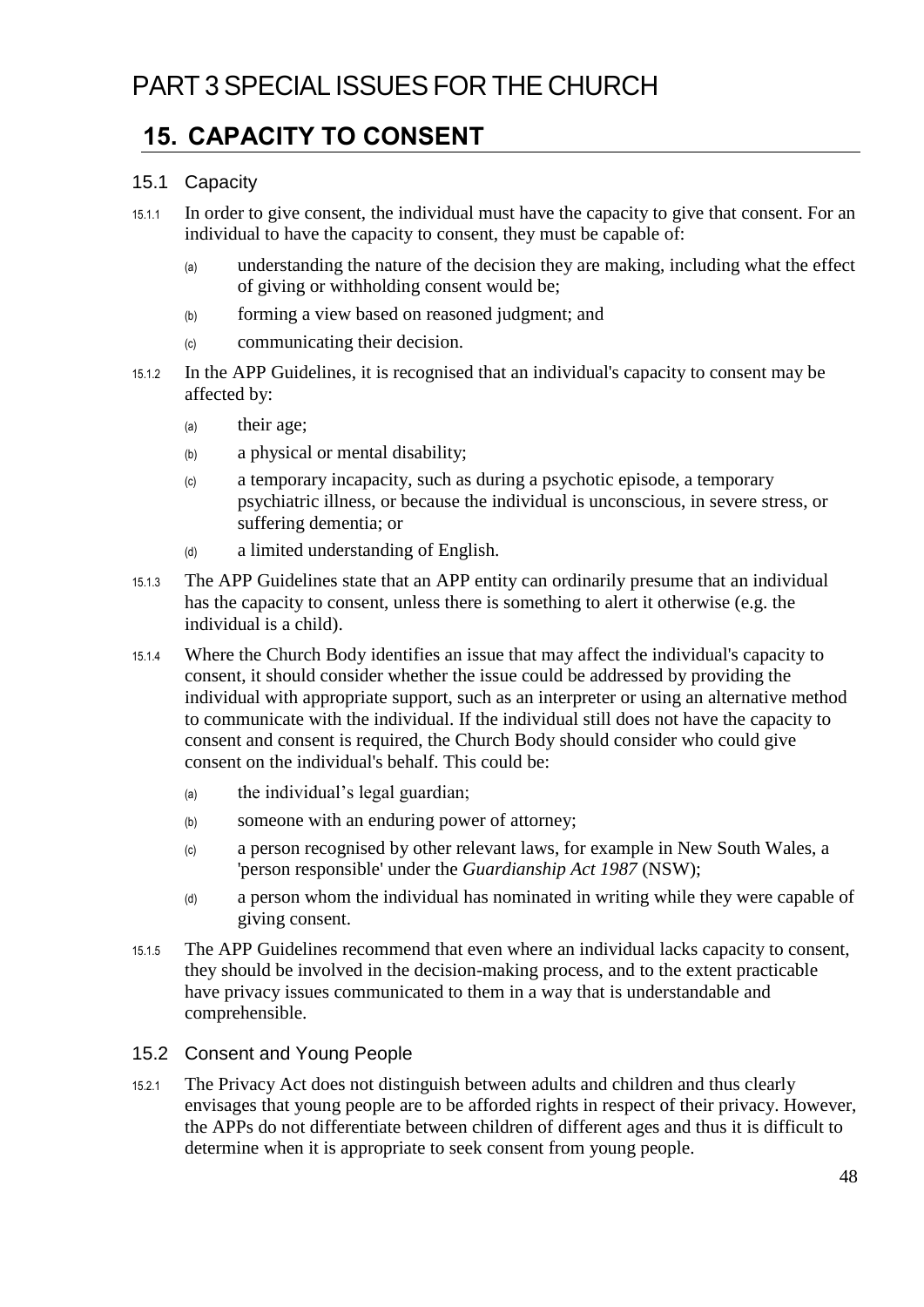15.2.2 The APP Guidelines provide as follows:

*The Privacy Act does not specify an age after which individuals can make their own privacy decisions. An APP entity will need to determine on a case-by-case basis whether an individual under the age of 18 has the capacity to consent.*

*As a general principle, an individual under the age of 18 has capacity to consent when they have sufficient understanding and maturity to understand what is being proposed. In some circumstances, it may be appropriate for a parent or guardian to consent on behalf of a young person, for example, if the child is young or lacks the maturity or understanding to do so themselves.* 

*If it is not practicable or reasonable for an APP entity to assess the capacity of individuals under the age of 18 on a case-by-case basis, the entity may presume that an individual aged 15 or over has capacity to consent, unless there is something to suggest otherwise. An individual aged under 15 is presumed not to have capacity to consent.*

- 15.2.3 The Australian Law Reform Commission (**ALRC**) also considered the issue of consent by children and young people and recommended that the Privacy Act should be amended to provide that where an assessment of capacity to provide consent 'is not reasonable or practicable' an individual of the age of 15 or over should be capable of giving consent and a person under that age should be presumed not to be capable of giving consent.
- 15.2.4 The ALRC also noted that people with parental responsibility had some authority to make decisions on behalf of their children who lacked capacity if it was part of a duty to provide for their welfare but did not suggest that such authority extended to all situations. It should also be noted that a parent is recognised by the common law as having the right to make decisions concerning the child's education and to bring up their child in the religion of their choice. In all States and Territories, the age of majority is eighteen years.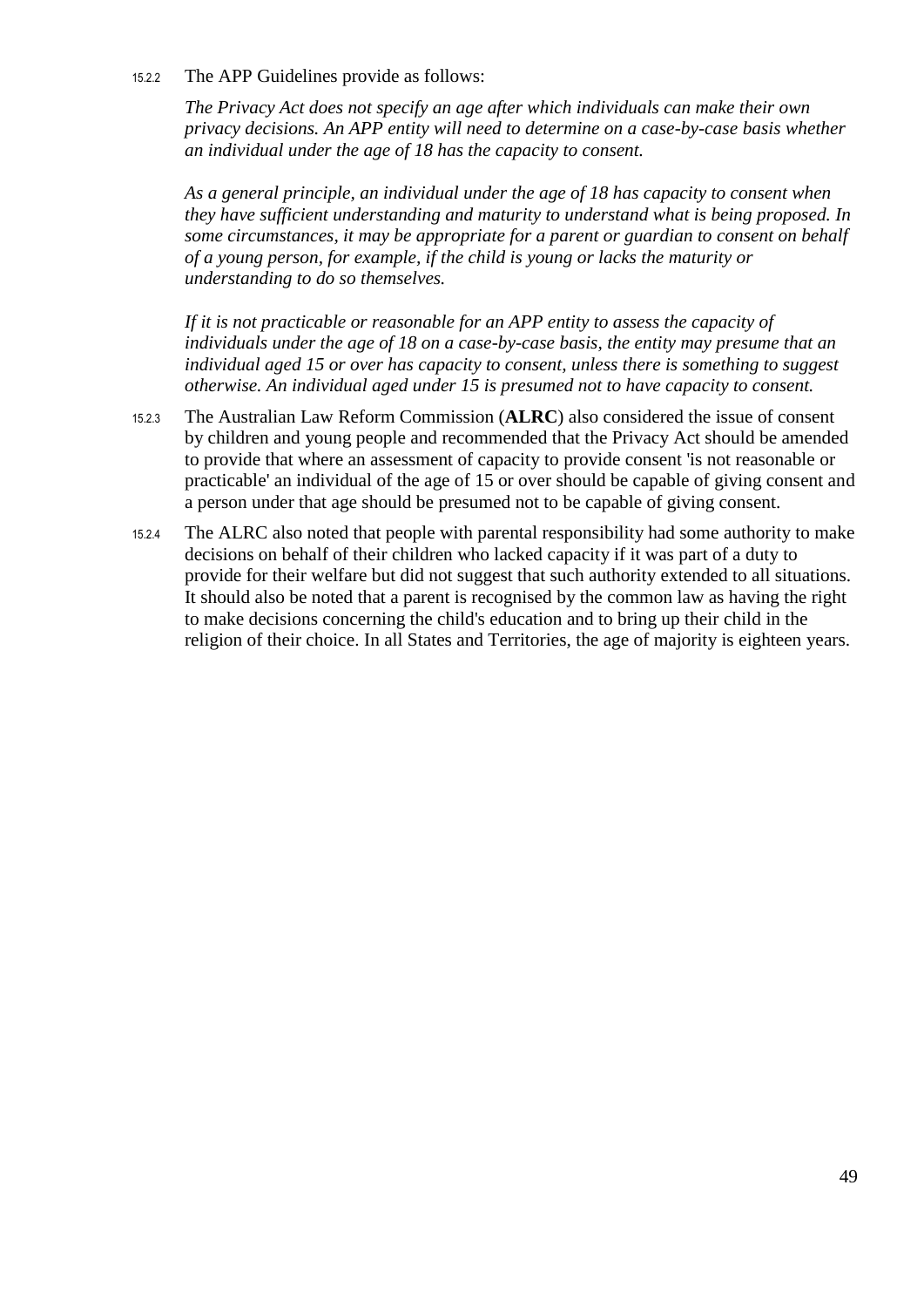## <span id="page-49-0"></span>**16. DUTY OF CARE AND OBLIGATIONS OF CONFIDENCE**

#### <span id="page-49-1"></span>16.1 Duty of Care, Obligations of Confidence and the APPs

- 16.1.1 As discussed in Section [6,](#page-14-0) a Church Body generally can only collect sensitive information (including health information) with consent and can only use and disclose personal information for the purpose for which it was collected or a directly related secondary purpose. There are two important relevant exceptions to those general rules:
	- (a) where the person consents; and
	- (b) where required or authorised under a law.
- 16.1.2 In this context, 'law' includes the common law. The common law imposes a duty of care on Church Bodies, which they must exercise in relation to young, vulnerable or elderly people in their care. It can be contended that Church Bodies are required by this common law (duty of care), to collect certain personal and sensitive information in order to comply with this duty. This would justify the Church Body collecting sensitive information about such persons and possibly others (e.g. parents, contractors etc.) under APP 3.2 in order to fulfil its duty of care in its responsibility as the carer. A duty of care may also permit use and disclosure under APP 6 in circumstances where such disclosure would not be reasonably expected.

#### Example:

An example of where a duty of care may require disclosure would be a Church Body informing a third party temporarily in charge of a resident of an aged care facility that the resident suffers from a particular health problem.

- 16.1.3 The common law, in some situations, imposes upon people an obligation of confidence. In broad terms, confidence can be claimed where:
	- (a) the information is by its nature confidential;
	- (b) the information is communicated in circumstances importing an obligation of confidence; and
	- (c) disclosure of the information would be unauthorised by the provider or by law.
- 16.1.4 If personal information is given in confidence, it is clear that the provider would not wish it to be used by the Church Body or disclosed by the Church Body for purposes other than the purpose for which it was given. However, there may be occasions where such confidence can be breached if this is required in order for the Church Body to fulfil its duty of care. That said, it would be useful for Church Bodies to make it clear in, for example, a collection notice or Privacy Policy that there may be occasions where confidences cannot be maintained.
- 16.1.5 Another issue to keep in mind is that personal information provided by another person in confidence may still need to be disclosed if the subject of that information requested it from the Church Body under APP 12, as such disclosure may be authorised under law.
- 16.1.6 The uncertainty in this area only serves to underline the fact that records of confidential information should only be made where there is a need to do so and in the knowledge that access to the record may be sought.
- 16.1.7 A common law duty of care and obligation of confidence might be used to restrict an individual's access to records of personal information held about them in some cases.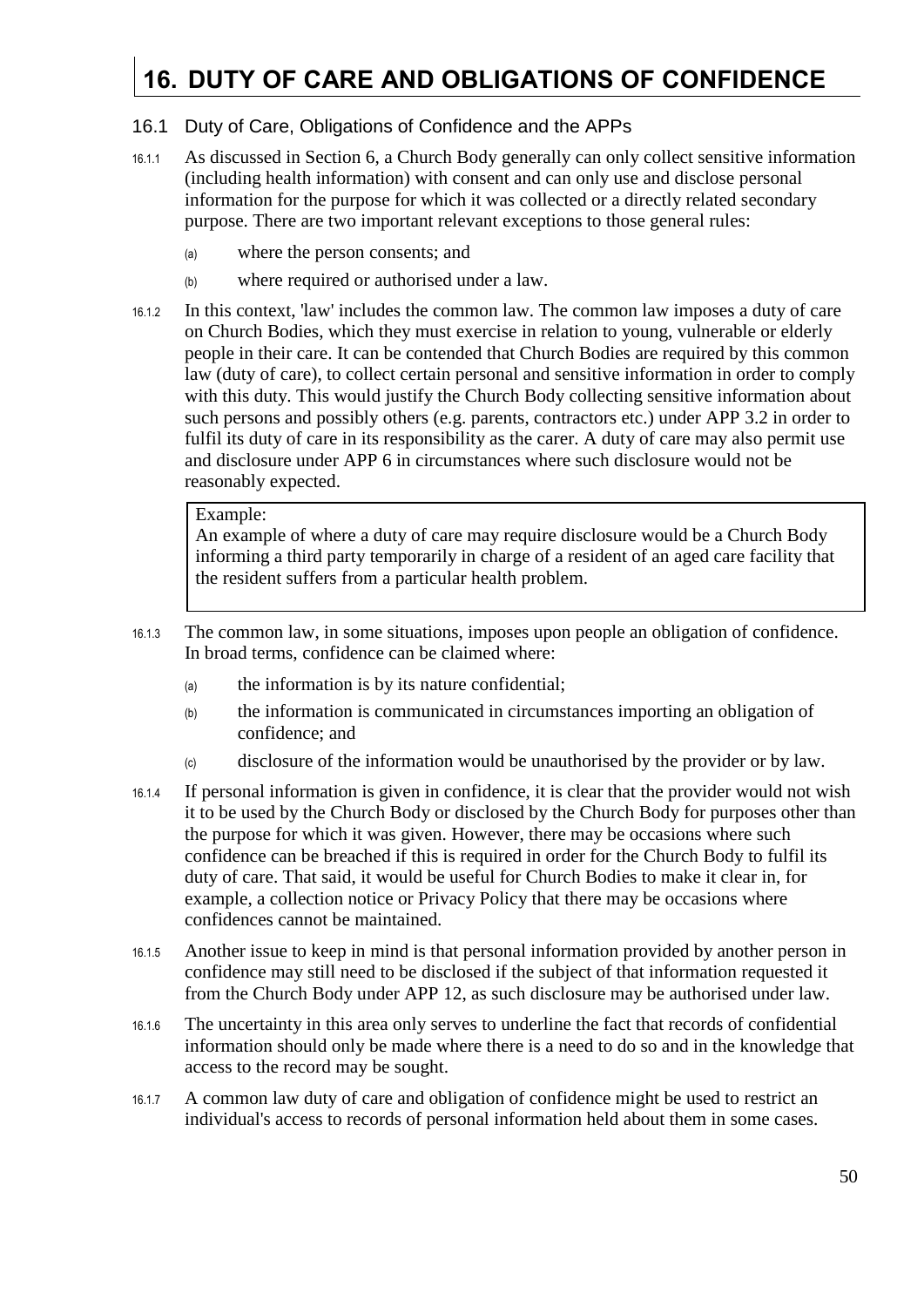### <span id="page-50-0"></span>**17. PERSONAL INFORMATION AND THE CHURCH COMMUNITY**

#### <span id="page-50-1"></span>17.1 Passing Information in the Church Community

- 17.1.1 Church Bodies like to see themselves as 'communities'. The Church Body community will typically consist of clergy, religious, employees, contractors, volunteers and members of the congregation. As in any community, information about others is passed through the community and on occasions will be recorded. Thus, a note in a newsletter asking the community to pray for a sick parishioner may involve a 'technical breach' of the APPs if it involved disclosure of sensitive information, provided it was contained in a record, but is unlikely to cause offence. However, on occasions it may, particularly if the individual wished their illness to be confidential, therefore caution should be exercised in this regard.
- 17.1.2 As the practices of Church Bodies may be well known in the community, consent to collection may well be implied in many circumstances because by providing their information as part of that community individuals will reasonably expect that their information will be disclosed in the community for a purpose that is related (or directly related) to the purpose for which their information was originally obtained.
- 17.1.3 The guiding principle in such cases is to show sensitivity in exercising a judgement as to when it is appropriate to disclose this type of information.
- <span id="page-50-2"></span>17.2 Religious Information
- 17.2.1 Where a priest or another Church Body seeks religious information about an individual, it would be wise to obtain consent. Church Bodies can achieve this in appropriate applications or other forms.

#### <span id="page-50-3"></span>17.3 Fundraising

17.3.1 Disclosure of information for fundraising purposes raises greater difficulty. However, it is suggested that Church Bodies usually rely on extra funds raised via approaches to members of the congregation and that this would be a reasonably expected related secondary purpose. However, to ensure that it is expected it would be wise to include that fact in a collection notice.

#### <span id="page-50-4"></span>17.4 Passing personal information to other Church Bodies

- 17.4.1 Where another Church Body requests personal information about an individual, in usual circumstances this information should not be passed on without consent. It may be done on occasions as part of the Church Body's duty of care or where the Church Body is required or authorised by another law to disclose the information to the other Church Body.
- 17.4.2 Church Bodies, which are related entities, may share personal information other than sensitive information, subject to restrictions on its use. See Paragraph [2.6.8](#page-7-0) as to when Church Bodies may be considered related entities.
- <span id="page-50-5"></span>17.5 Church Body Publications
- 17.5.1 Church Body publications, such as newsletters and magazines, often contain personal information obtained either from the relevant individual or from other sources. These publications could be said to be 'generally available publications', even if the Church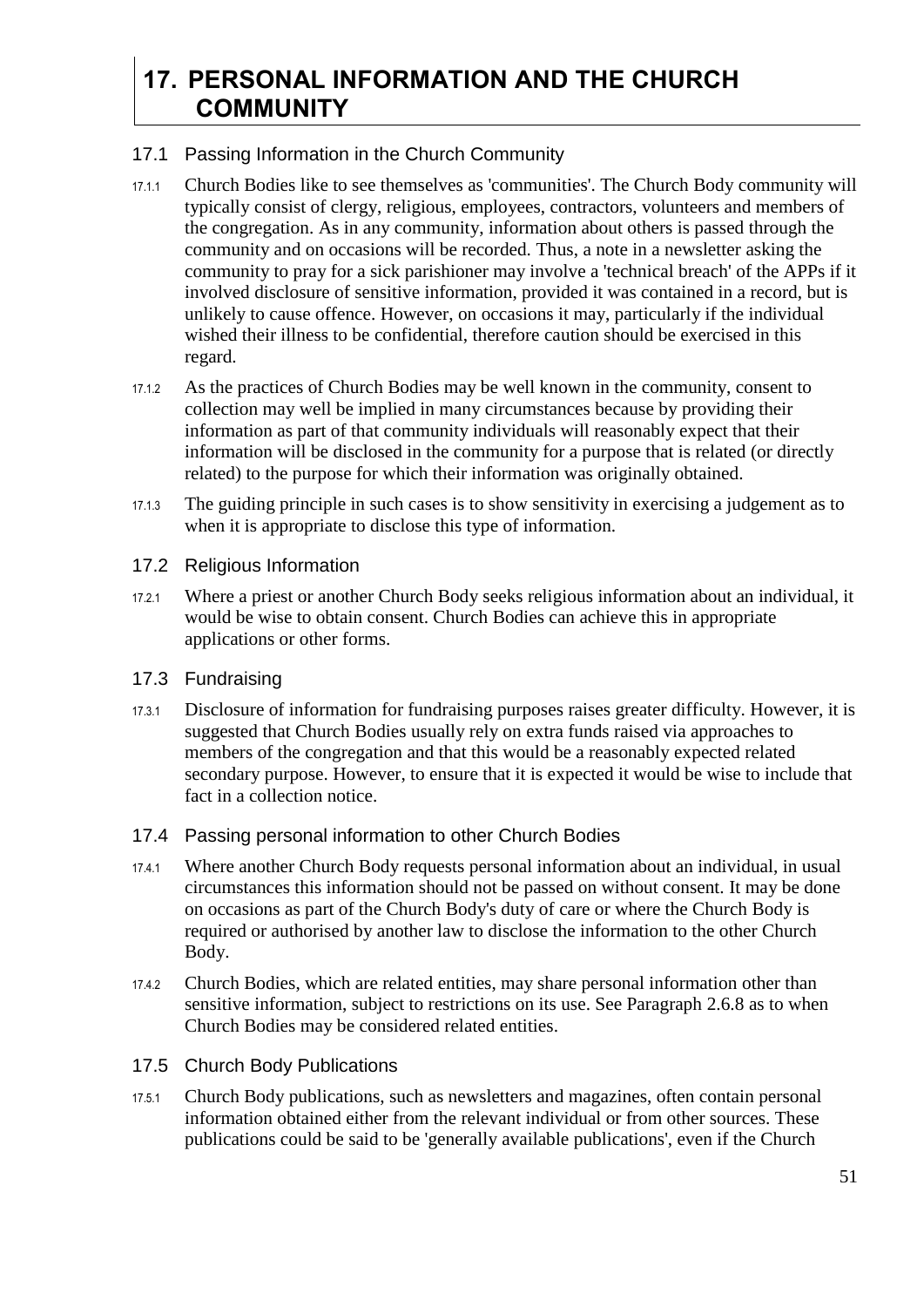Body only distributes these publications within the Church Body community, provided they could be made available to the public on request. It is also arguable that a Church Body website available to the public is a generally available publication. The effect of this is that although the information may be a 'record' when collected, it can be freely used and disclosed through dissemination of the publication.

17.5.2 Ideally, personal information, which a Church Body collects for inclusion in a publication, should be collected directly from the individual, particularly where the information relates to a personal or private matter. Where this is impracticable, the APPs require that the individual be made aware of the matters required under APP 5.2 (see Section [6\)](#page-14-0). A Church Body would generally achieve this by sending the individual a copy of the publication.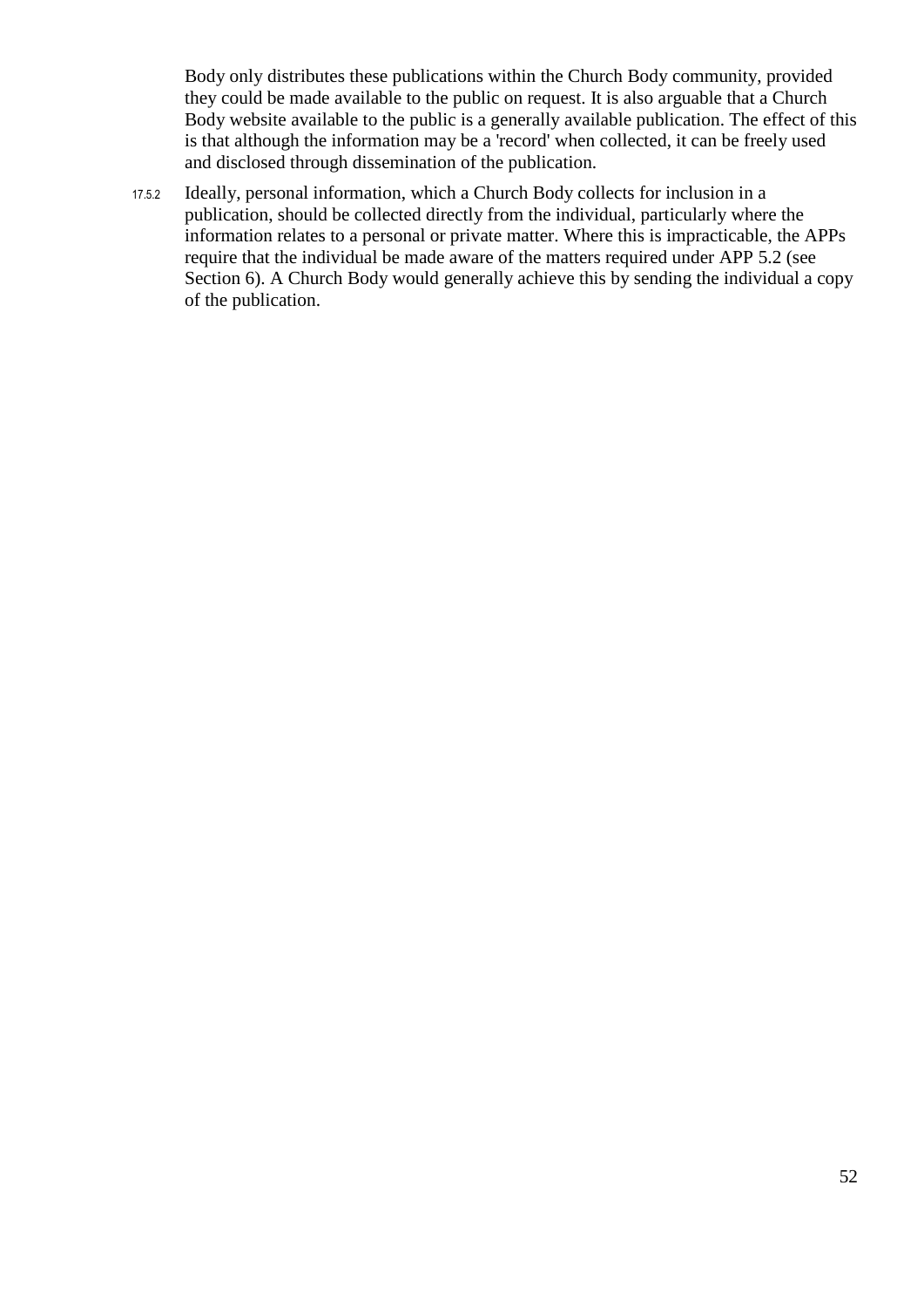## <span id="page-52-0"></span>**18. HEALTH INFORMATION**

#### <span id="page-52-1"></span>18.1 Protection of Health Information

- 18.1.1 Health information enjoys special protection under the Privacy Act and under the following State and Territory legislation:
	- (a) *Health Records and Information Privacy Act* 2002 (NSW);
	- (b) *Health Records Act* 2001 (Vic); and
	- (c) *Health Records (Privacy and Access) Act* 1997 (ACT).
- 18.1.2 Some Church Bodies collect substantial amounts of health information about, for example, residents of aged care facilities operated by the Church Body. They need to take particular care in collecting, using and disclosing health information.

#### <span id="page-52-2"></span>18.2 What is Health Information?

- 18.2.1 Under the Privacy Act '*health information*' includes information or an opinion about:
	- (a) the health or disability of an individual; and
	- (b) a health service to be provided to the individual.
- 18.2.2 The Privacy Act provides that a '*health service*' includes an activity performed to assess, record, maintain or improve an individual's health, to diagnose an illness or disability, or to treat an individual. Legislation in some States and Territories specifically includes '*mental and psychological*' health as being health information. Church Bodies should treat health information as including information about an individual's mental and psychological health. Therefore, a report from a Church Body counsellor or a consultant psychologist will often contain health information.
- 18.2.3 Accordingly, a Church Body may trigger the health information provisions in circumstances including where it engages:
	- (a) a nurse;
	- (b) a counsellor;
	- (c) a psychologist; or
	- (d) a sports physiotherapist,

who assesses, records, maintains or improves an individual's health, diagnoses an individual's illness or disability, or treats an individual. The provisions are not intended to apply where, for example, a member of staff carries out emergency first aid on an individual.

- 18.2.4 If a Church Body is unsure as to whether it is providing a 'health service', it should treat the health information with the higher level of protection afforded by the health information provisions. These are discussed below.
- <span id="page-52-3"></span>18.3 Collection of Health Information
- 18.3.1 Health information generally should only be collected:
	- (a) with the consent of the individual or their guardian;
	- (b) where it is required to allow the Church Body to exercise its duty of care or is otherwise required or authorised by law; or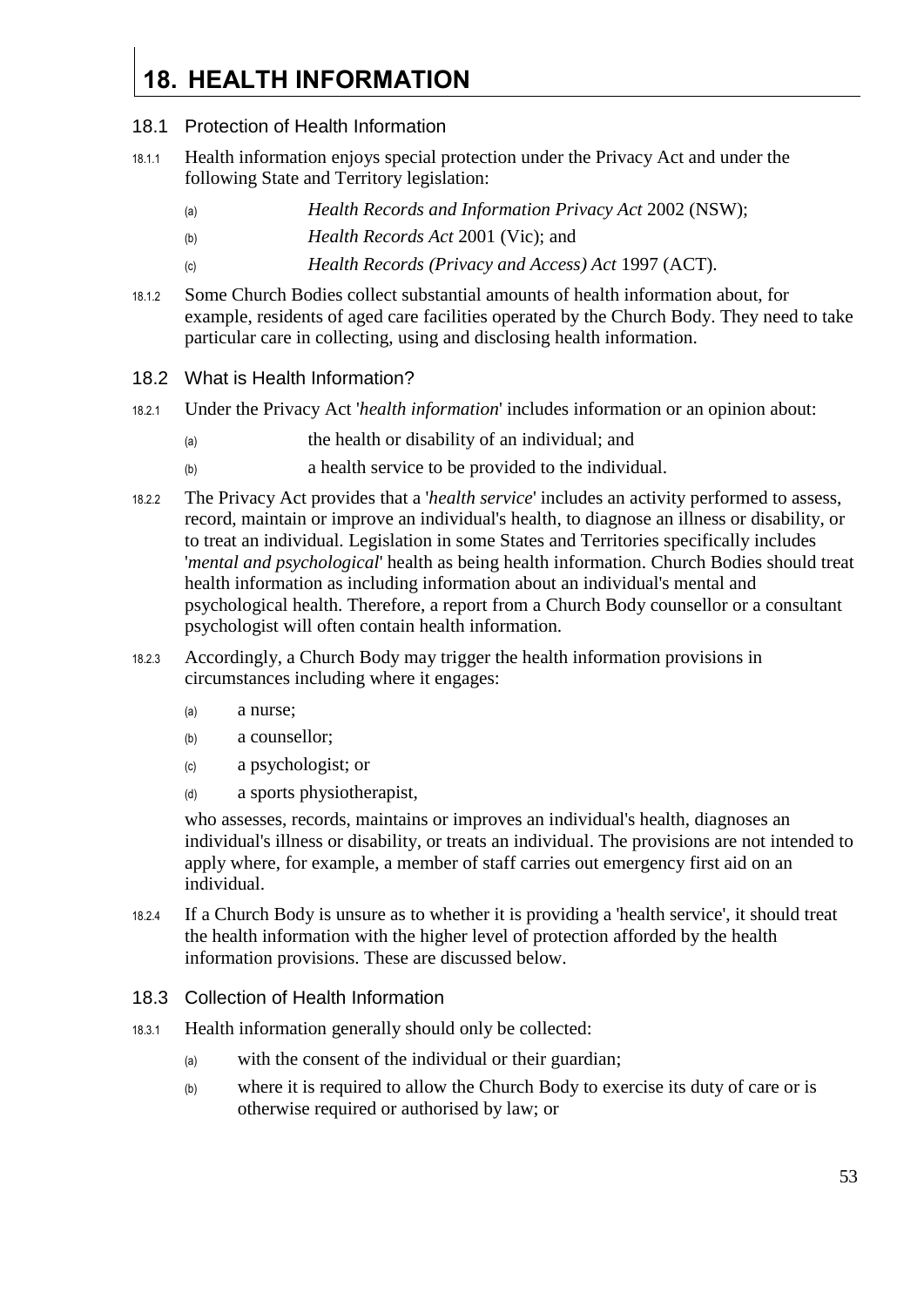- (c) where it is necessary to lessen or prevent a serious threat to the life, health or safety of an individual and it is impracticable to obtain consent.
- 18.3.2 In most cases in Church Bodies, the collection will be with the consent of the individual or, where the individual lacks capacity, the consent of the guardian or other responsible person. In some cases, however a Church Body may collect information from a third party, such as an independent doctor attending an aged care facility to treat a resident, in circumstances where it is necessary for the Church Body to exercise its duty of care.
- 18.3.3 Where a Church Body itself records incidents at Church Body where an individual suffers an injury, this will constitute collection of health information. This is required if the Church Body is to exercise its duty of care.
- <span id="page-53-0"></span>18.4 Use or Disclosure of Health Information
- 18.4.1 It is important to remember that health information, in particular, usually should only be used or disclosed:
	- (a) for the purpose for which it was collected or a **directly** related secondary purpose;
	- (b) to exercise the Church Body's duty of care or as otherwise required or authorised by law; or
	- (c) to lessen or prevent a serious threat to the life, health or safety of an individual and where it is impracticable to obtain consent.
- 18.4.2 A Church Body should not disclose health information of an individual to third parties unless it considers that it is reasonably necessary to disclose it to ensure that it maintains the health or safety of the individual.
- 18.4.3 In order to provide appropriate protection to health information it is also important that it be kept secure and only staff who have a need to know the information are given access to it.
- 18.4.4 If it is necessary to include the information in a notice to staff, care should be taken that the notice is not accessible by non-staff members.
- <span id="page-53-1"></span>18.5 Health Information and Employees
- 18.5.1 As discussed at Section [19,](#page-56-0) certain acts or practices directly relating to employee records are exempt from the scope of the Privacy Act. An employee record relates to the employment of an employee of the employer. Health information of an employee may sometimes be considered as part of an employee record where it directly relates to a current or former employment relationship between the employer and the individual.
- 18.5.2 In New South Wales, the Health Records and Information Privacy Act 2002 (NSW) will not cover information about an individual (including health information) that forms part of an employee record within the meaning under the Privacy Act. The same exemption is not contained within the *Health Records Act* 2001 (Vic) and *Health Records (Privacy and Access) Act* 1997 (ACT). In those jurisdictions, health information, which is contained in an employee record, will be covered by the provisions of that legislation.

#### <span id="page-53-2"></span>18.6 Additional Requirements in States and Territories

18.6.1 In New South Wales, the *Health Records and Information Privacy Act* 2002 (NSW) implements a privacy regime for health information held in the New South Wales public sector and the private sector (except small businesses as defined in the Privacy Act). The Act allows individuals to obtain access to health information and establishes a framework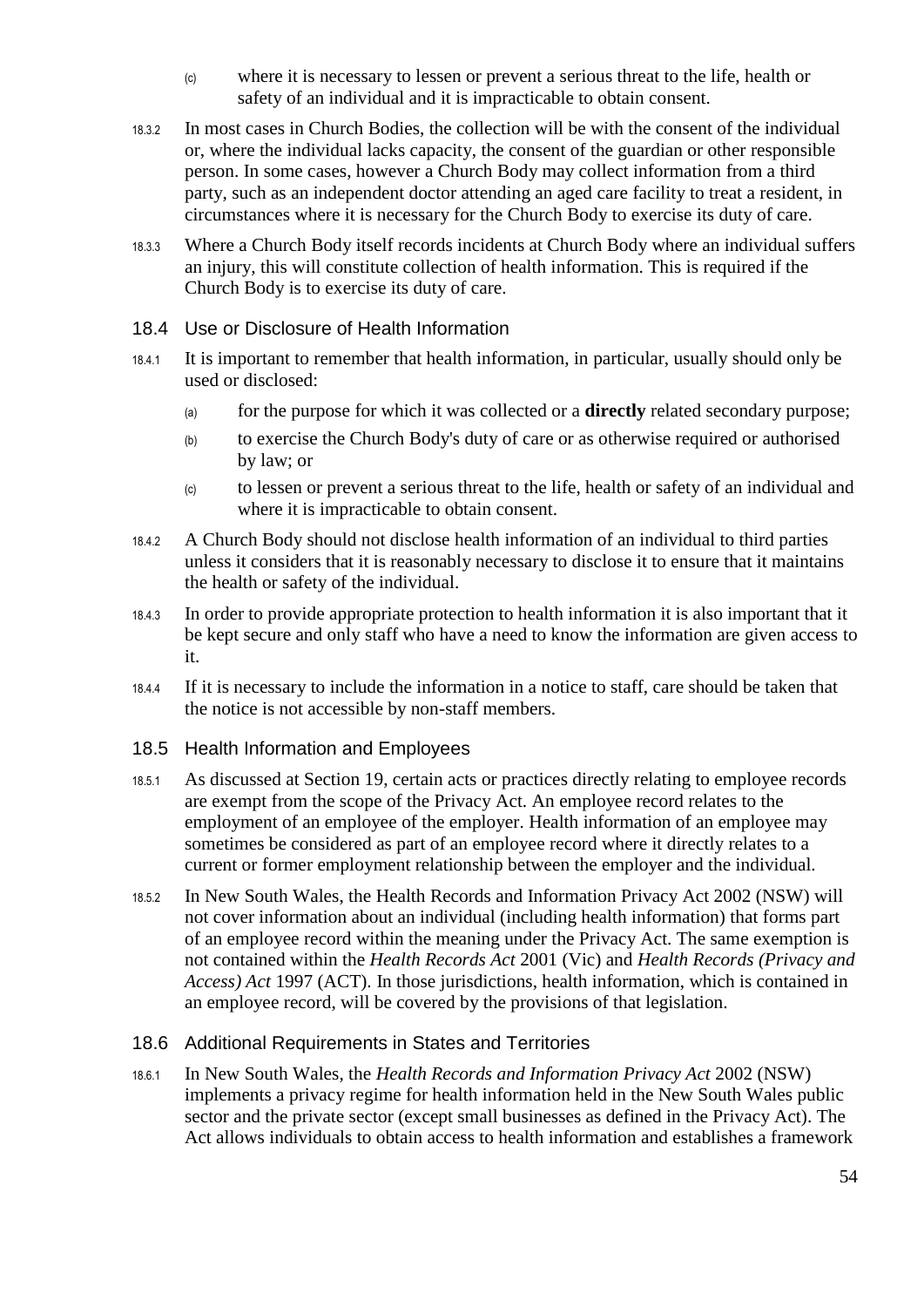for the resolution of complaints regarding the handling of health information. The Act contains 15 Health Privacy Principles that outline how health information must be collected, stored, used and disclosed. The Act applies to persons who have been deceased for a period of 30 years or less.

- 18.6.2 In Victoria, the *Health Records Act* 2001 (Vic) covers the handling of all health information held by health service providers in the state public sector and the private health sector. The Act contains 11 Health Privacy Principles adapted from the NPPs. The Act applies to persons who have been deceased for a period of 30 years or less, as well as small business operators. As noted above, the Act also applies to information contained in employee records.
- 18.6.3 In the ACT, the *Health Records (Privacy and Access) Act 1997* (ACT) regulates the handling of health records held in the public sector in the Australian Capital Territory and also applies to acts or practices of the private sector. The Act contains 14 Privacy Principles that have been modified to suit the requirements of health records. The Act applies to deceased persons in the same way as they apply in relation to an individual who is not deceased. As noted above, the Act also applies to information contained in employee records.

18.6.4 *Dealing with children* 

There are also specific provisions regarding the rights and powers of young people under the various State Acts. They are summarised below.

| <b>New South Wales</b> | A child may not rely on any right or powers conferred under the        |
|------------------------|------------------------------------------------------------------------|
|                        | Health Records and Information Privacy Act 2002 (NSW) if the           |
|                        | child is incapable (despite the provision of reasonable assistance by  |
|                        | another person) by reason of age of understanding the general          |
|                        | nature and effect of, or communicating their intentions, with          |
|                        | respect to that particular provision. In such cases, an authorised     |
|                        | representative of a child, such a parent or guardian, may act on their |
|                        | behalf.                                                                |
| Victoria               | The Health Records Act 2001 (Vic) provides that a complaint about      |
|                        | a breach may be made by a child or on behalf of the child by a         |
|                        | parent, any other person chosen by the child, or any other person      |
|                        | who the Health Services Commissioner determines has a sufficient       |
|                        | interest in the subject matter of the complainant. Additionally, a     |
|                        | child may request access to or correction of health information only   |
|                        | where they are capable of understanding the nature and effect or       |
|                        | making such a request or communicating the request personally.         |
|                        | Otherwise, an authorised representative (such as a parent or           |
|                        | guardian) of the child may exercise the right to make that request.    |
| <b>ACT</b>             | The Health Records (Privacy and Access) Act 1997 (ACT)                 |
|                        | provides that a right or power conferred upon a young person           |
|                        | (being a person under 18 years of age, other than a person who is of   |
|                        | sufficient age and mental and emotional maturity to understand the     |
|                        | nature of and give consent to a health service) by the Act is          |
|                        | exercisable only by a guardian of the young person, and is not         |
|                        | exercisable by a young person on their own behalf.                     |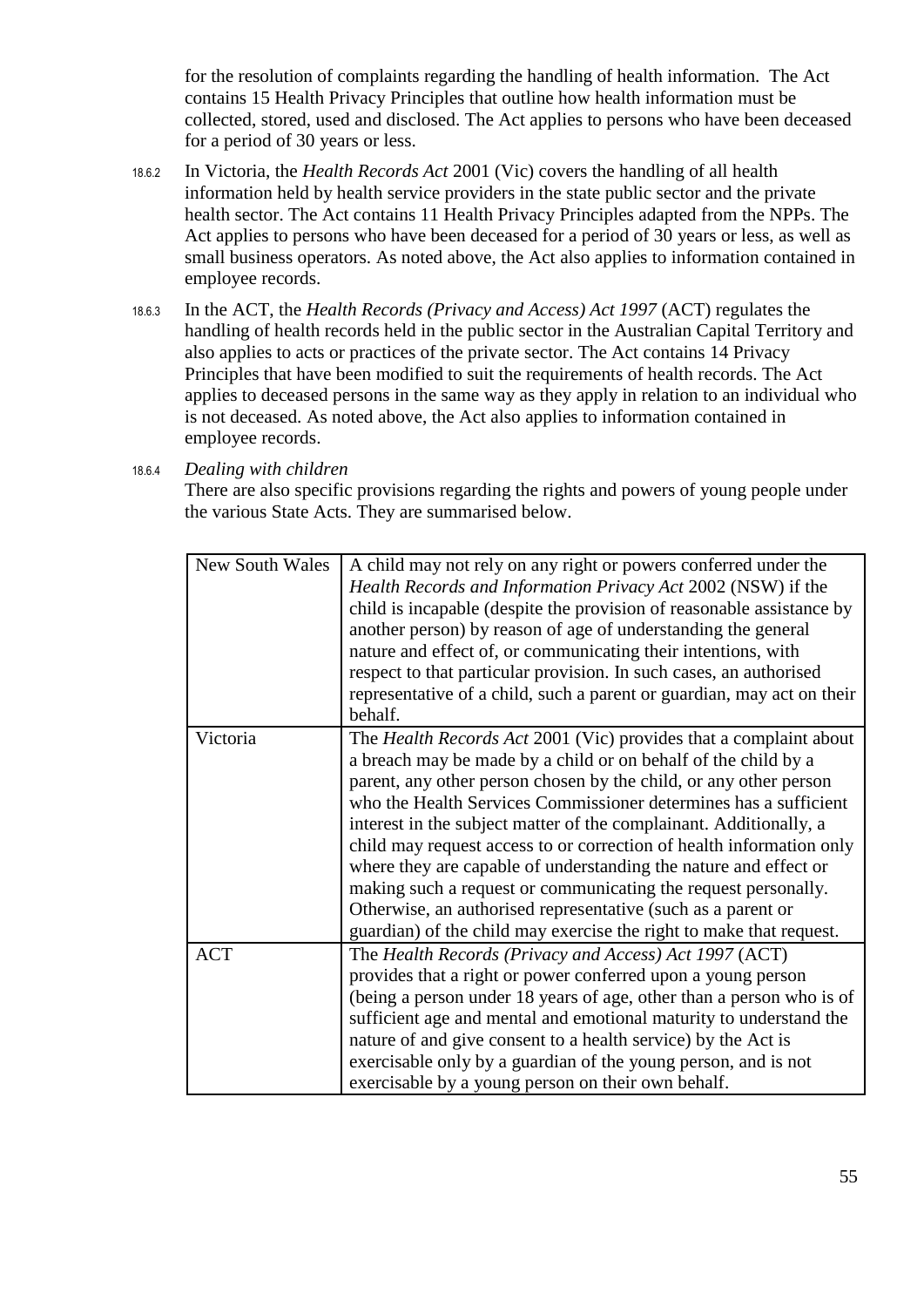#### <span id="page-55-0"></span>18.7 Inconsistencies between Federal and State laws

- 18.7.1 In addition to the Privacy Act, Church Bodies in New South Wales, Victoria and the Australian Capital Territory who are recognised as providing a health service will also be required to comply with the relevant health information legislation in those jurisdictions. Such Church Bodies will therefore be required to comply with two sets of principles: the APPs in the Privacy Act and the relevant set of Health Privacy Principles or Privacy Principles, which in some cases will impose different standards.
- 18.7.2 The scope of the State and Territory legislation may also differ from the federal legislation. For example, the Victorian Act covers small business operators and employee records, unlike the Privacy Act. The information handling principles in the New South Wales, Victorian and Australian Capital Territory legislation also differ from each other, so that information passing from one jurisdiction to the other may become subject to a different set of rules. This is something Church Bodies should bear in mind if they are transferring such information to other jurisdictions.
- 18.7.3 The Privacy Act expressly allows State and Territory privacy legislation to operate to the extent that such laws are not directly inconsistent with the Privacy Act. Insofar as the various Health Privacy Acts provide more stringent provisions than the Privacy Act but do not contradict it, Church Bodies are required to comply with both sets of legislation.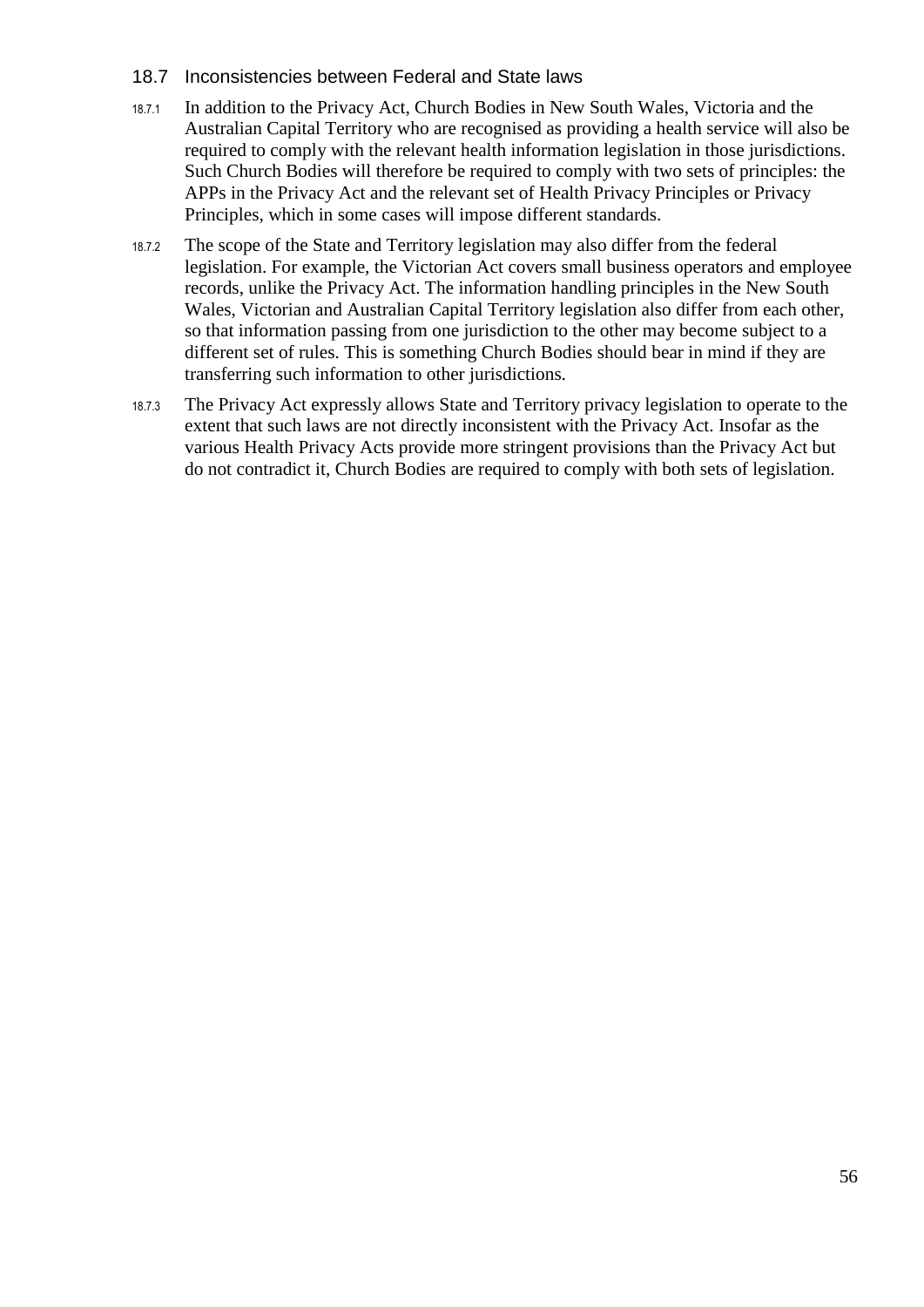## <span id="page-56-0"></span>**19. EMPLOYEE RECORDS**

#### <span id="page-56-1"></span>19.1 Employee Records

- 19.1.1 An act done, or practice engaged in, by an APP entity that is or was an employer of an individual is exempt from the scope of the Privacy Act if the act or practice is directly related to:
	- (a) a current or former employment relationship between the employer and the individual; and
	- (b) an employee record held by the organisation relating to the individual.
- 19.1.2 An 'employee record' is defined broadly to be a record of personal information relating to the employment of an employee. Examples of this type of information include the terms and conditions of employment, personal contact details, performance and conduct, disciplining, remuneration, termination and trade union membership.
- 19.1.3 The employee records exemption does not extend to prospective employees, contractors, consultants or volunteers. In New South Wales the health records of an employee will not be considered 'personal information' under the *Health Records And Information Privacy Act* 2002 (NSW) and will not be covered by that legislation. In the Australian Capital Territory and Victoria, there is no such exemption in relation to the collection, use and disclosure of an employee's health records. If this applies to your Church Body, see Section [18.](#page-52-0)
- 19.1.4 The exemption will only apply to an employee record held by the employing organisation. Once the record is disclosed to another entity, the exemption will cease to apply and the APPs will govern the handling of that information in the hands of the new entity holding the record. This is of particular importance where a Church Body has access to employee records (for example via a database, or centralised HR facility) of employees of another Church Body. In such cases, the Church Body, which is not the employer of the individual to whom the records relate, will be subject to the requirements of the Privacy Act in collecting, using and disclosing those employee records. It also means that where a Church Body holds employment information for the employees of other Church Bodies (e.g. priests), those employees *will* be able to access (under APP 12) their personal information because their employer does not collect it.
- 19.1.5 Acts of employers who use employee information for commercial purposes outside the employment context will not be exempt from the operation of the Privacy Act. Under the Privacy Act, examples of employee records include health information about an employee and personal information about any or all of the following:
	- (a) the engagement, training, disciplining or resignation of the employee;
	- (b) the termination of the employment of the employee;
	- (c) the terms and conditions of employment of the employee;
	- (d) the employee's personal and emergency contact details;
	- (e) the employee's performance or conduct;
	- (f) the employee's hours of employment;
	- (g) the employee's salary or wages;
	- (h) the employee's membership of a professional or trade association;
	- (i) the employee's trade union membership;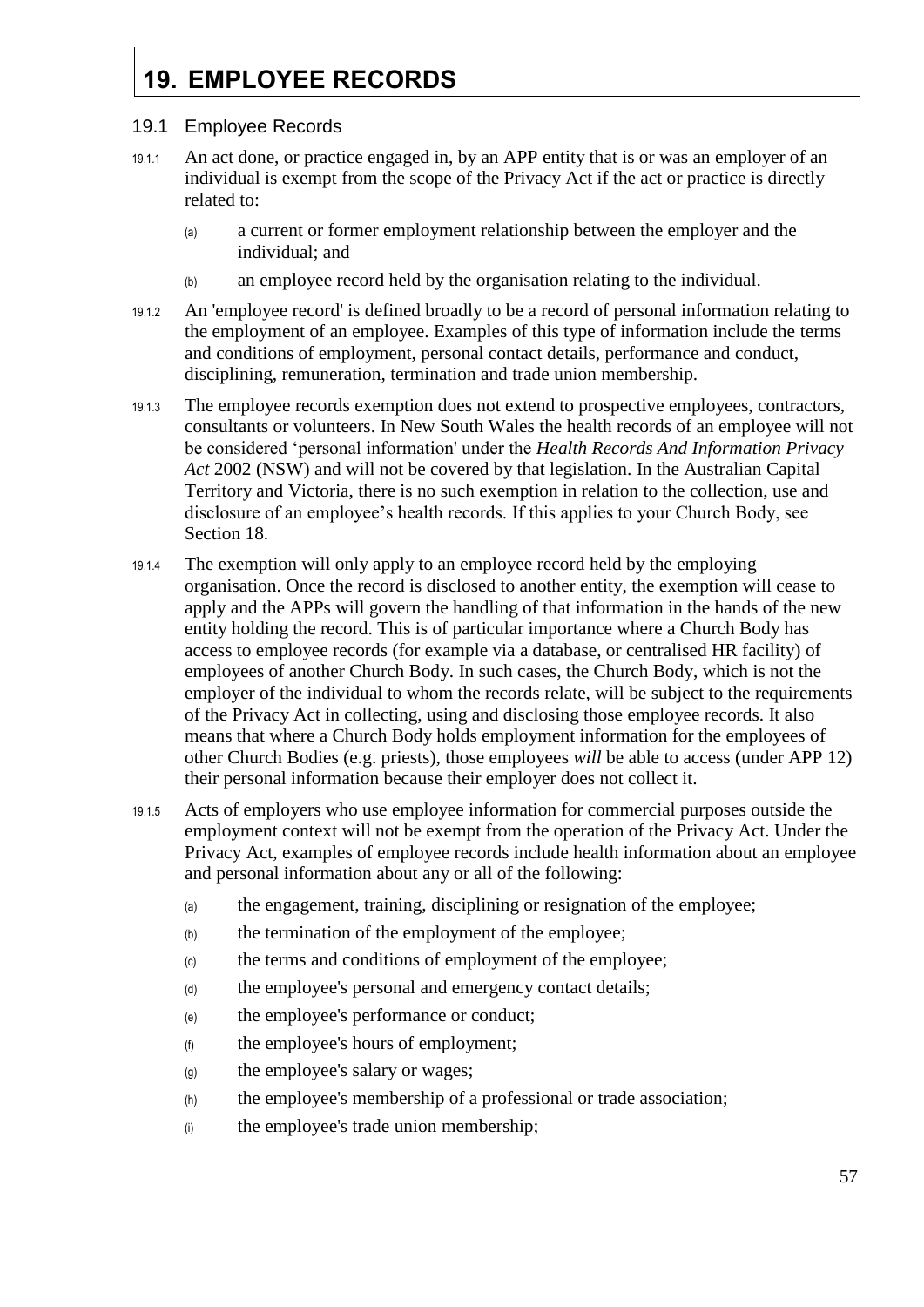- (j) the employee's recreation, long service, sick, personal, maternity, paternity or other leave; and
- $(k)$  the employee's taxation, banking or superannuation affairs.
- 19.1.6 Some practices in relation to employees could possibly fall outside the employee records exemption. For example, a record of a staff member's place of birth (collected via a 'Banking Information Form') might not be directly related to the employment relationship and therefore not within the 'employee records' exemption.
- 19.1.7 Whether or not information of this nature will be considered as being 'directly related' to the employment relationship will be a question of fact to be decided in the context of each case. However, the Church Body should bear in mind the consequences of having information that falls outside the employee records exemption.
- 19.1.8 Where a record of employee personal information falls outside the employee records exemption and is subject to the Privacy Act, then it is only that part of the record that falls outside the exemption that will be subject to the Privacy Act and not the whole record.
- 19.1.9 If employee records are given to related organisations, no collection notice need be given, but the employee exemption will not apply in the hands of that related organisation.

#### <span id="page-57-0"></span>19.2 Recommendation

- 19.2.1 If employee records are disclosed to a third party (including another Church Body), the Church Body should be aware that it will not be an 'employee record' in the hands of that third party and a collection notice may need to be given by or on behalf of the third party.
- 19.2.2 If employee records are given to related organisations no collection notice need be given, but the employee exemption will not apply in the hands of that related organisation.
- 19.2.3 Where employee records are given to third parties to enable them to provide advice, an issue of access may arise. Consideration would need to be given to whether there are grounds for resisting access.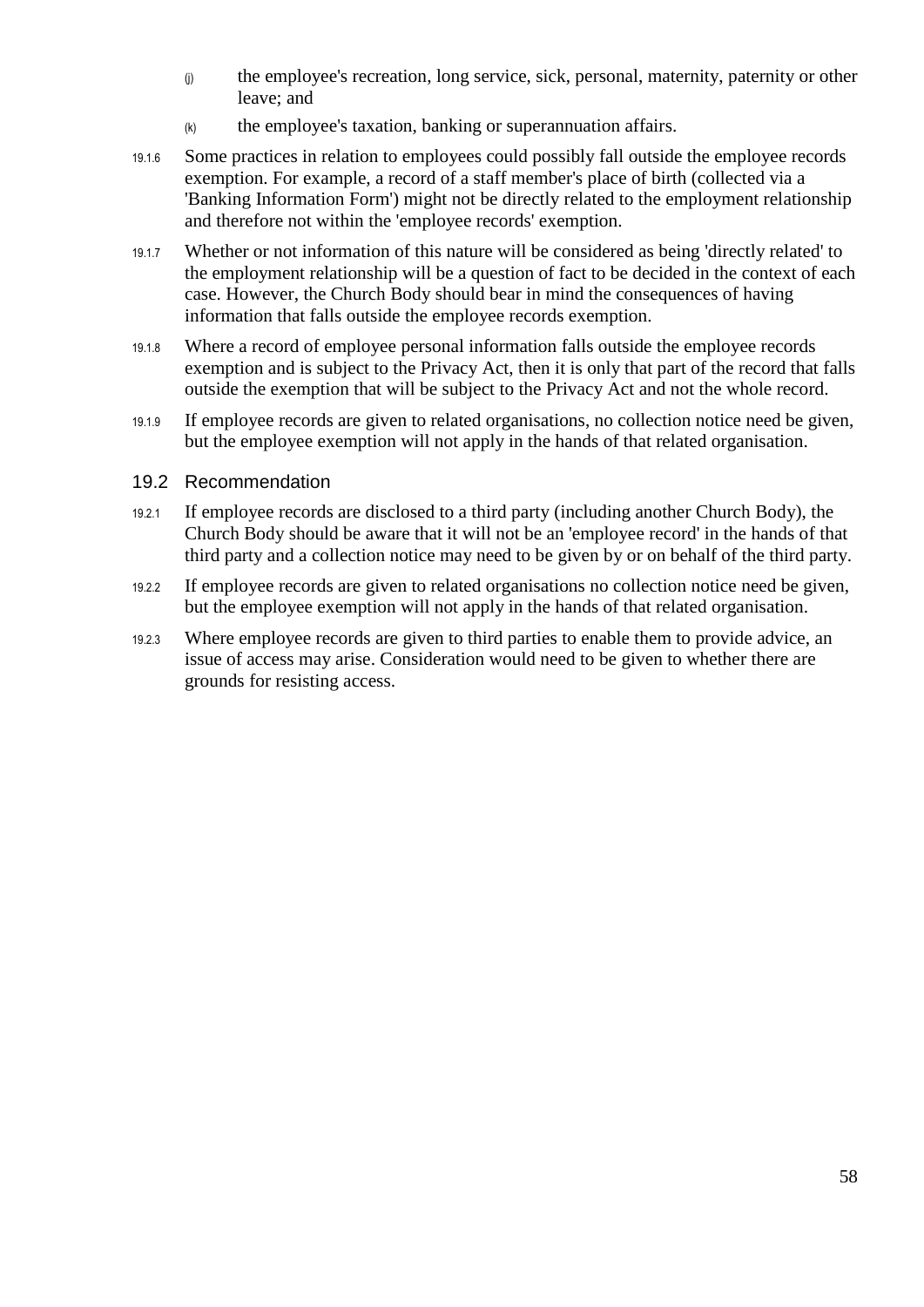## <span id="page-58-0"></span>**ANNEXURE 1 – TEMPLATE PRIVACY POLICY**

#### 1.1 Overview

- 1.1.1 A Privacy Policy is needed to inform individuals about the practices of the Church Body in relation to personal information. It also serves as a guide to the Church Body's staff as to the standards to be applied in respect of handling personal information and ensure consistency in the Church Body's approach to privacy.
- 1.1.2 The following template Privacy Policy is intended to assist the Church Body to develop a Privacy Policy that satisfies the requirements of APP 1.4, dealing with openness.
- 1.1.3 The Privacy Policy which the Church Body adopts may be used, in conjunction with the collection notices, to satisfy the requirements in APP 5.2 to ensure that individuals are aware of relevant matters on collection of personal information.
- 1.1.4 The Privacy Policy is only a template and must be adapted to reflect each Church Body's particular acts and practices.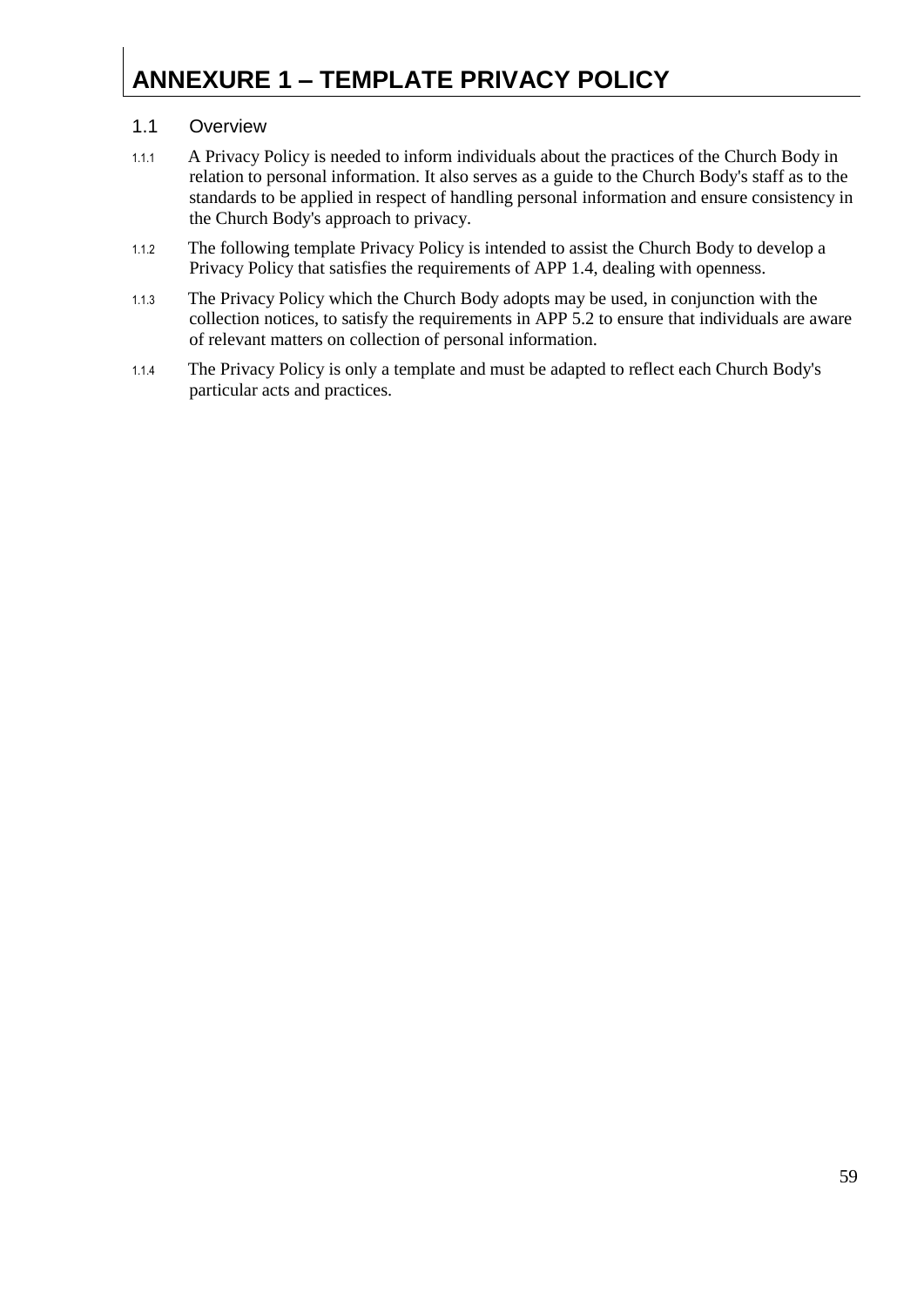#### **Template Privacy Policy**

*This is a template privacy policy, which Church Bodies may adapt as appropriate to reflect the Church Body's particular acts and practices. The drafting notes have been included to assist Church Bodies to adapt the document to their circumstances and provide examples of what sorts of details should be included.* 

#### **Privacy Policy**

#### **Your privacy is important to us**

[*Clearly identify the Church Body*] complies with the *Privacy Act 1988 (Cth)* (**Privacy Act**) and the Australian Privacy Principles (**APPs**) in the Privacy Act. We respect and value the personal information that you are willing to entrust to us, and this policy explains how we collect, hold, use, disclose and otherwise manage that personal information. [*Remove the following if no school (or other body) attached to Parish*] It does not relate to records collected and held by the Parish school. The school has a separate policy statement, which is available on request from [*insert name and contact number*] or on their website.

We may from time to time review and update this policy to comply with our legal obligations, to reflect changes in technology and to our operations and practices, and to ensure it remains relevant to our environment. [*Insert how changes to the policy will be effected– e.g. published on website, in newsletter, etc.*]

#### **What kind of personal information do we collect and how do we collect it?**

*Personal information* means information or an opinion about an identified individual, or an individual who is reasonably identifiable, regardless of whether the information or opinion is true or not, or whether it is recorded in a material form or not.

*Sensitive information* is a subset of personal information, which is given a higher level of protection under the Privacy Act. It includes, amongst other things, health information about you, your criminal record and your religious beliefs or affiliations.

We collect and hold personal information, which may include sensitive information about:

#### [*The following list should be adapted so that is relevant to the particular Church Body. All types of personal information that the Church Body regularly collects should be included. The list below is an example of what a Parish might say.***]**

- children and their parents and/or guardians and may be related to children receiving sacraments or pastoral care. It may relate to the child's enrolment at the Parish school, after school care facility or sporting association;
- adults receiving sacraments or pastoral care and witnesses to sacraments;
- iob applicants, volunteers and contractors; or
- fundraising, including banking or other payment details.

#### *Personal information you provide.*

We will generally collect your personal information by way of *[insert relevant examples, such*] *as the following* forms filled out either by the individual or their guardian/responsible person, face-to-face meetings, interviews and telephone calls.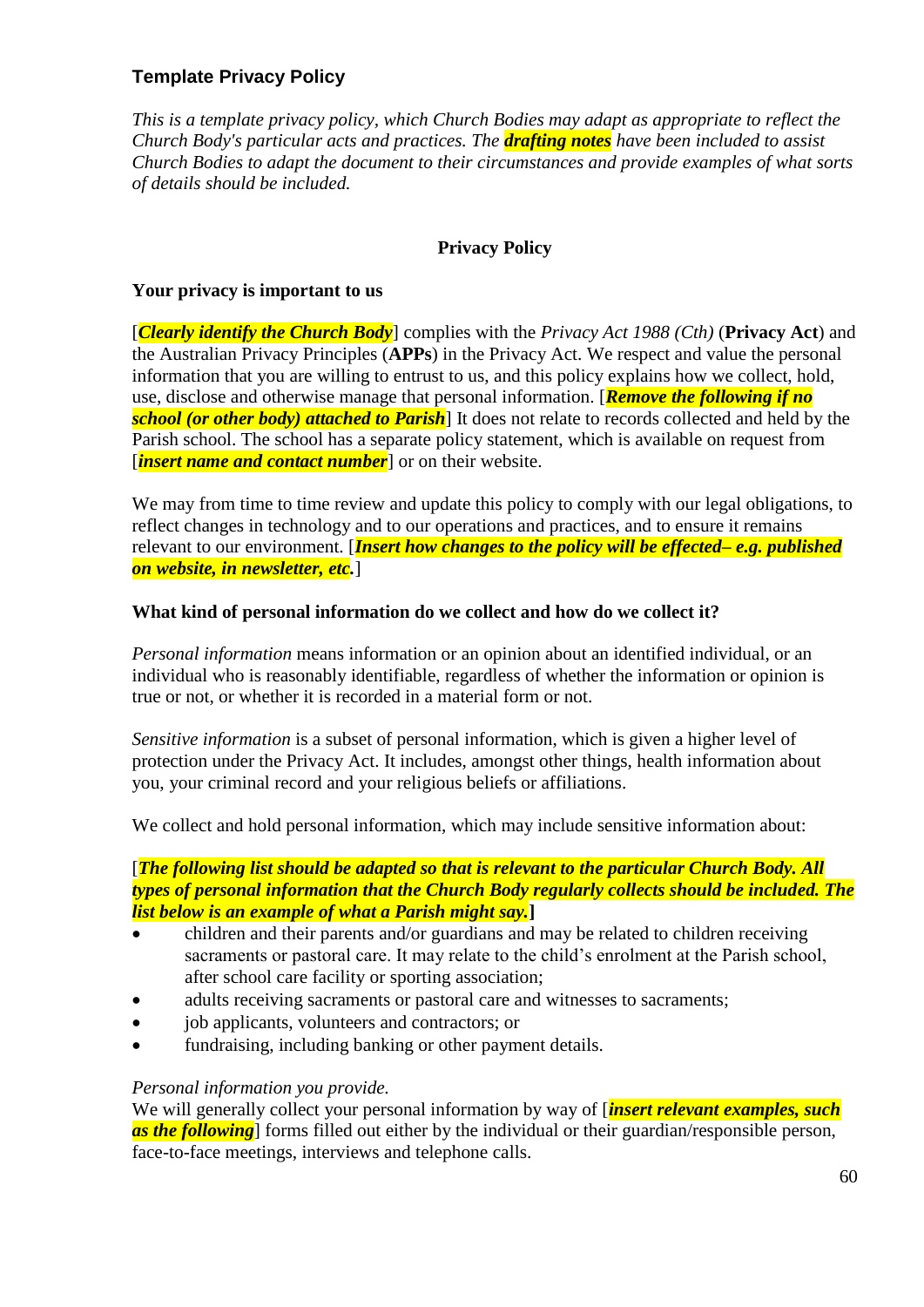#### *Personal information provided by other people.*

In some circumstances, a third party including other parishes, may provide us with your personal information, e.g. a reference about an applicant for a position, [*insert other examples as appropriate*].

In some cases where you do not provide personal information we request, [*insert consequences of failure to provide information – for a Parish this might be as follows*] you or your child may not be able to receive the sacrament or be enrolled in the Parish program, or the Parish may not be able to assess your job or volunteer application.

You may also choose to deal with us on an anonymous basis or using a pseudonym. However, we will need to identify you in many circumstances, for example, to administer certain sacraments or to provide, care for your children or to process a job or volunteer application. [*Where the Church Body is operating an aged care facility, it may not be possible for individuals to deal with it on an anonymous or pseudonymous basis. If that is the case state here.*]

#### **How will we use the personal information you provide?**

We will use personal information we collect from you to:

#### [*The following list should be adapted so that is relevant to the particular Church Body. All regular uses of personal information by the Church Body should be included. The list below is an example of what a Parish might say.***]**

- administer the sacraments and pastoral care;
- keep you informed about matters relating to spiritual life, through correspondence and newsletters;
- look after your spiritual and physical wellbeing;
- provide care for your child(ren) while under our supervision;
- fundraise, seek and administer donations:
- tell you about events and developments in the Church and our community;
- assess your job or volunteer application;
- manage our volunteers;
- satisfy the Parish's legal obligations and allow the Parish to discharge its duty of care.

#### **To whom might we disclose personal information?**

In particular circumstances, we may, disclose personal information held about an individual to:

#### [*The following list should be adapted so that is relevant to the particular Church Body. All regular disclosures of personal information by the Church Body should be included. The list below is an example of what a Parish might say.***]**

- another Parish or the Diocese/Archdiocese of [*insert*];
- government departments;
- medical practitioners;
- people providing services to the Parish, including volunteers and any third party service providers;
- recipients of Parish publications;
- parents and/or guardians;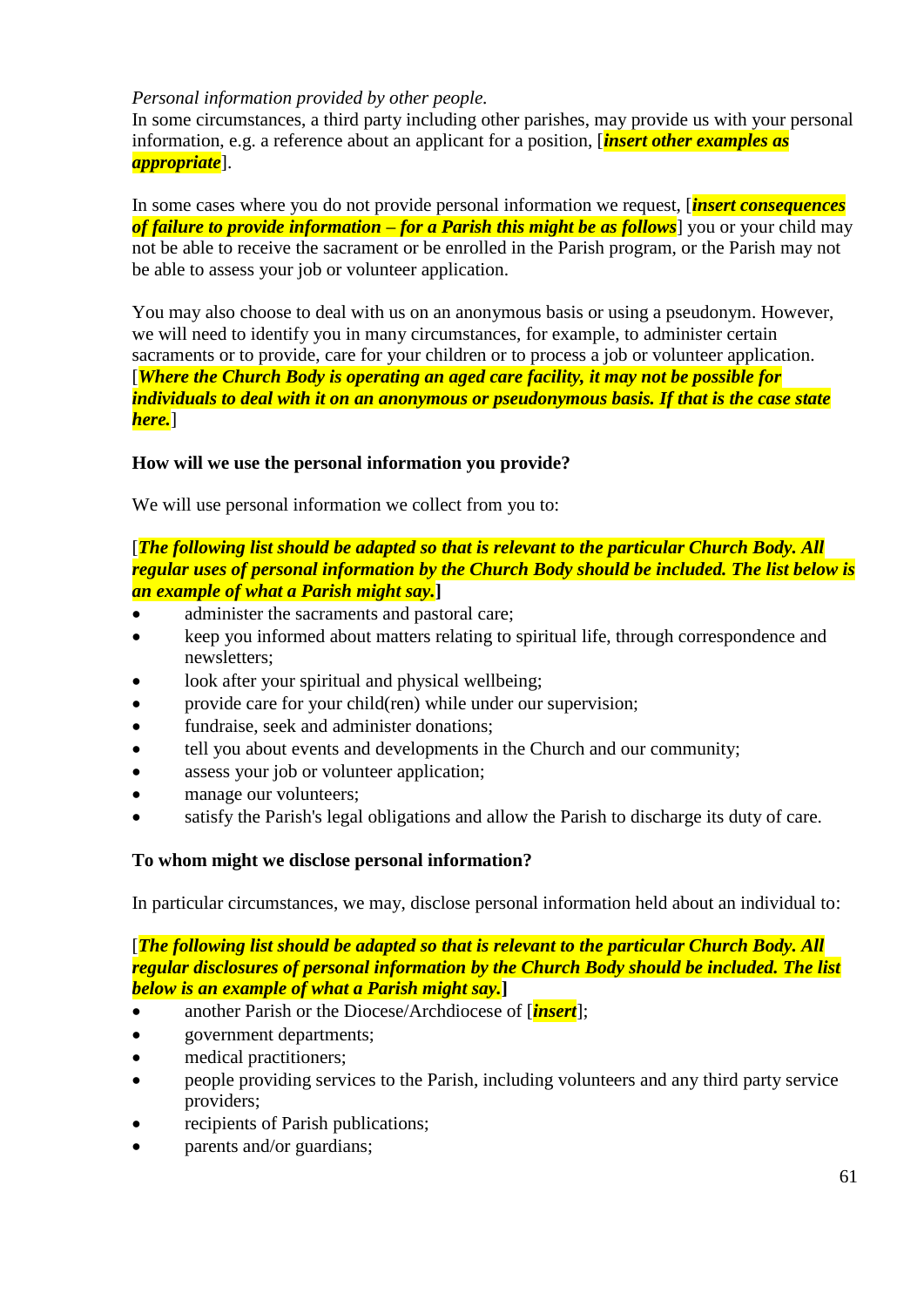- if required or authorised by an Australian law or court/tribunal order
- anyone to whom you authorise the Parish to disclose information.

*Overseas disclosures*: We will only disclose personal information about you or your child outside Australia where you have requested that we do so. Where you make such a request, you agree and acknowledge that we will have no control over the information that we disclose, and that we will not be able to ensure that the overseas recipient handles that information in accordance with the Privacy Act, the Australian Privacy Principles and any other applicable Australian laws.

[*If the Church Body is likely to disclose personal information to overseas recipients in circumstances other than when requested by the individual, this will need to be stated here as well as the countries that those overseas recipients are likely to be located in (if practicable to specify).*]

#### **Direct marketing**

You may opt out of receiving communications from us about our services and activities including fundraising, at any time by contacting us on the details below.

#### **Management and security of personal information**

Our workers are required to respect the confidentiality of the information and privacy of individuals. We have in place steps to protect the personal information we hold from misuse, interference, loss, unauthorised access, modification or disclosure by use of various methods including locked storage of paper records and password restricted access rights to computerised records.

Where we no longer require personal information for a purpose for which we can use or disclose it under the Privacy Act, we will take reasonable steps to destroy or de-identify that information, unless it would be unlawful for us to do so.

#### **Correction and updating personal information**

We endeavour to ensure that the personal information we hold is accurate, complete, and up to date, and where using or disclosing it, relevant for the purpose of the use or disclosure.

A person may seek to update the personal information we hold about them by contacting us at any time on the details below. If we are unable to correct your information, we will give you notice of this in writing and explain why and how you can take the matter further. You can also request that we associate a statement with the information that you believe is inaccurate, out-ofdate, incomplete, irrelevant or misleading.

#### **Access to personal information we hold about you**

You may access any personal information that we hold about you. Parents or guardians can generally make such a request on behalf of their children. To make a request for access, please put your request in writing and send it to us on the details below.

We may require you to verify your identity and specify what information you require before we can provide access. In some circumstances as provided for by APP 12, we may be unable to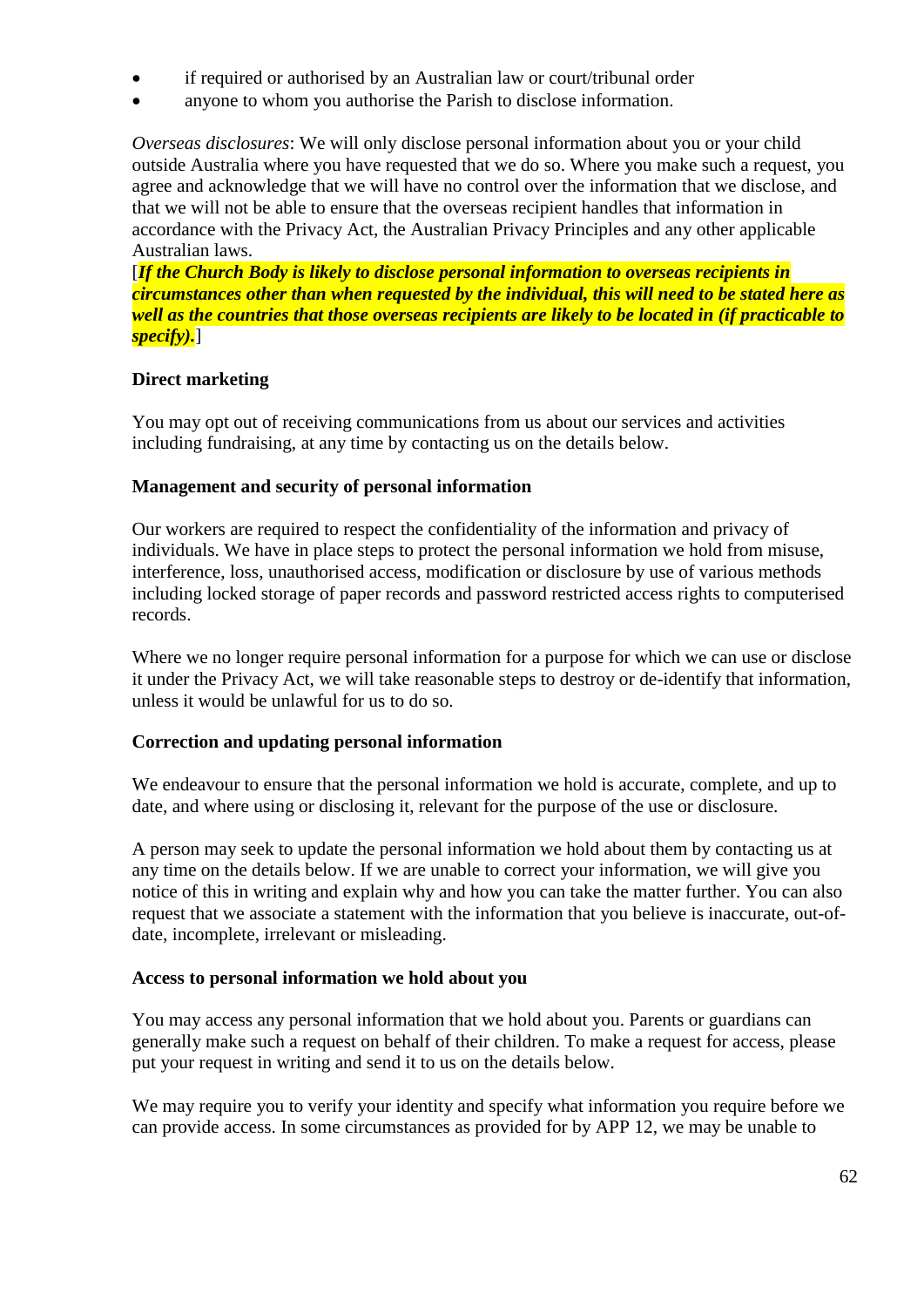provide access, in which case we will notify you of this in writing and explain why and how you can take the matter further.

We will not charge you for making a request; however, we may charge you our reasonable costs of providing access to any information requested.

#### **Consent and right of access to the personal information of children**

[*If the Church Body does not regularly deal with children, for example if its function is to operate aged care facilities, then it may be appropriate to remove this section or to amend it to deal more generally with issues of capacity.*]

We assess whether a child has the capacity to make their own privacy decisions on a case-bycase basis, having regard to matters such as their age and circumstances. Generally, individuals over 15 years will have the capacity to make their own privacy decisions.

For children under 15 years or who otherwise do not have capacity to make these decisions for themselves, we will refer any requests for consent and notices in relation to personal information to the parent and/or guardian. We will treat consent given by a parent and/or guardian as consent given on behalf of the child and notices to parent and/or guardians will act as notice given to the child.

#### **Enquiries and complaints**

If you would like further information about the way we manage personal information, please contact us on the details below.

#### **Contact details**

#### [*Insert Church Body's contact details including a contact person, the address, telephone and email (where possible)***]**

If you believe that we have acted contrary to this Policy or the Privacy Act, please put your complaint in writing and send it to us using the details above. We will investigate your complaint and try to resolve it. However if you are not satisfied with the response, you can contact the Office of the Australian Information Commissioner (OAIC) on 1300 363 992 to make a query about your privacy rights, or visit [www.oaic.gov.au](http://www.oaic.gov.au/) for more information about how to lodge a complaint. The OAIC has the power to investigate the matter and make a determination.

#### **This Privacy Policy was last updated [***insert date***]**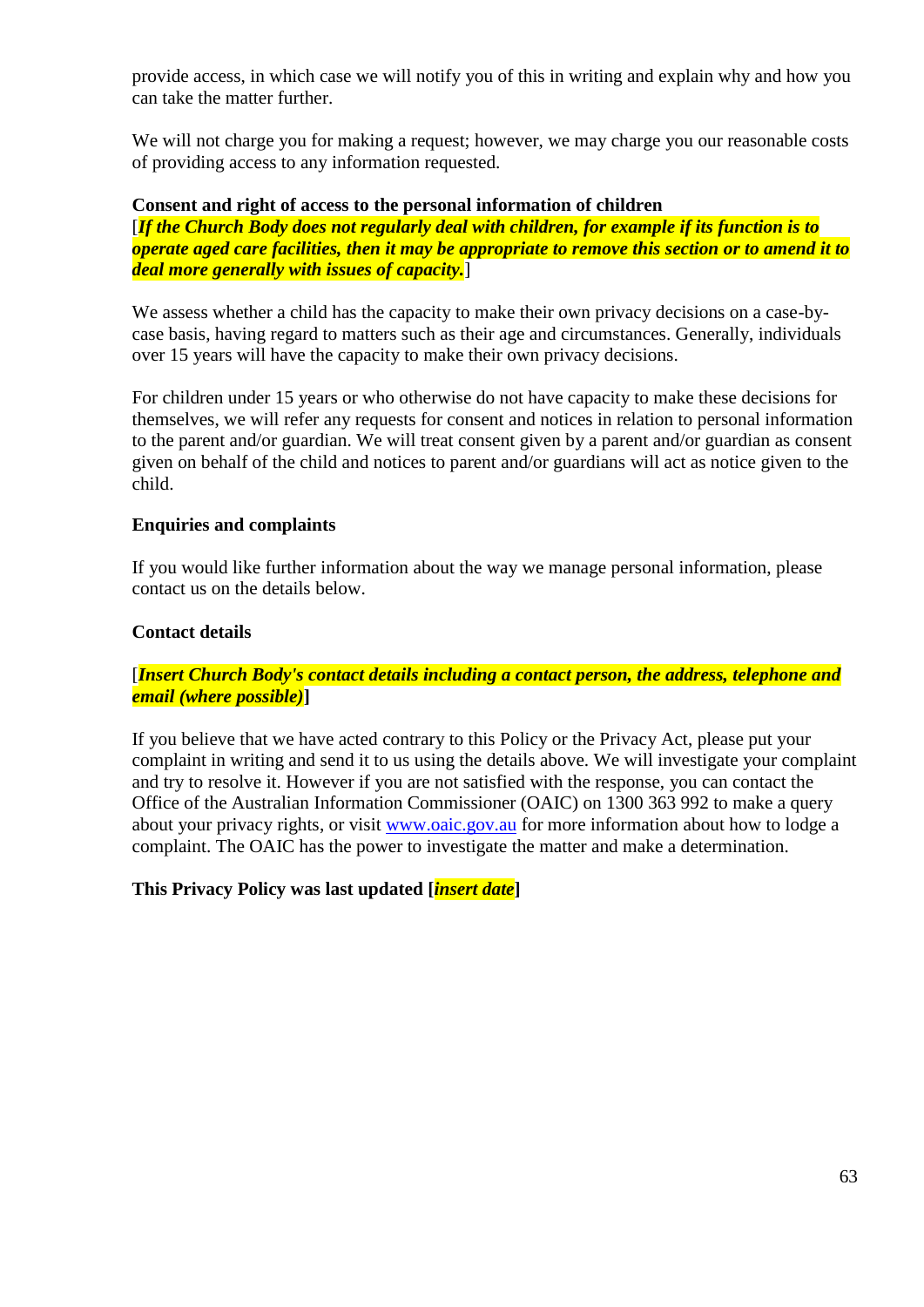## <span id="page-63-0"></span>**ANNEXURE 2 – TEMPLATE COLLECTION STATEMENTS**

A collection statement is needed to inform individuals about the collection of their personal information and how the Church Body will handle that personal information.

Collection statements will vary significantly because the information they contain will depend on the type of information being collected, how it is being collected, the purpose of collecting the information, and to whom the information might be disclosed.

The collection statement checklist below is designed to assist Church Bodies to draft collection statements that meet the requirements of APP 5.

#### **Collection statement checklist**

Every collection statement that a Church Body prepares should cover the following matters .

|        | Requirement                                                                                                                                                                                                                                                                                       | <b>Example drafting</b>                                                                                                                                     |
|--------|---------------------------------------------------------------------------------------------------------------------------------------------------------------------------------------------------------------------------------------------------------------------------------------------------|-------------------------------------------------------------------------------------------------------------------------------------------------------------|
| $\Box$ | Identity of the Church Body and contact details<br>(unless obvious or can easily be located)                                                                                                                                                                                                      | The Archdiocese of ## collects the<br>personal information contained in this<br>form in order to [insert purpose of<br>collection]                          |
| $\Box$ | If the information has been/will be collected<br>from a third party or the individual is otherwise<br>not aware of the collection, then the fact that<br>the collection has taken place and the<br>circumstances of that collection.                                                              | We will also collect your personal<br>information, including sensitive<br>information, from other health service<br>providers who treat you.                |
| $\Box$ | The purposes for which the Church Body<br>collects the information                                                                                                                                                                                                                                | We collect your personal information,<br>including sensitive information, in order to<br>[insert the purpose of collection]                                 |
| $\Box$ | If the collection is required or authorised by or<br>under and Australian law or court/tribunal<br>order – then the fact that it is so required or<br>authorised including the name of the law or<br>details of the order                                                                         | We need to collect this information in<br>order to discharge our duty of care.<br><b>OR</b><br>We are required to collect this information<br>under         |
| $\Box$ | The main consequences if the Church Body<br>does not collect the information                                                                                                                                                                                                                      | If you do not provide this information then<br>we may not be able to [insert main<br>consequences, e.g. provide services,<br>administer a sacrament, etc.]. |
| $\Box$ | Any other purposes for which Church Body is<br>likely to use or disclose the information (while<br>this is not included in APP 5.2 matters, it will<br>help to create a 'reasonable expectation' of<br>potential secondary uses and is also part of<br>meeting the Church Body's obligation to be | We may also use the information you<br>provide to contact you about other<br>services we offer and about our<br>fundraising efforts.                        |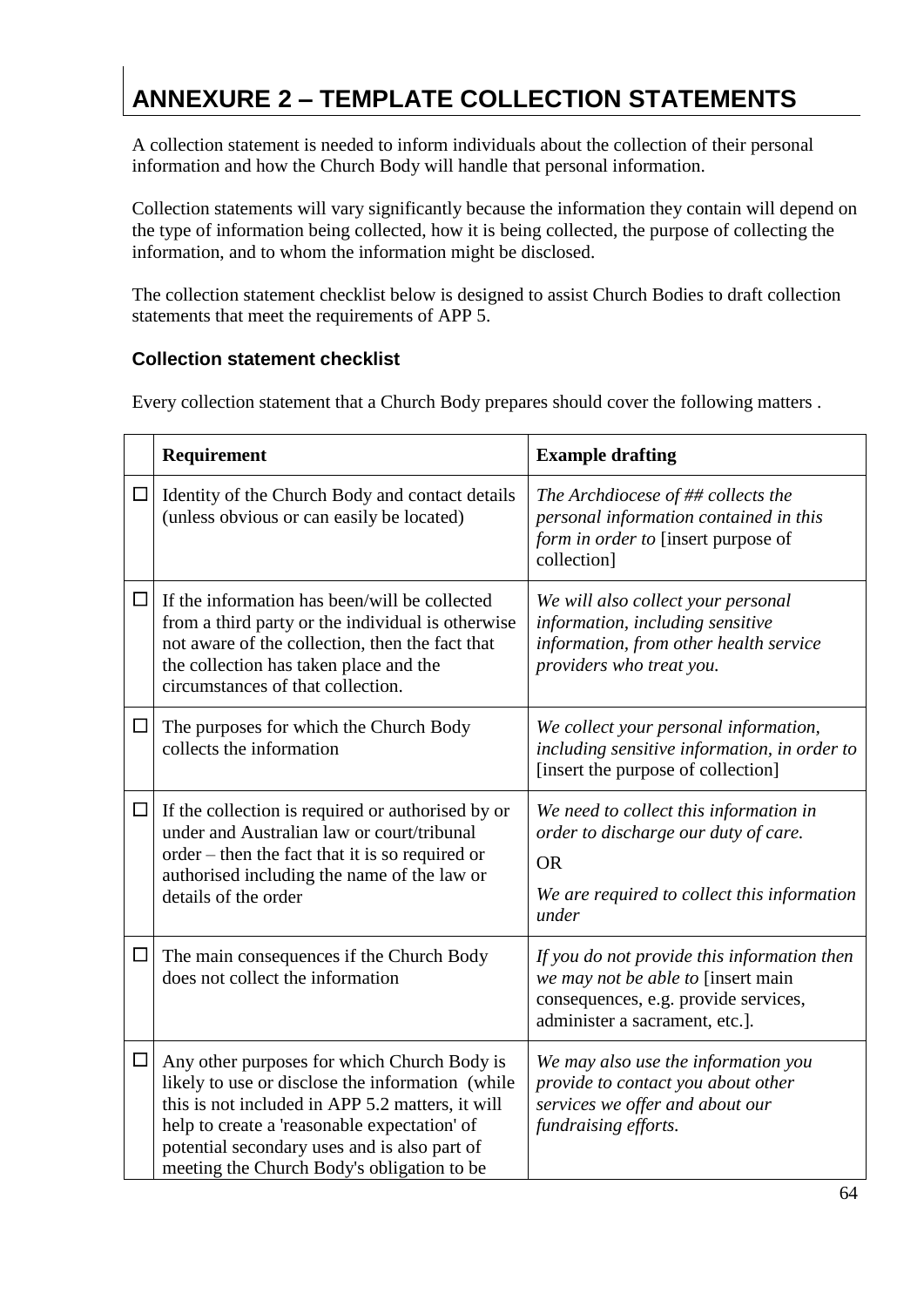|        | open and transparent)                                                                                                                                                                                                                                    |                                                                                                                                                                                            |  |
|--------|----------------------------------------------------------------------------------------------------------------------------------------------------------------------------------------------------------------------------------------------------------|--------------------------------------------------------------------------------------------------------------------------------------------------------------------------------------------|--|
| $\Box$ | The other entities or types of entities to which<br>the Church Body usually disclosed personal<br>information of the kind being collected                                                                                                                | We may disclose your personal<br>information to third parties such as our<br>contracted service providers, some of<br>which are located overseas, including in<br>New Zealand and the USA. |  |
| $\Box$ | Whether the Church Body is likely to disclose<br>the personal information to overseas recipients,<br>and if so the countries in which such recipients<br>are likely to be located (if practicable to<br>specify)                                         |                                                                                                                                                                                            |  |
| $\Box$ | That the Church Body's Privacy Policy contains<br>information about how the individual may<br>access personal information that the Church<br>Body holds about them and seek correction of<br>such information                                            | For more information about how we<br>handle your personal information,<br>including how to access and correct it,<br>how to make a complaint and how we                                    |  |
| $\Box$ | That the Church Body's Privacy Policy contains<br>information about how the individual may<br>complain about a breach of the APPs (or any<br>registered code which binds the Church Body),<br>and how the Church Body will deal with such a<br>complaint | handle complaints, see our Privacy Policy<br>available at [insert where/how applicant<br>can access the Privacy Policy e.g. via a<br>website, by calling or emailing]                      |  |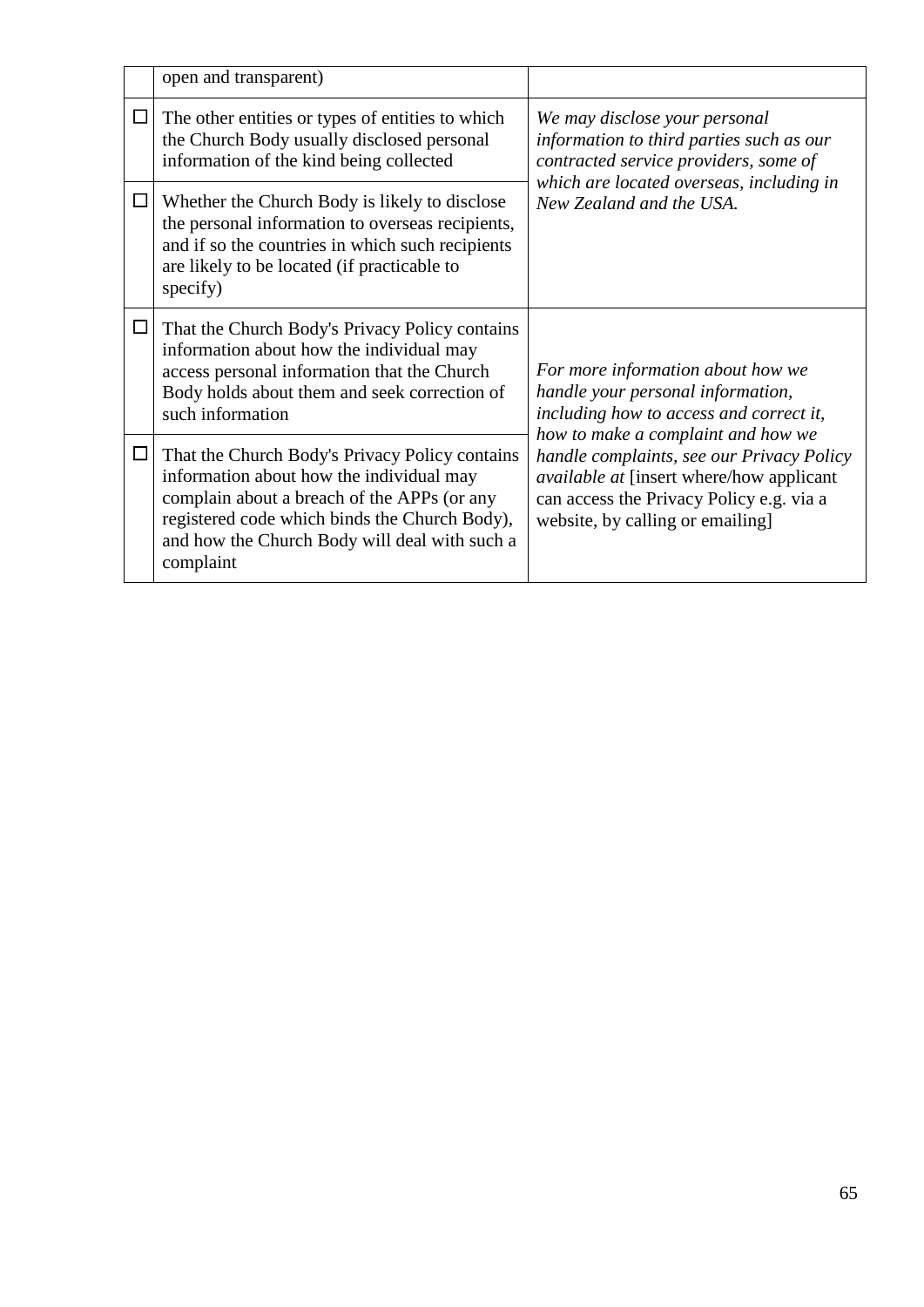#### **Template standard collection notice for Parish**

*The following is a template collection statement for a Parish. Other Church Bodies may use this as a guide in conjunction with the collection statement checklist above to develop their own standard collection statements.* 

- 1. [*Insert name of Church Body*] collects personal information, including sensitive information, to [*insert relevant purposes, e.g. enable the Parish to provide religious services to its community including administering the sacraments, and pastoral care to the faithful, including to children of the faithful*]. Information may need to be collected to allow us to meet our legal obligations, to provide care for children while under our supervision and to discharge our duty of care. If you reside in the Parish or otherwise use its services, the information may also be used to solicit donations and/or request and engage your services as a volunteer from time to time. As a member of the faithful or someone who wishes to become a member or participate in the Parish, you agree that the Parish will be collecting information about your religious affiliation or beliefs.
- 2. The Parish may need to disclose your personal information to third parties for administrative and fundraising [*insert any other*] purposes such as to other Parishes, the Archdiocese, medical practitioners and people providing services to schools, including volunteers. If you ask us to send your personal information overseas you agree that the Parish will have no control over the information disclosed and cannot ensure that the overseas recipient handles that information in accordance with the Privacy Act. [*NOTE: only inserted reference to overseas disclosure in this statement as it is the most applicable*] If we do not receive the information requested, we may not be able to provide our services, such as administering the sacraments or supervising and providing care to children.
- 3. Any consents that are required for the use and disclosure of the personal information collected about children will be sought from their parents or guardians unless the child is 15 years or more, in which case the Parish may seek the child's consent if it considers this appropriate in all the particular circumstances [*Note: consider if this reflects preferred approach especially if there is a parish school and the school has a particular policy – this statement is consistent with the APP Guidelines*].
- 4. For more information about how the Parish handles your personal information, how to access and correct it, how to make a complaint and how we handle complaints, see our privacy policy available at [*insert where/how applicant can access the Parish's privacy policy e.g. via the website, by calling or emailing*].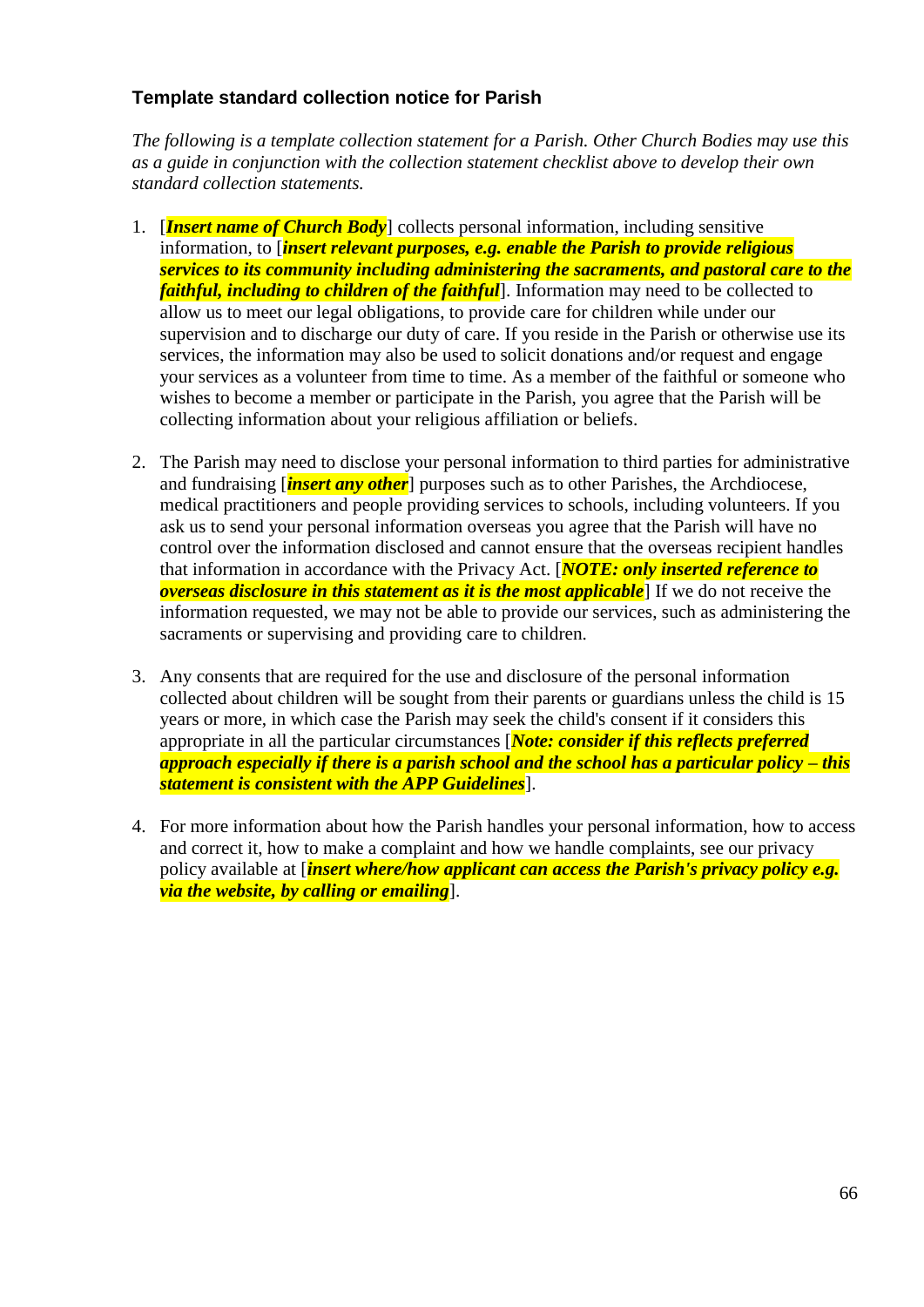#### **Template Job Application Collection Notice**

*The following is a template collection statement for Church Bodies when collecting personal information from a job applicant.* 

- 1. In applying for this position, you will be providing [*name of Church Body*] with personal including sensitive information. We can be contacted [*insert contact details*].
- 2. We will collect this information in order to assess your application and you agree that we may collect, use and disclose it for this purpose. If you do not provide or assist us in obtaining, the information requested, we might not be able to consider your application.
- 3. We may disclose your information to any referees whose information you have provided [*and insert types of organisations or particular organisation that the Church Body is likely to provide this information to – e.g. the relevant diocese and/or archdiocese, any third party service providers, etc.*].
- 4. [*If applicable insert the following*] We are required to conduct a criminal record check [*AND/OR*] collect information regarding whether you are or have been the subject of an AVO and certain criminal offences under Child Protection law before employment can be offered.
- 5. For more information about how we handle your personal information, how to access and correct it, how to make a complaint and how we handle complaints, see our privacy policy available at [*insert where/how applicant can access the Church Body's privacy policy, consistent with other collection statements and privacy policy*].